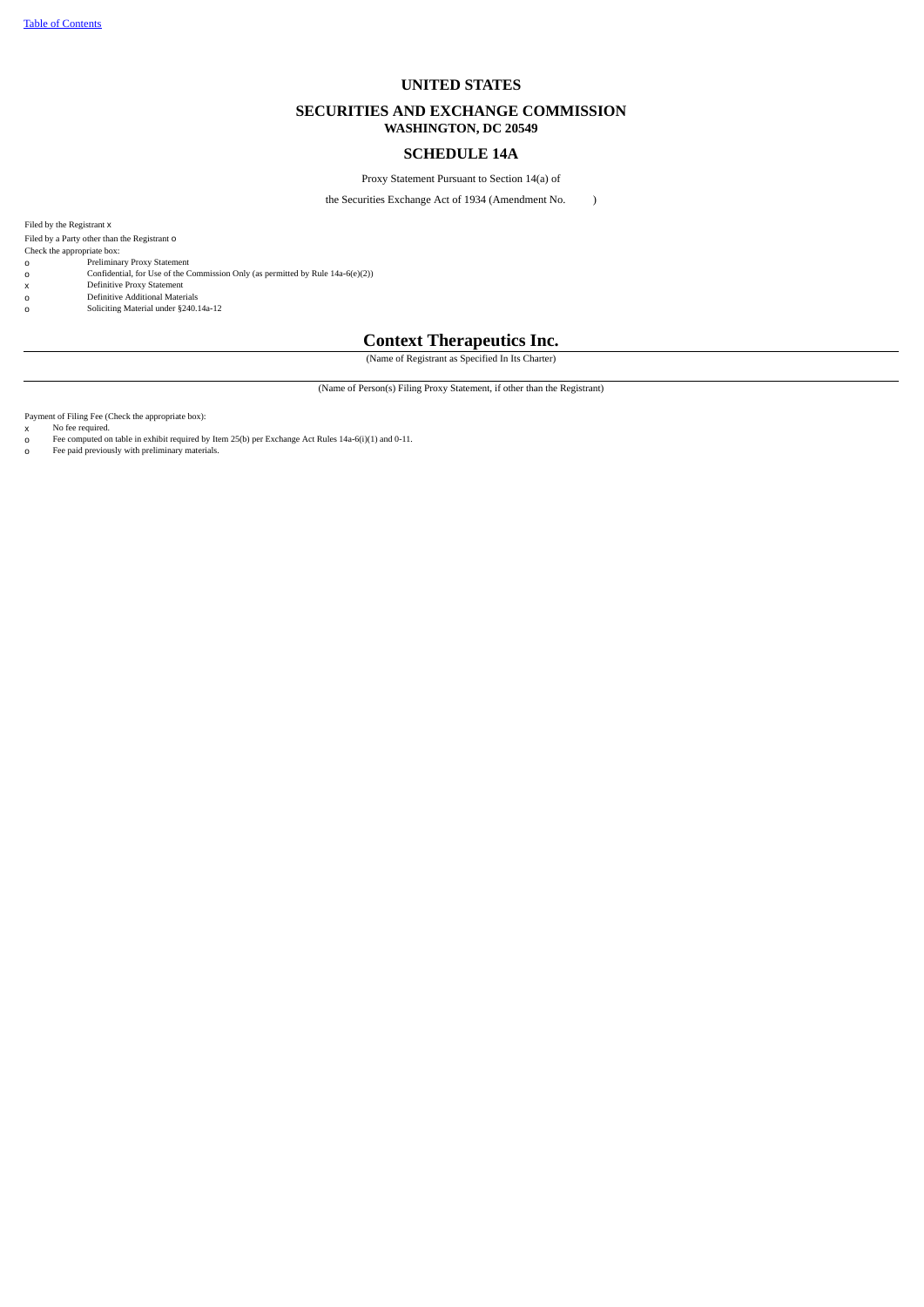

April 4, 2022

To our stockholders:

We are pleased to invite you to attend the 2022 Annual Meeting of Stockholders of Context Therapeutics Inc. to be held on Thursday, June 2, 2022 at 8:30 a.m. Eastern Time. The Annual Meeting will be a virtual stockholder meeting through which you can listen to the meeting, submit questions and vote online. The Annual Meeting can be accessed by visiting www.virtualshareholdermeeting.com/CNTX2022 and entering your 16-digit control number (included on the Notice of Internet Availability of Proxy Materials sent to you).

Details regarding admission to the Annual Meeting and the business to be conducted at the Annual Meeting are described in the accompanying Notice of Annual Meeting of Stockholders and proxy statement.

We have elected to provide access to our proxy materials over the Internet under the U.S. Securities and Exchange Commission's "notice and access" rules. As a result, we are sending to our stockholders a notice instead of paper copies of this proxy statement and our 2021 Annual Report. The notice contains instructions on how to access those documents over the Internet. The notice also contains instructions on how stockholders can receive a paper copy of our proxy materials, including this proxy statement, our 2021 Annual Report and a form of proxy card or voting instruction form. We believe that providing our proxy materials over the Internet increases the ability of our stockholders to connect with the information they need, while reducing the environmental impact and cost of our Annual Meeting.

Your vote is important. Whether or not you plan to attend the Annual Meeting, we hope you will vote as soon as possible. You may vote by telephone or through the Internet by following the instructions on the notice you received, or, if you receive a paper proxy card by mail, by completing and returning the proxy card or voting instruction form mailed to you. Please carefully review the instructions on each of your voting options described in this proxy statement, as well as in the notice you receive.

Thank you for your ongoing support of and continued interest in Context Therapeutics Inc. We look forward to your participation at the Annual Meeting.

Sincerely, /s/ MARTIN LEHR Martin Lehr

*Chief Executive Officer*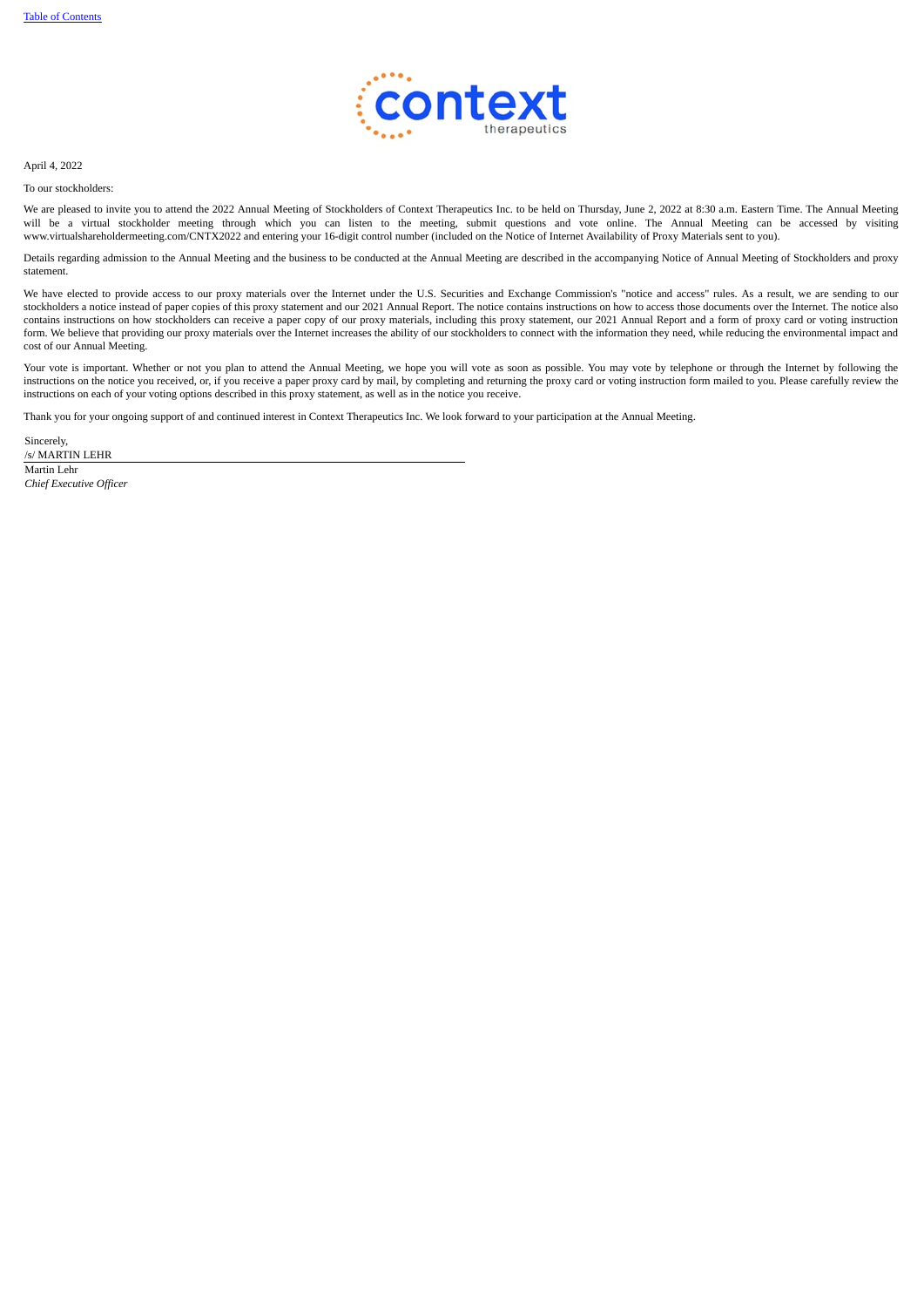# **CONTEXT THERAPEUTICS INC.**

# **2001 Market Street, Suite 3915, Unit #15 Philadelphia, Pennsylvania 19103**

#### **NOTICE OF ANNUAL MEETING OF STOCKHOLDERS**

**To Be Held On June 2, 2022**

# **To the Stockholders of Context Therapeutics Inc.:**

NOTICE IS HEREBY GIVEN that the 2022 Annual Meeting of Stockholders (the "Annual Meeting") of Context Therapeutics Inc., a Delaware corporation (the "Company") will be held on<br>Thursday, June 2, 2022 at 8:30 a.m. Eastern Ti Materials sent to you). There is no physical location for the Annual Meeting. The purpose of the Annual Meeting will be the following:

1. To ratify the selection by the Audit Committee of the Board of Directors of CohnReznick LLP as the independent registered public accounting firm of the Company for its fiscal year ending December 31, 2022.

2. To conduct any other business properly brought before the Annual Meeting.

These items of business are more fully described in the Proxy Statement accompanying this Notice.

The record date for the Annual Meeting is April 4, 2022. Only stockholders of record at the close of business on that date may vote at the Annual Meeting or any adjournment or postponement thereof.

For the ten days prior to the Annual Meeting, a list of stockholders entitled to vote at the Annual Meeting will be available for examination by any stockholder of record for purposes germane to the Annual Meeting. You may make a request by calling our corporate headquarters at (267) 225-7416 during regular business hours. In addition, during the Annual Meeting, that list of stockholders will be available for examination by any stockholder of record at www.virtualshareholdermeeting.com/CNTX2022.

By Order of the Board of Directors,

/s/ ALEX LEVIT Alex Levit Corporate Secretary

Philadelphia, Pennsylvania April 4, 2022

<span id="page-2-0"></span>You are cordially invited to attend the Annual Meeting via our virtual meeting platform. Whether or not you expect to attend the Annual Meeting, please vote by telephone or through the<br>Internet prior to the Annual Meeting, in your name from that agent in order to vote your shares that are held in such agent's name and account.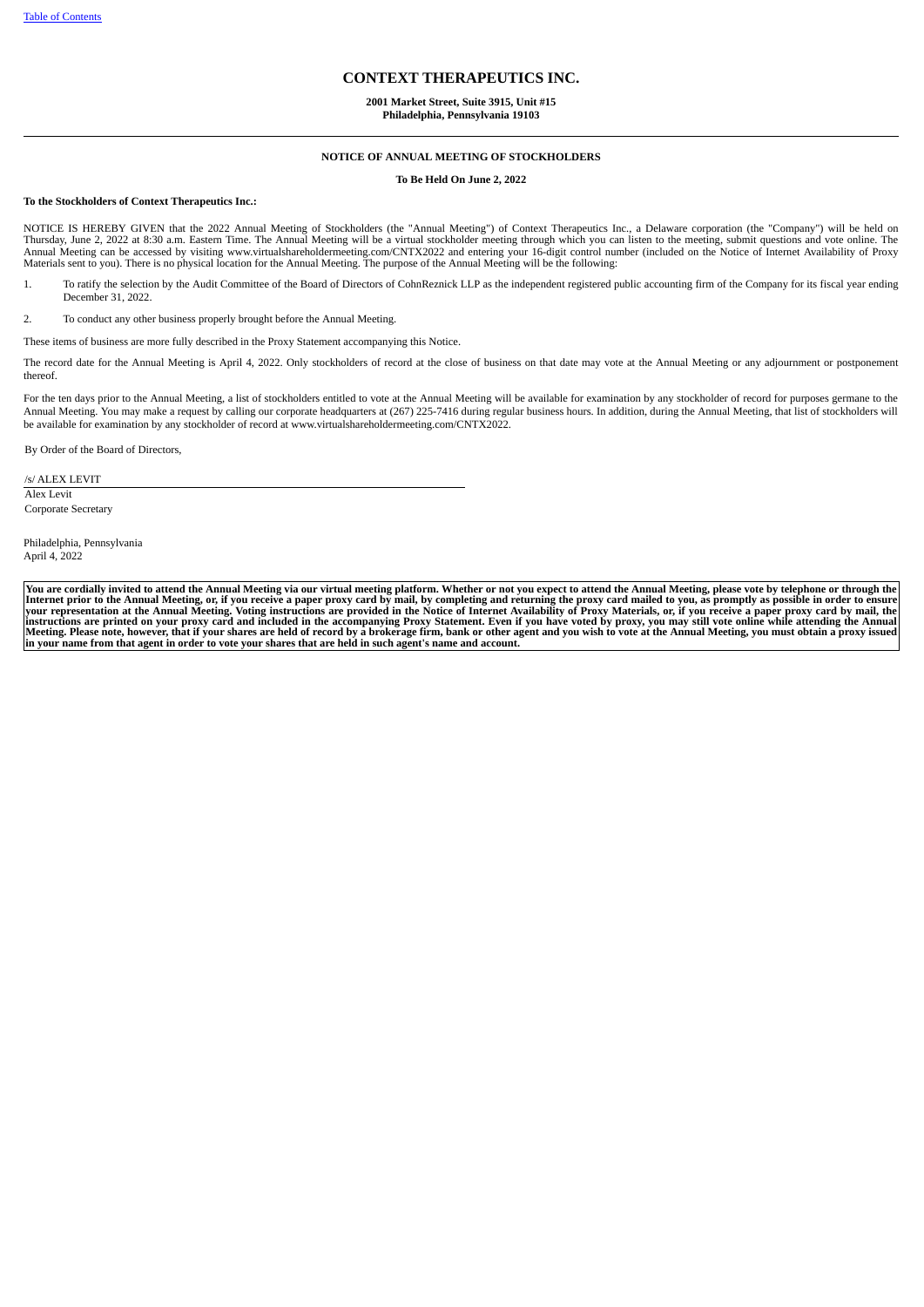# **Table of Contents**

<span id="page-3-0"></span>NEONATION SAND ANSWERS ABOUT THESE PROXY [MATERIALS](#page-3-0) AND VOTING<br>
NEORMATION REGARDING COMMITTEES OF THE BOARD OF DIRECTORS AND CORPORATE GOVERNANCE<br>
NEORMATION REGARDING THE BOARD OF DIRECTORS AND CORPORATE GOVERNANCE<br> [1](#page-3-0)9 PR [INFORMATION](#page-9-0) REGARDING COMMITTEES OF THE BOARD OF DIRECTORS [7](#page-9-0) [INFORMATION](#page-13-0) REGARDING THE BOARD OF DIRECTORS AND CORPORATE GOVERNANCE [PROPOSAL](#page-16-0) [1—RATIFICATION](#page-16-0) OF SELECTION OF INDEPENDENT REGISTERED PUBLIC ACCOUNTING FIRM [14](#page-16-0) **[EXECUTIVE](#page-17-0) OFFICERS** SECURITY OWNERSHIP OF CERTAIN BENEFICIAL OWNERS AND [MANAGEMENT](#page-18-0) EXECUTIVE [COMPENSATION](#page-20-0) DIRECTOR [COMPENSATION](#page-24-0) EQUITY [COMPENSATION](#page-26-0) PLAN INFORMATION [DELINQUENT](#page-26-1) SECTION 16(a) REPORTS [TRANSACTIONS](#page-26-2) WITH RELATED PERSONS [HOUSEHOLDING](#page-29-0) OF PROXY MATERIALS [26](#page-29-0) **OTHER [MATTERS](#page-29-1)**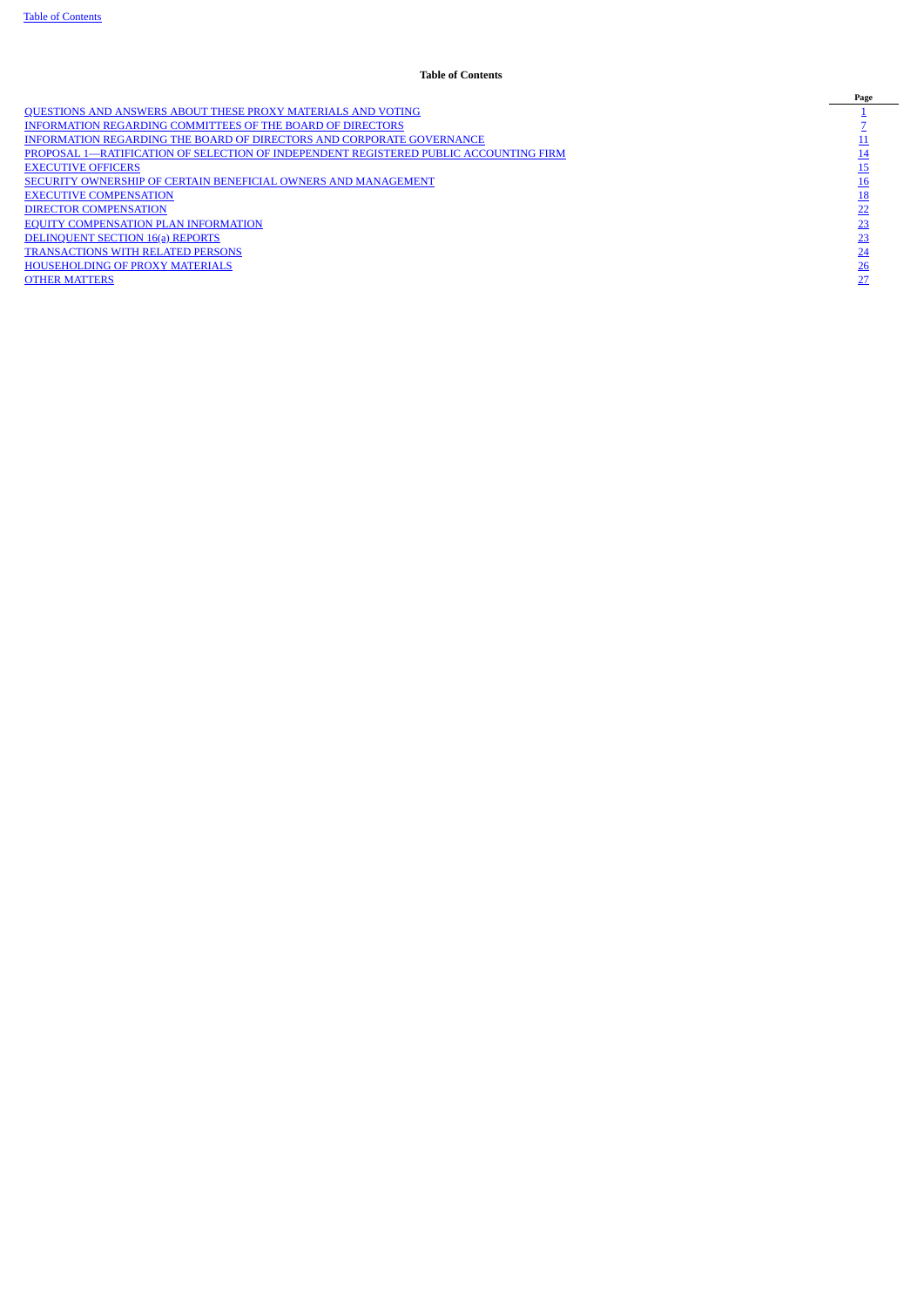# **CONTEXT THERAPEUTICS INC.**

**2001 Market Street, Suite 3915, Unit#15**

#### **Philadelphia, Pennsylvania 19103**

# **PROXY STATEMENT**

# **FOR THE 2022 ANNUAL MEETING OF STOCKHOLDERS**

**To Be Held On June 2, 2022**

# **QUESTIONS AND ANSWERS ABOUT THESE PROXY MATERIALS AND VOTING**

We are providing you with these proxy materials because the Board of Directors of Context Therapeutics Inc. (the "Board") is soliciting your proxy to vote at the 2022 Annual Meeting of Stockholders (the "Annual Meeting") of Context Therapeutics Inc. (the "Company"), including at any adjournments or postponements thereof, to be held on Thursday, June 2, 2022 at 8:30 a.m. Eastern Time. The Annual Meeting will be a virtual stockholder meeting through which you can listen to the meeting, submit questions and vote online. The Annual Meeting can be accessed by visiting www.virtualshareholdermeeting.com/CNTX2022 and entering your 16-digit control number (included on the Notice of Internet Availability of Proxy Materials sent to you). You are invited to attend the Annual Meeting to vote on the proposals described in this Proxy Statement. However, you do not need to attend the Annual Meeting to yote your shares. Instead, you may simply follow the instructions below to submit your proxy. The proxy materials, including this Proxy Statement and our Annual Report on Form 10-K for the year ended December 31, 2021, are being distributed and made available on or about April 4, 2022. As used in this Proxy Statement, references to "we," "us," "our," "Context" and the "Company" refer to Context Therapeutics Inc. and our consolidated subsidiaries.

# Why did I receive a Notice of Internet Availability of Proxy Materials on the Internet instead of a full set of proxy materials?

Pursuant to rules adopted by the Securities and Exchange Commission (the "SEC"), we have elected to provide access to our proxy materials over the Internet rather than printing and mailing the proxy materials. We believe electronic delivery will expedite the receipt of materials and will help lower our costs and reduce the environmental impact of our annual meeting materials. Accordingly, we have sent you a Notice of Internet Availability of Proxy Materials (the "Notice") because the Board is soliciting your proxy to vote at the Annual Meeting, including at any adjournments or postponements of the Annual Meeting.

The Notice will provide instructions as to how stockholders may access and review the proxy materials, including the Notice of Annual Meeting, proxy statement, proxy card and Annual Report on Form 10-K, on the website referred to in the Notice or, alternatively, how to request that a copy of the proxy materials, including a proxy card, be sent to them by mail. The Notice will also provide voting instructions. In addition, stockholders of record may request to receive the proxy materials in printed form by mail or electronically by e-mail on an ongoing basis for future stockholder meetings. Please note that, while our proxy materials are available at the website referenced in the Notice, and our Notice of Annual Meeting, proxy statement and Annual Report on Form 10-K are available on our website, no other information contained on either website is incorporated by reference in or considered to be a part of this document.

We intend to send the Notice on or about April 4, 2022 to all stockholders of record entitled to vote at the Annual Meeting. The proxy materials, including the Notice of 2022 Annual Meeting of Stockholders, this proxy statement and accompanying proxy card or, for shares held in street name (held for your account by a broker or other nominee), voting instruction form, and the Annual Report on Form 10-K for the year ended December 31, 2021, will be made available to stockholders on the Internet on the same date.

# **Will I receive any other proxy materials by mail?**

You will not receive any additional proxy materials via mail unless (1) you request a printed copy of the proxy materials in accordance with the instructions set forth in the Notice or (2) we elect, in our discretion, to send you a proxy card and a second Notice of Internet Availability of Proxy Materials, which we may send on or after April 14, 2022.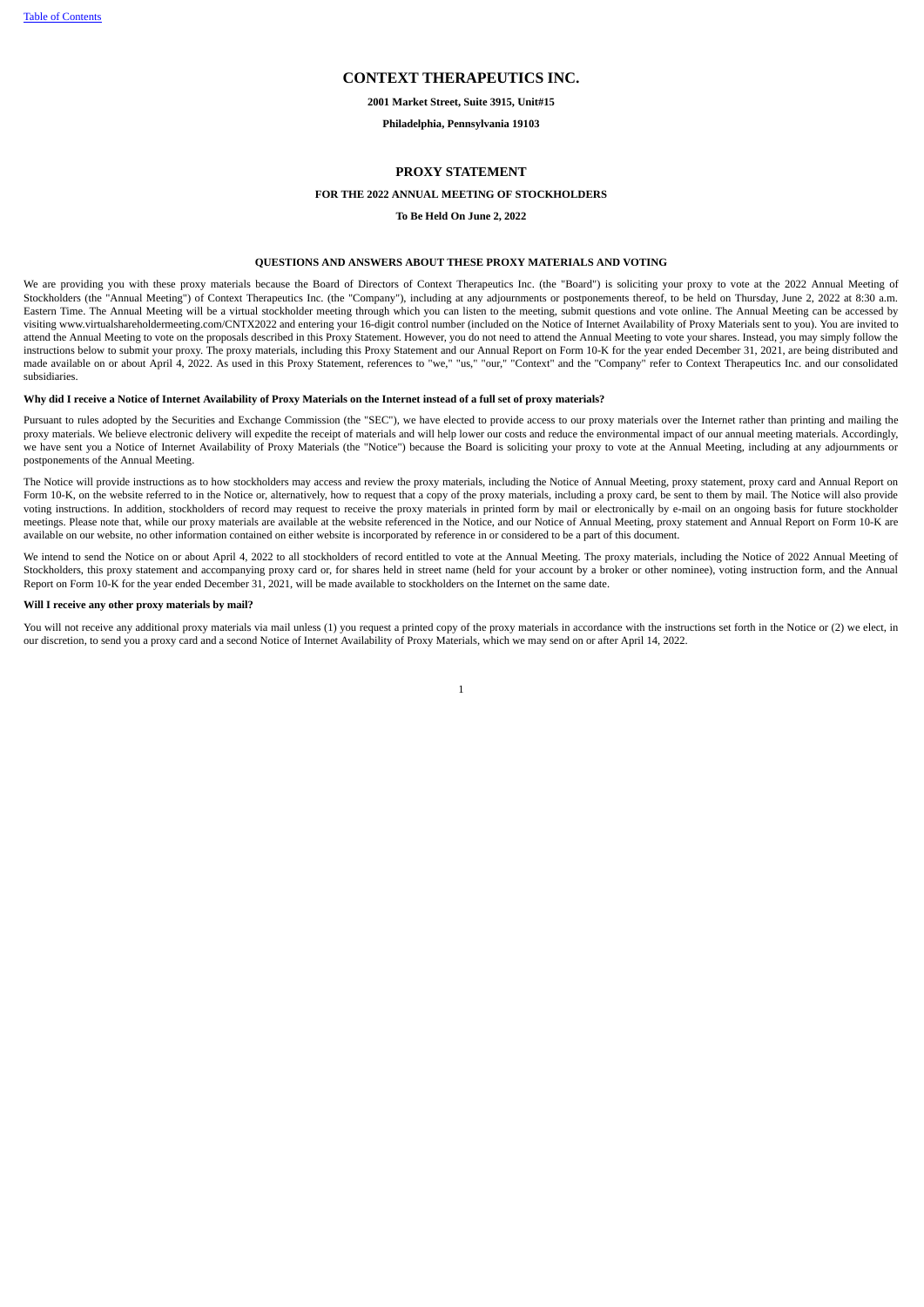## **How do I attend the Annual Meeting?**

The Annual Meeting will be held on Thursday, June 2, 2022 at 8:30 a.m. Eastern Time. The Annual Meeting will be a virtual stockholder meeting through which you can listen to the meeting, submit questions and vote online. There will be no physical meeting location. To participate, you can access the Annual Meeting by visiting www.virtualshareholdermeeting.com/CNTX2022 and entering your 16-digit control number (included on the Notice of Internet Availability of Proxy Materials sent to you). Prior to the Annual Meeting, you should ensure that you have a strong WiFi connection. We also recommend that you log in a few minutes before the Annual Meeting on June 2, 2022 to ensure you are logged in when the meeting starts and to ensure that you can hear streaming audio prior to the start of the meeting. Online check-in will begin at 8:15 a.m. Eastern Time on June 2, 2022.

We have decided to hold a virtual meeting in light of concerns regarding the COVID-19 pandemic and because it improves stockholder access, encourages greater global participation, lowers costs compared to an in-person event, and aligns with our broader sustainability goals. Stockholders attending the virtual meeting will be afforded the same rights and opportunities to participate as they would at an in-person meeting. Information on how to vote online while attending the Annual Meeting is discussed below.

#### **Can I ask questions at the Annual Meeting?**

Only stockholders of record as of the record date for the Annual Meeting and their proxy holders may submit questions or comments at the Annual Meeting. If you would like to submit a question, you may do so by joining the virtual Annual Meeting at www.virtualshareholdermeeting.com/CNTX2022 and your 16-digit control number (included on the Notice of Internet Availability of Proxy Materials sent to you), and typing your question in the box in the Annual Meeting portal.

To help ensure that we have a productive and efficient meeting, and in fairness to all stockholders in attendance, you will also find posted our rules of conduct for the Annual Meeting when you log in prior to its start. In accordance with the rules of conduct, we ask that you limit your remarks to one brief question or comment that is relevant to the Annual Meeting or our business and that remarks are respectful of your fellow stockholders and meeting participants. Questions may be grouped by topic by our management with a representative question read aloud and answered. In addition, questions may be ruled as out of order if they are, among other things, irrelevant to our business, related to pending or threatened litigation, disorderly, repetitious of statements already made, or in furtherance of the speaker's own personal, political or business interests. Questions will be addressed in the Q&A portion of the Annual Meeting.

# **What if I need technical assistance accessing or participating in the virtual Annual Meeting?**

If you encounter any difficulties accessing the virtual Annual Meeting during the check-in or meeting time, please call toll free: 1-844-986-0822, or if calling internationally, please call: 1-303-562-9302.

#### **Who can vote at the Annual Meeting?**

Only stockholders of record at the close of business on April 4, 2022 will be entitled to vote online while attending the Annual Meeting. On this record date, there were 15,966,053 shares of common stock outstanding and entitled to vote.

## *Stockholder of Record: Shares Registered in Your Name*

If on April 4, 2022, your shares were registered directly in your name with our transfer agent, American Stock Transfer & Trust Company, then you are a stockholder of record. As a stockholder of record, you may vote online while attending the Annual Meeting or vote by proxy. Whether or not you plan to attend the Annual Meeting, we urge you to vote your shares electronically through the Internet prior to the meeting, over the telephone, or by completing and returning a printed proxy card that you may request or that we may elect to deliver at a later time to ensure your vote is counted.

### *Beneficial Owner: Shares Registered in the Name of a Broker or Bank*

If on April 4, 2022, your shares were held, not in your name, but rather in an account at a brokerage firm, bank, dealer or other similar organization, then you are the beneficial owner of shares held in "street name" and the Notice is being forwarded to you by that organization. The organization holding your account is considered to be the stockholder of record for purposes of voting at the Annual Meeting. As a beneficial owner, you have the right to direct your broker or other agent regarding how to vote the shares in your account. You are also invited to attend the Annual Meeting. However, since you are not the stockholder of record, you may not vote your shares online while attending the Annual Meeting unless you request and obtain a valid proxy from your broker or other agent.

 $\overline{2}$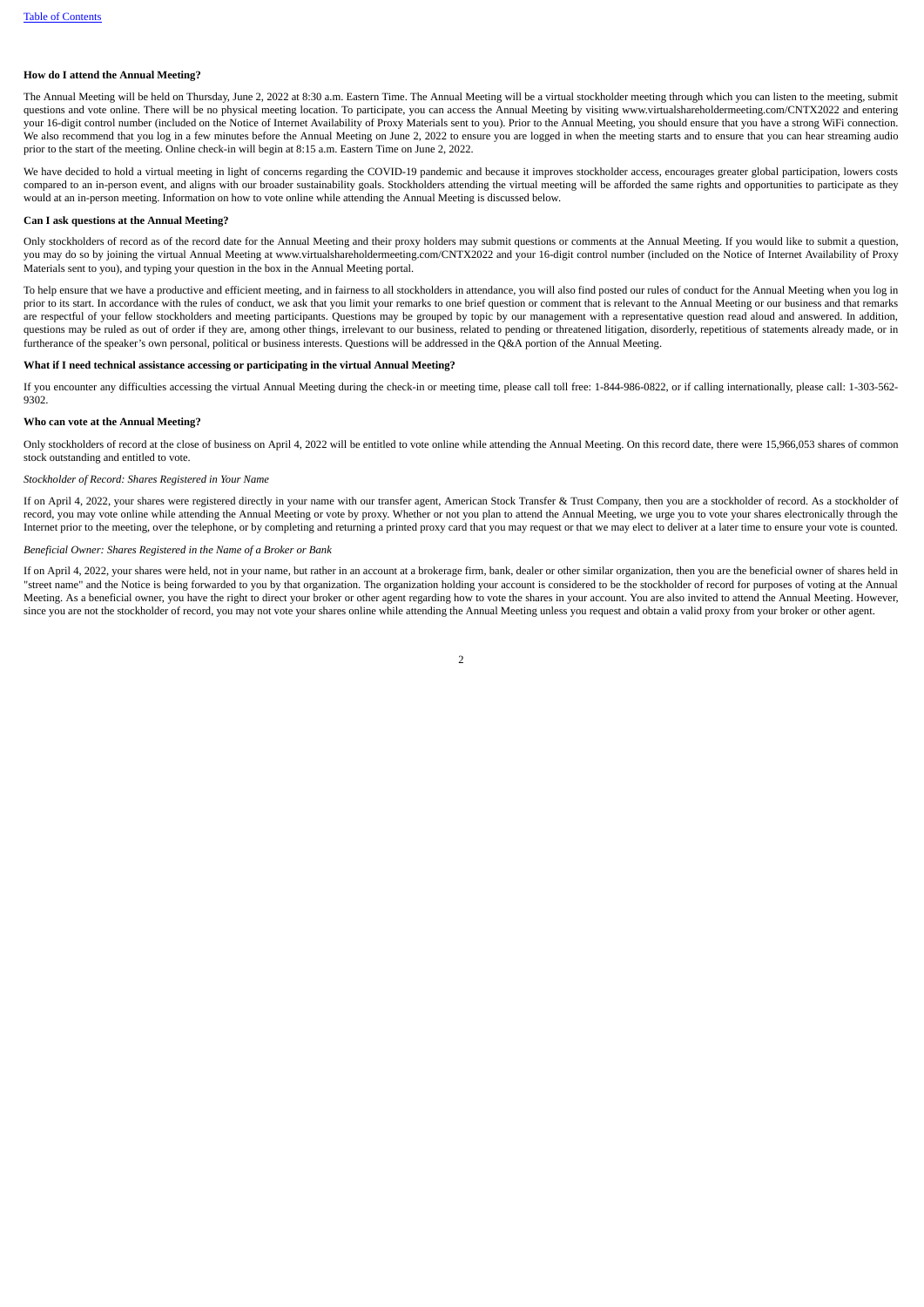# **What am I voting on?**

There is one matter scheduled for a vote:

Ratification of the selection by the Audit Committee of the Board of CohnReznick LLP as the independent registered public accounting firm of the Company for its fiscal year ending December 31, 2022 (Proposal 1).

# **What if another matter is properly brought before the Annual Meeting?**

The Board knows of no other matters that will be presented for consideration at the Annual Meeting. If any other matters are properly brought before the Annual Meeting, it is the intention of the persons acting as proxies to vote on those matters in accordance with their best judgment.

#### **How do I vote?**

You may either vote "FOR" or "AGAINST" or abstain from voting.

The procedures for voting are fairly simple:

#### *Stockholder of Record: Shares Registered in Your Name*

If you are a stockholder of record, you may vote online while attending the Annual Meeting, vote by proxy over the telephone, vote by proxy through the Internet prior to the Annual Meeting, or vote by proxy using a proxy card that you may request or that we may elect to deliver at a later time. Whether or not you plan to attend the Annual Meeting, we urge you to vote by proxy to ensure your vote is counted. You may still attend the Annual Meeting and vote online during the Annual Meeting even if you have already voted by proxy.

- To vote online **during** the Annual Meeting, join the virtual Annual Meeting at www.virtualshareholdermeeting.com/CNTX2022 and your 16-digit control number (included on the Notice of Internet Availability of Proxy Materials sent to you) and follow the instructions in the Annual Meeting portal.
- To vote by using a printed proxy card that may be delivered to you, simply complete, sign and date the proxy card that may be delivered and return it promptly in the envelope provided. If you return your signed proxy card to us before the Annual Meeting, we will vote your shares as you direct.
- To vote over the telephone, dial toll-free (800) 690-6903 using a touch-tone phone and follow the recorded instructions. You will be asked to provide the company number and control number from the Notice. Your telephone vote must be received by 11:59 p.m., Eastern Time on June 1, 2022 to be counted.
- To vote through the Internet **without attending** the Annual Meeting, go to www.proxyvote.com to complete an electronic proxy card. Have your 16-digit control number (included on the Notice of Internet Availability of Proxy Materials sent to you) and follow the instructions in the Annual Meeting portal. Your Internet vote must be received by 11:59 p.m., Eastern Time on June 1, 2022 to be counted.

#### *Beneficial Owner: Shares Registered in the Name of Broker or Bank*

If you are a beneficial owner of shares registered in the name of your broker, bank or other agent, you should have received a Notice containing voting instructions from that organization rather than from us. Simply follow the voting instructions in the Notice to ensure that your vote is counted. To vote online while attending the Annual Meeting, you must obtain a valid proxy from your broker, bank or other agent. Follow the instructions from your broker or bank included with these proxy materials, or contact your broker or bank to request a proxy form.

We provide Internet proxy voting to allow you to vote your shares online via proxy prior to the Annual Meeting, and Internet voting to allow you to vote your shares during the Annual<br>Meeting, with procedures designed to en

#### **Can I vote my shares by filling out and returning the Notice?**

No. The Notice identifies the items to be voted on at the Annual Meeting, but you cannot vote by marking the Notice and returning it. The Notice provides instructions on how to vote.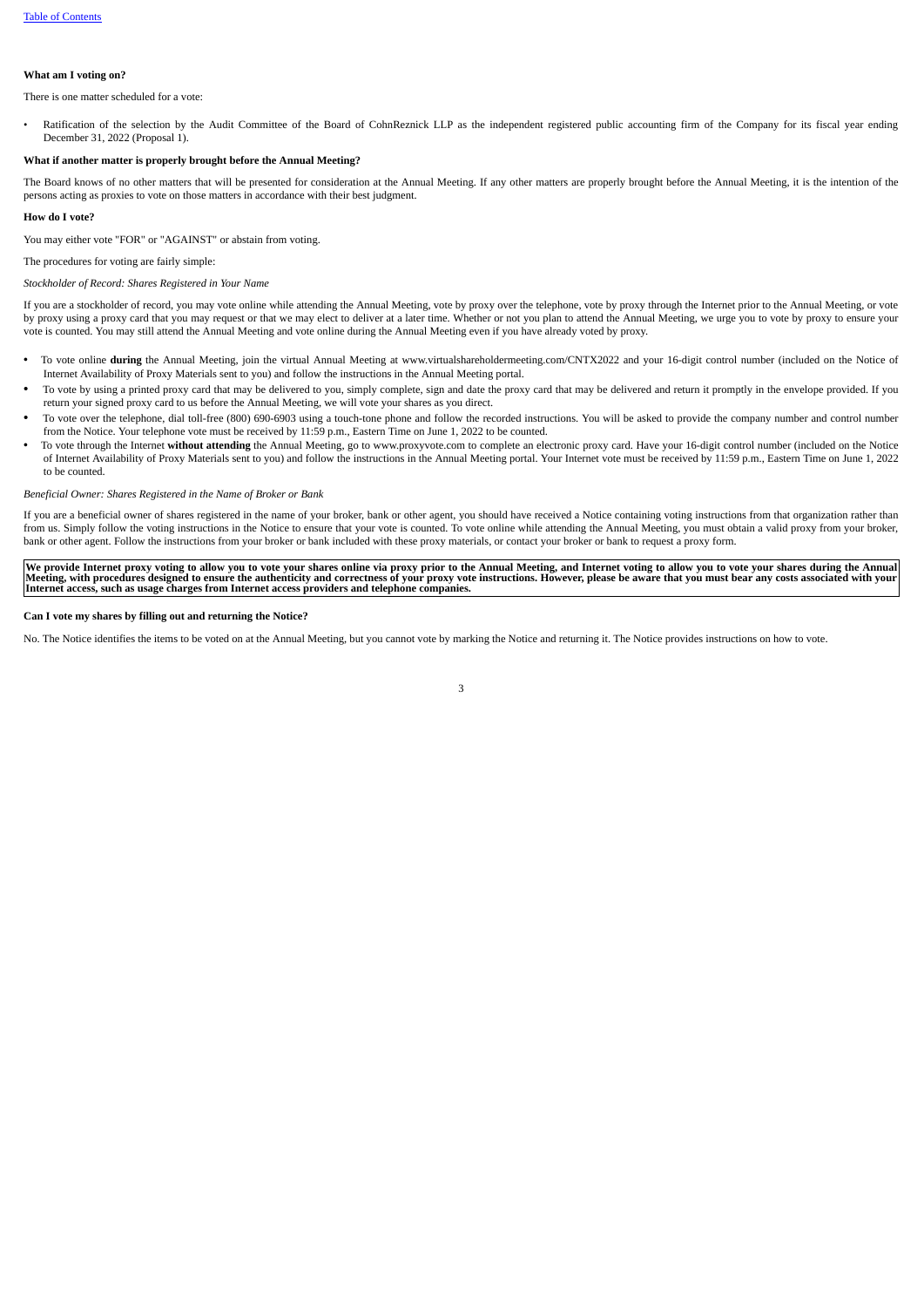# **How many votes do I have?**

On each matter to be voted upon, you have one vote for each share of common stock you owned as of April 4, 2022.

#### **What happens if I do not vote?**

#### *Stockholder of Record: Shares Registered in Your Name*

If you are a stockholder of record and do not vote by telephone, through the Internet prior to the Annual Meeting, by completing the printed proxy card that may be delivered to you or online while attending the Annual Meeting, your shares will not be voted.

#### *Beneficial Owner: Shares Registered in the Name of Broker or Bank*

If you are a beneficial owner and do not instruct your broker, bank or other agent how to vote your shares, the question of whether your broker or nominee will still be able to vote your shares depends on whether the particular proposal is considered to be a "routine" matter under applicable rules. Brokers and nominees can use their discretion to vote "uninstructed" shares with respect to matters that are considered to be "routine" under applicable rules but not with respect to "non-routine" matters. Under applicable rules and interpretations, "non-routine" matters are matters that may substantially affect the rights or privileges of stockholders, such as mergers, stockholder proposals, elections of directors (even if not contested), executive compensation (including any advisory stockholder votes on executive compensation and on the frequency of stockholder votes on executive compensation), and certain corporate governance proposals, even if management-supported. Accordingly, your broker or nominee may vote your shares in its discretion on Proposal 1 even in the absence of your instruction.

#### **What if I return a proxy card or otherwise vote but do not make specific choices?**

If you return a signed and dated proxy card or otherwise vote without marking voting selections, your shares will be voted, as applicable, "FOR" the ratification of the selection of CohnReznick LLP as our independent registered public accounting firm for the fiscal year ending December 31, 2022. If any other matter is properly presented at the meeting, your proxyholder (one of the individuals named on your proxy card) will vote your shares using his or her best judgment.

### **Who is paying for this proxy solicitation?**

We will pay for the entire cost of soliciting proxies. In addition to these proxy materials, our directors and employees may also solicit proxies in person, by telephone or by other means of communication. Directors and employees will not be paid any additional compensation for soliciting proxies. We may also reimburse brokerage firms, banks and other agents for the cost of forwarding proxy materials to beneficial owners.

# **What does it mean if I receive more than one Notice?**

If you receive more than one Notice, your shares may be registered in more than one name or in different accounts. Please follow the voting instructions on the Notices to ensure that all of your shares are voted.

### **Can I change my vote after submitting my proxy?**

*Stockholder of Record: Shares Registered in Your Name*

Yes. You can revoke your proxy at any time before the vote during the Annual Meeting. If you are the record holder of your shares, you may revoke your proxy in any one of the following ways:

- You may submit another properly completed proxy card with a later date (which automatically revokes the earlier proxy).
- You may grant a subsequent proxy by telephone or through the Internet prior to the Annual Meeting.
- You may send a timely written notice that you are revoking your earlier-dated proxy to our Corporate Secretary c/o Context Therapeutics Inc., 2001 Market Street, Suite 3915, Unit#15, Philadelphia, Pennsylvania 19103.
- You may attend the Annual Meeting and vote online during the meeting. Simply attending the Annual Meeting via the virtual platform will not, by itself, revoke your proxy. Even if you plan to attend the Annual Meeting, we recommend that you also submit your proxy or voting instructions or vote by telephone or through the Internet so that your vote will be counted if you later *decide not to attend the Annual Meeting.*

Your most current proxy card or telephone or Internet proxy is the one that is counted.

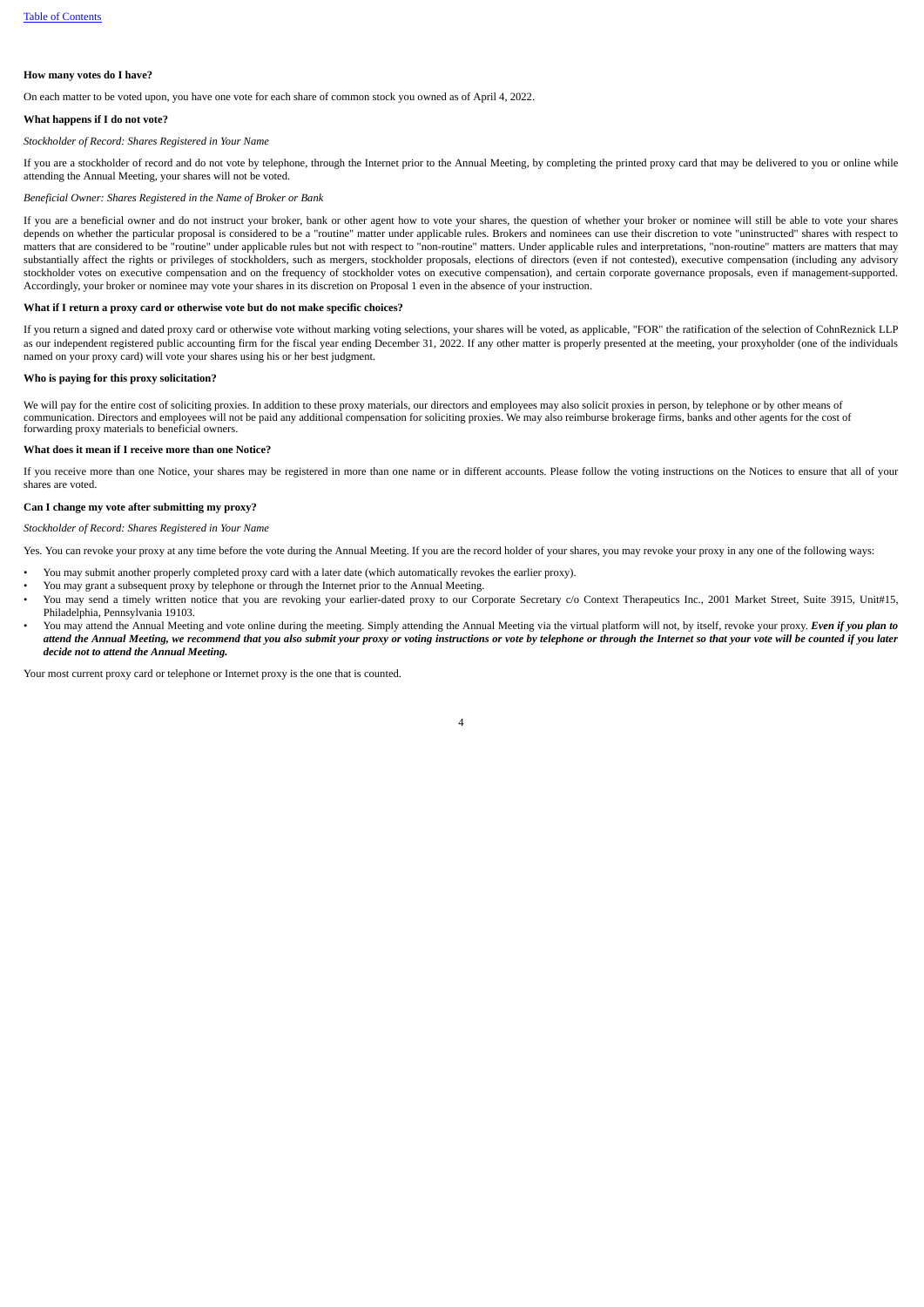# *Beneficial Owner: Shares Registered in the Name of Broker or Bank*

If your shares are held by your broker or bank as a nominee or agent, you should follow the instructions provided by your broker, bank or other agent to change your voting instructions.

#### **When are stockholder proposals and director nominations due for next year's annual meeting?**

To be considered for inclusion in next year's proxy materials, you must submit your proposal, in writing, by December 5, 2022, to our Corporate Secretary c/o Context Therapeutics Inc., 2001 Market Street, Suite 3915, Unit#15, Philadelphia, Pennsylvania 19103, and you must comply with all applicable requirements of Rule 14a-8 promulgated under the Securities Exchange Act of 1934, as amended (the "Exchange Act").

Pursuant to our bylaws, if you wish to bring a proposal before the stockholders or nominate a director at the 2023 Annual Meeting of Stockholders, to be timely, you must notify our Corporate Secretary between 8:00 a.m., local time, on the 120th day prior to the first anniversary of the 2022 Annual Meeting of Stockholders and not later than 5:00 p.m. on the 90th day prior to the first anniversary of the 2022 Annual Meeting of Stockholders. If the date of the 2023 Annual Meeting of Stockholders occurs more than 25 days before or after the first anniversary of the 2022 Annual Meeting of Stockholders, then to be timely, such notice must be received by our Corporate Secretary no earlier than 8:00 a.m., local time, on the 120th day prior to the 2023 Annual Meeting of Stockholders and no later than 5:00 p.m., local time, on the 10th day following the day on which public announcement of the date of the 2023 Annual Meeting of the Stockholders was first made by the Company. You are also advised to review our bylaws, which contain additional requirements about advance notice of stockholder proposals and director nominations.

#### **How are votes counted?**

Votes will be counted by the inspector of election appointed for the Annual Meeting, who will separately count votes "FOR" and "AGAINST," abstentions and, if applicable, broker non-votes. Abstentions will not be counted towards the vote total for Proposal 1, and will have no effect on the voting of this proposal.

#### **What are "broker non-votes"?**

As discussed above, when a beneficial owner of shares held in "street name" does not give instructions to the broker or nominee holding the shares as to how to vote on matters deemed to be "nonroutine," the broker or nominee cannot vote the shares. These unvoted shares are counted as "broker non-votes."

# As a reminder, if you are a beneficial owner of shares held in street name, in order to ensure your shares are voted in the way you would prefer, you <u>must</u> provide voting instructions to your broker, bank or other agent by the deadline provided in the materials you receive from your broker, bank or other agent.

# **How many votes are needed to approve each proposal?**

The following table summarizes the minimum vote needed to approve the proposal and the effect of abstentions and broker non-votes:

| Proposal<br>Number | <b>Proposal Description</b>                                                                              | <b>Vote Required for Approval</b>                                                                                                                      | <b>Effect</b> of<br><b>Abstentions</b> | ---------<br>Broker<br><b>Non-Votes</b> |
|--------------------|----------------------------------------------------------------------------------------------------------|--------------------------------------------------------------------------------------------------------------------------------------------------------|----------------------------------------|-----------------------------------------|
|                    | Ratification of the selection of CohnReznick LLP as our<br>Independent Registered Public Accounting Firm | To approve Proposal 1, stockholders holding a majority of the<br>votes cast affirmatively or negatively on the matter must vote<br>"FOR" the proposal. | None                                   | Not applicable <sup>(1)</sup>           |

**B***Effect* of

This proposal is considered to be a "routine" matter under NYSE rules. Accordingly, if you hold your shares in street name and do not provide voting instructions to your broker, bank or other (1) agent that holds your shares, your broker, bank or other agent has discretionary authority under NYSE rules to vote your shares on this proposal.

#### **What is the quorum requirement?**

A quorum of stockholders is necessary to hold a valid meeting. A quorum will be present if stockholders holding at least a majority of the outstanding shares entitled to vote are present at the Annual Meeting by remote communication or represented by proxy. On the record date, there were 15,966,053 shares outstanding and entitled to vote.

For purposes of determining whether a quorum exists, we count as present any shares that are voted over the Internet, by telephone, by completing and submitting a proxy or that are represented by remote communication at the meeting. Further,

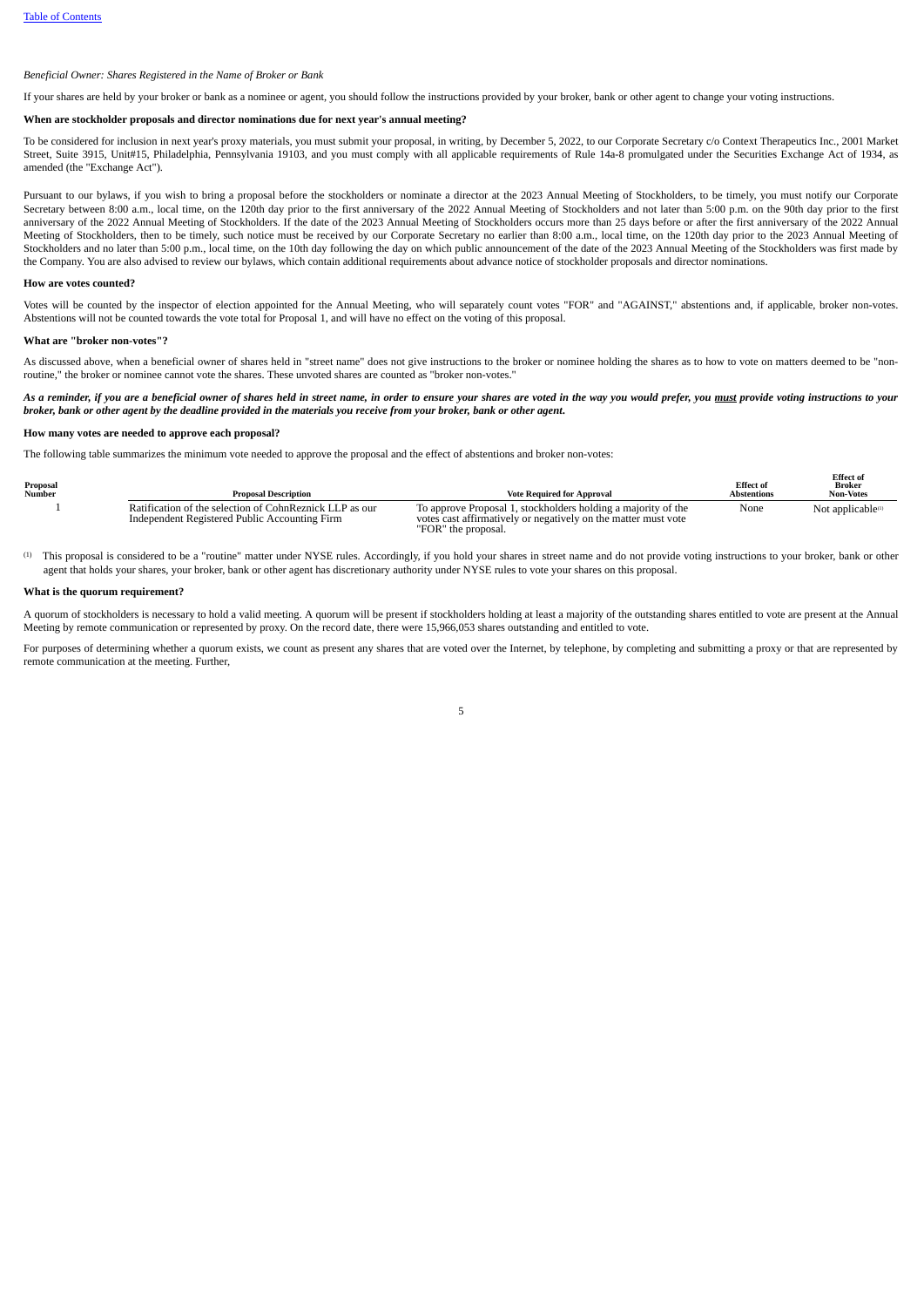for purposes of establishing a quorum, we will count as present shares that a stockholder holds even if the stockholder votes to abstain or only votes on one of the proposals. If a quorum is not present, we expect to adjourn the Annual Meeting until we obtain a quorum.

# **Will a list of stockholders entitled to vote at the Annual Meeting be available?**

For the ten days prior to the Annual Meeting, a list of stockholders entitled to vote at the Annual Meeting will be available for examination by any stockholder of record for purposes germane to the Annual Meeting. You may make a request by calling our corporate headquarters at (267) 225-7416 during regular business hours. In addition, during the Annual Meeting, that list of stockholders will annual Meeting, that list be available for examination by any stockholder of record at www.virtualshareholdermeeting.com/CNTX2022.

# **How can I find out the results of the voting at the Annual Meeting?**

<span id="page-9-0"></span>Preliminary voting results will be announced at the Annual Meeting. In addition, final voting results will be published in a current report on Form 8-K that we expect to file within four business days after the Annual Meeting. If final voting results are not available to us in time to file a Form 8-K within four business days after the Annual Meeting, we intend to file a Form 8-K to publish preliminary results and, within four business days after the final results are known to us, file an additional Form 8-K to publish the final results.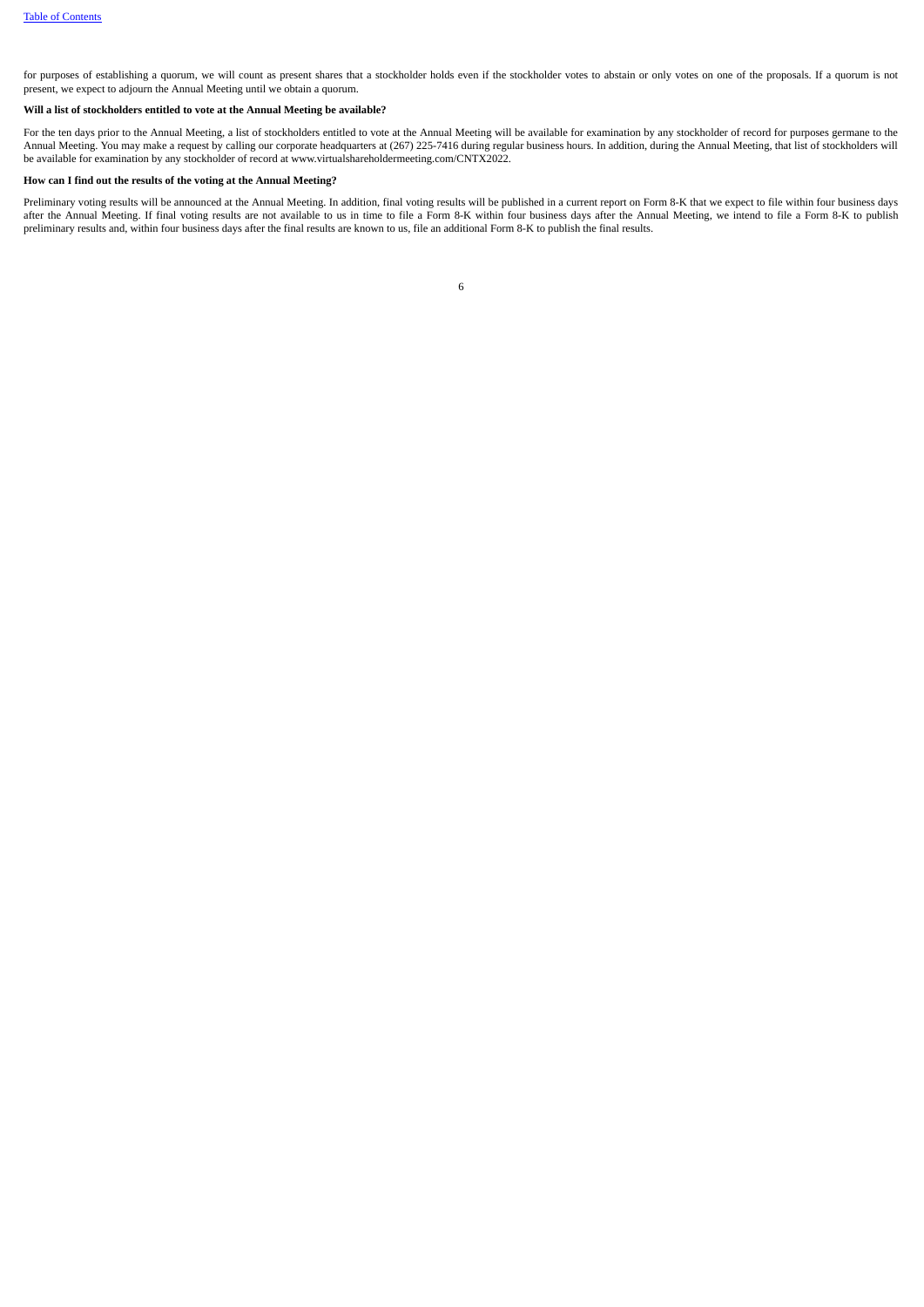# **INFORMATION REGARDING COMMITTEES OF THE BOARD OF DIRECTORS**

The Board has three committees: an Audit Committee; a Compensation Committee; and a Nominating and Corporate Governance Committee. The following table provides membership information during 2021 for each of the Board committees:

|                             |           |              | <b>Nominating and</b><br>Corporate |
|-----------------------------|-----------|--------------|------------------------------------|
| Name                        | Audit     | Compensation | Governance                         |
| Martin Lehr                 |           |              |                                    |
| Richard Berman              | A         | $X^{(1)}$    |                                    |
| Jennifer Evans Stacey, Esq. | X         | X            | $X$ <sup>(1)</sup>                 |
| Philip Kantoff, MD          |           |              | X                                  |
| Linda West                  | $X^{(1)}$ | X            | A                                  |
|                             |           |              |                                    |

Chairperson. (1)

#### Below is a description of each committee of the Board.

\_\_\_\_\_\_\_\_\_\_\_\_\_\_\_\_\_\_\_\_\_\_\_\_\_\_\_\_

Each of the committees has authority to engage legal counsel or other experts or consultants, as it deems appropriate to carry out its responsibilities. The Board has determined that each member of each committee meets the applicable Nasdaq rules and regulations regarding "independence" and each member is free of any relationship that would impair his or her individual exercise of independent judgment with regard to the Company.

# **Audit Committee**

The Audit Committee of the Board was established by the Board in accordance with Section 3(a)(58)(A) of the Exchange Act to oversee our corporate accounting and financial reporting processes and audits of our financial statements. For this purpose, the Audit Committee performs several functions. The Audit Committee evaluates the performance of and assesses the qualifications of the Company's independent registered public accounting firm; determines and approves the engagement of the independent registered public accounting firm; determines whether to retain or terminate the existing independent registered public accounting firm or to appoint and engage a new independent registered public accounting firm; reviews and approves the retention of the independent registered public accounting firm to perform any proposed permissible non-audit services; monitors the rotation of partners of the independent registered public accounting firm on the Company's audit engagement team as required by law; reviews and approves or disapproves transactions between the Company and any related persons; confers with management and the Company's independent registered public accounting firm, as appropriate, regarding the scope, adequacy and effectiveness of internal control over financial reporting; establishes procedures, as required under applicable law, for the receipt, retention and treatment of complaints received by the Company regarding accounting, internal accounting controls or auditing matters and the confidential and anonymous submission by employees of concerns regarding questionable accounting or auditing matters; and meets to review the Company's annual audited financial statements and quarterly financial statements with management and the independent registered public accounting firm, including a review of the Company's disclosures under "Management's Discussion and Analysis of Financial Condition and Results of Operations" in its filings with the SEC.

The Audit Committee is composed of three directors: Ms. West; Mr. Berman; and Ms. Stacey. The Audit Committee met six times during fiscal year 2021. The Board has adopted a written Audit Committee charter that is available to stockholders on our website at https://ir.contexttherapeutics.com.

The Board reviews the Nasdaq listing standards definition of independence for Audit Committee members on an annual basis and has determined that all of the current members of the Audit Committee are independent (as independence is currently defined under Rule 5605(c)(2)(A)(i) and (ii) of the Nasdaq listing rules and under Rule 10A-3 under the Exchange Act). The Board has also determined that Ms. West qualifies as an "audit committee financial expert," as defined in applicable SEC rules. The Board made a qualitative assessment of Ms. West's level of knowledge and experience based on a number of factors, including her formal education and experience holding multiple finance leadership roles.

#### **Report of the Audit Committee of the Board of Directors**

The Audit Committee has reviewed and discussed the audited financial statements for the fiscal year ended December 31, 2021 with management of the Company. The Audit Committee has discussed with the independent registered public accounting firm the matters required to be discussed by the applicable requirements of the Public Company Accounting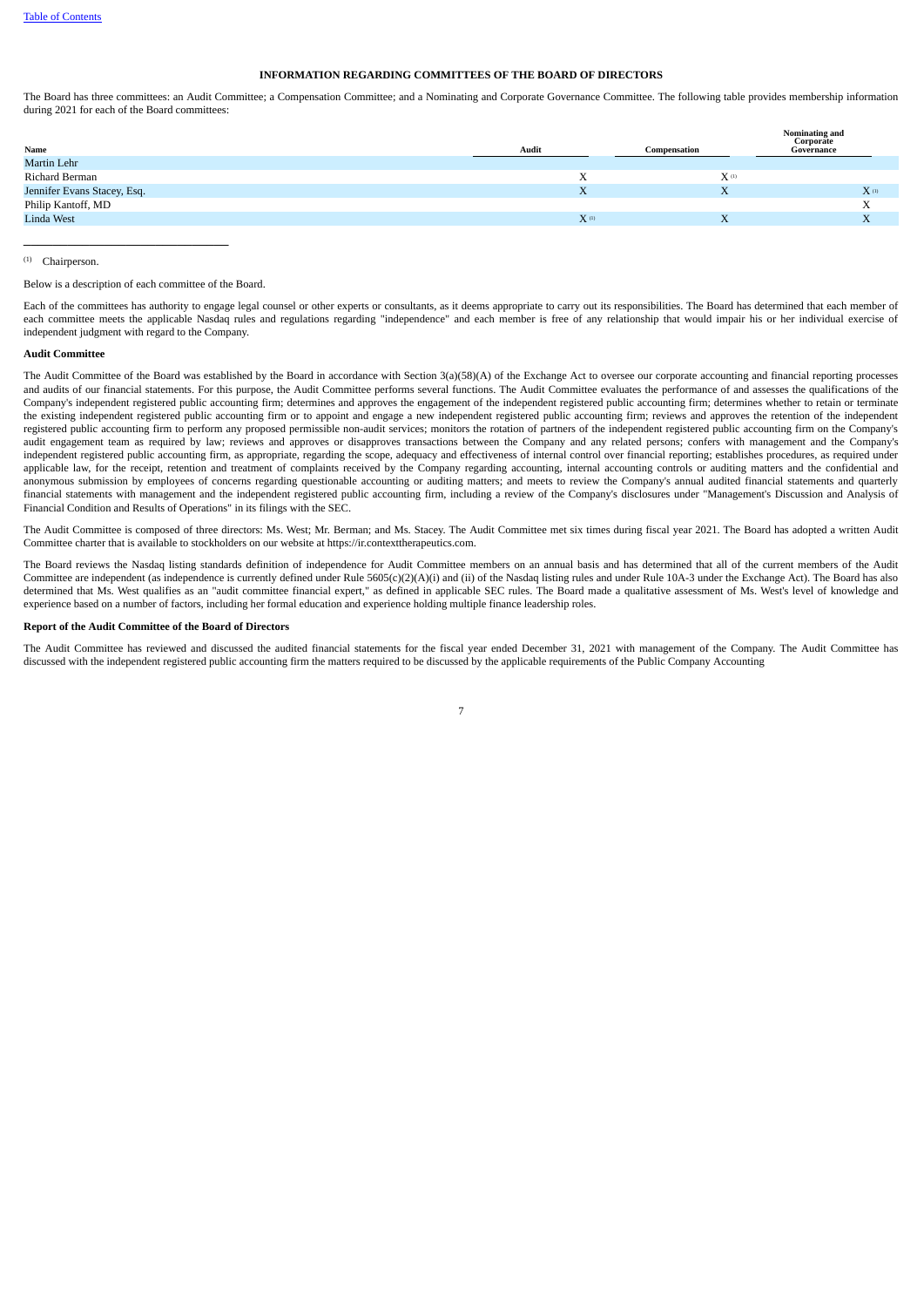Oversight Board ("PCAOB"). The Audit Committee has also received the written disclosures and the letter from the independent registered public accounting firm required by applicable requirements of the PCAOB regarding the independent accountants' communications with the Audit Committee concerning independence, and has discussed with the independent registered public accounting firm the accounting firm's independence. Based on the foregoing, the Audit Committee of the Board of Directors has recommended to the Board of Directors that the audited financial statements be included in the Company's Annual Report on Form 10-K for the fiscal year ended December 31, 2021.

Linda West, Chairperson Richard Berman Jennifer Evans Stacey, Esq.

The material in this report is not "soliciting material," is not deemed "filed" with the SEC and is not to be incorporated by reference in any filing of the Company under the Securities Act of 1933, as amended, or the Exchange Act, whether made before or after the date hereof and irrespective of any general incorporation language in any such filing.

#### **Compensation Committee**

The Compensation Committee is composed of three directors: Mr. Berman, Ms. Stacey, and Ms. West. All members of our Compensation Committee are independent (as independence is currently defined in Rule 5605(d)(2) of the Nasdaq listing rules). The Compensation Committee met eight times during fiscal year 2021. The Board has adopted a written Compensation Committee charter that is available to stockholders on our website at https://ir.contexttherapeutics.com.

The Compensation Committee acts on behalf of the Board to:

- review the Company's executive compensation programs to assess whether the programs are designed to enable it to recruit, retain and motivate talented and diverse executives, and are appropriately competitive, support organization objectives and stockholder interests, and create a pay for performance linkage, while also structuring compensation programs to, where determined appropriate, preserve tax deductibility;
- oversee all material employee benefit plans and programs of the Company, including the authority to adopt, amend and terminate such plans and programs, including approving changes in the number of shares reserved for issuance thereunder, subject to any necessary or advisable approval by the Board or the stockholders of the Company;
- review and discuss annually the Company's compensation policies and practices with management to promote the success of the Company's business and to determine whether the policies and practices encourage excessive risk-taking, review the relationship between risk management policies and compensation and evaluate compensation policies and practices that could mitigate any such risk;
- review, approve and administer annual and long-term incentive compensation plans for Executive Officers and other senior executives, including by (i) establishing performance objectives and certifying performance achievement, (ii) evaluating the competitiveness of such plans, (iii) reviewing and approving all equity incentive plans and grant awards under such plans, and (iv) adopting, amending and terminating any such plans;
- administer the Company's equity incentive plans;
- review and approve amendments to or termination of, any compensatory contracts or similar transactions or arrangements with such other employees as the Compensation Committee determines, including employment agreements, severance arrangements, transition or consulting agreements, retirement agreements and change-in-control agreements or provisions;
- consider for adoption and oversee any stock ownership guidelines, share retention policies or clawback policies applicable to the Company's executive officers; and
- undertake and any other tasks enumerated in the charter of the Compensation Committee.

#### *Compensation Committee Processes and Procedures*

The Compensation Committee meets as often as it deems necessary, but at least once per year. From time to time, various members of management and other employees as well as outside advisers or consultants may be invited by the Compensation Committee to make presentations, to provide financial or other background information or advice or to otherwise participate in Compensation Committee meetings. However, neither the Chief Executive Officer, nor any other Executive Officer, may be present during portions of any meetings during which his or her respective performance or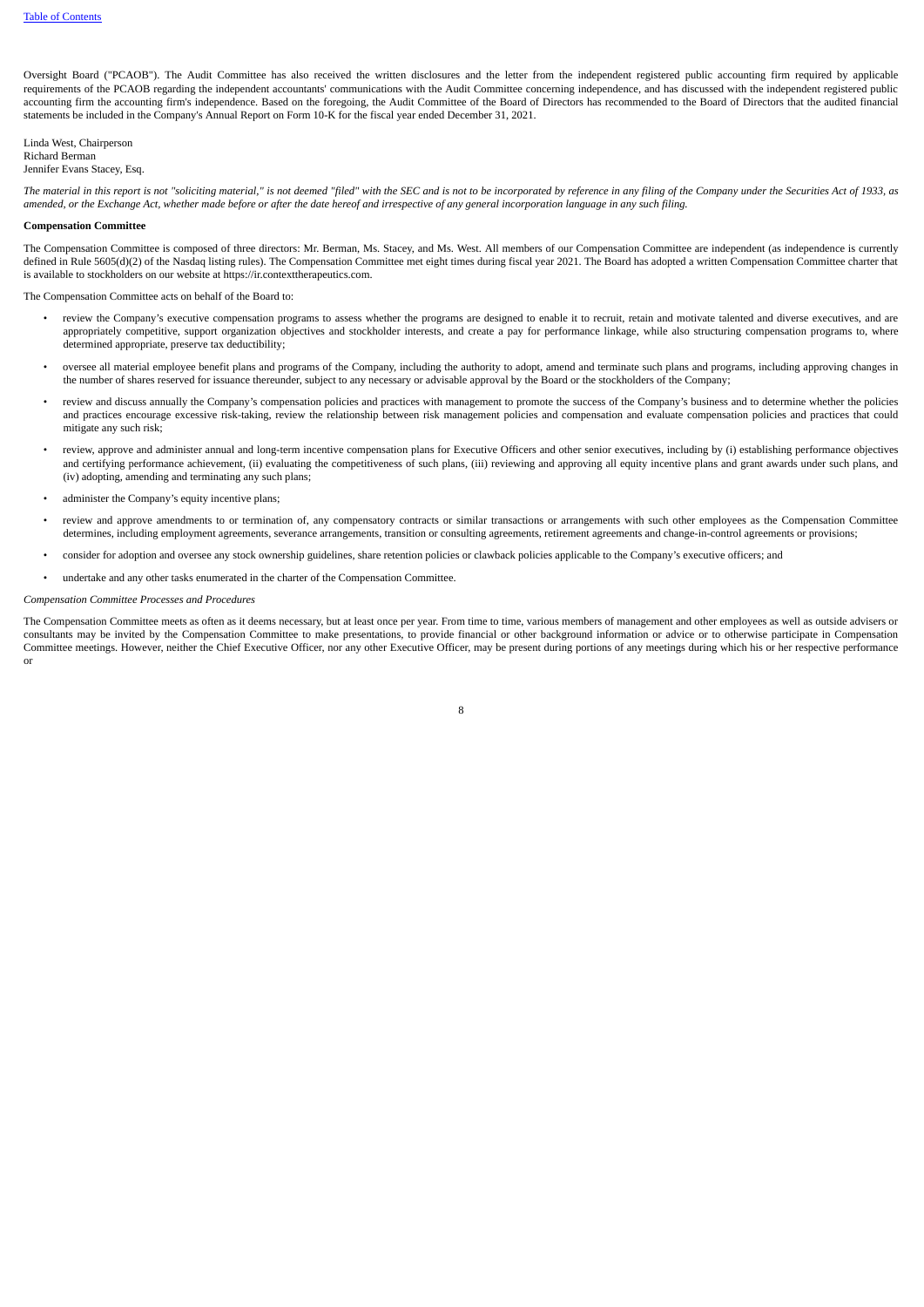compensation are being deliberated or determined. In addition, under the charter, the Compensation Committee has the authority to obtain, at the Company's expense, advice and assistance from compensation consultants and internal and external legal, accounting or other advisers and other external resources that the Compensation Committee considers necessary or appropriate in the performance of its duties. The Compensation Committee has direct responsibility for the oversight of the work of any consultants or advisers engaged for the purpose of advising the Compensation Committee. In particular, the Compensation Committee has the sole authority to retain, in its sole discretion, compensation consultants to assist in its evaluation of executive and director compensation, including the authority to approve the consultant's reasonable fees and other retention terms. Under the charter, the Compensation Committee may select, or receive advice from, a compensation consultant, legal counsel or other adviser to the Compensation Committee, other than in-house legal counsel and certain other types of advisers, only after assessing the independence of such person in accordance with SEC and Nasdaq requirements that bear upon the adviser's independence; however, there is no requirement that any adviser be independent.

During the past fiscal year, after taking into consideration the factors prescribed by the SEC and Nasdaq, the Compensation Committee engaged Cannae HR Solutions (the "Consultant"), a compensation consulting firm, as a compensation consultant. The Compensation Committee has assessed the Consultant's independence and determined that the Consultant had no conflicts of interest in connection with its provisions of services to the Compensation Committee. Specifically, the Compensation Committee engaged the Consultant to provide market data, peer group analysis and conduct an executive compensation assessment to help determine appropriate cash and equity compensation for our executive officers and other senior management against compensation for similarly situated executives at the companies the Consultant identified, in coordination with our Compensation Committee, to be comparable to the Company, and in determining appropriate employment agreement terms for our executive officers. Our management did not have the ability to direct the Consultant's work.

The Compensation Committee makes most of the significant adjustments to annual compensation, determines bonus and equity awards and establishes new performance objectives at one or more meetings held during the last quarter of each year and the first quarter of the following year. The Compensation Committee also considers matters related to individual compensation, such as compensation for new executive hires, as well as high-level strategic issues, such as the efficacy of our compensation strategy, potential modifications to that strategy and new trends, plans or approaches to compensation, at various meetings throughout the year. Generally, the Compensation Committee's process comprises two related elements: the determination of compensation levels and the establishment of performance objectives for the current year. For executives other than the Chief Executive Officer, the Compensation Committee solicits and considers evaluations and recommendations submitted to the Compensation Committee by the Chief Executive Officer. In the case of the Chief Executive Officer, the evaluation of his performance is conducted by the Compensation Committee, which determines any adjustments to his compensation as well as equity awards to be granted. For all executives and directors as part of its deliberations, the Compensation Committee may review and consider, as appropriate, materials such as financial reports and projections, operational data, tax and accounting information, tally sheets that set forth the total compensation that may become payable to executives in various hypothetical scenarios, executive and director stock ownership information, stock performance data, analyses of historical executive compensation levels and current Company-wide compensation levels and recommendations of the Compensation Committee's compensation consultant, including analyses of executive and director compensation paid at other companies identified by the consultant to be comparable to us.

#### **Nominating and Corporate Governance Committee**

The Nominating and Corporate Governance Committee of the Board is responsible for, among other things, developing, and recommending to the Board for its approval, criteria and qualifications for service as a director of the Company, identifying, evaluating and recommending to the Board candidates to serve as directors of the Company (consistent with criteria approved by the Board), reviewing the structure and composition of each committee of the Board and continually reviewing important issues and developments in corporate governance.

The Nominating and Corporate Governance Committee is composed of three directors: Ms. Stacey, Dr. Kantoff, and Ms. West. Each member of the Nominating and Corporate Governance Committee is independent (as independence is currently defined in Rule 5605(a)(2) of the Nasdaq listing rules). The Nominating and Corporate Governance Committee met three times during fiscal year 2021. The Board has adopted a written Nominating and Corporate Governance Committee charter that is available to stockholders on our website at https://ir.contexttherapeutics.com.

The Nominating and Corporate Governance Committee has not established specific minimum qualifications for Board members but believes that the assessment of director qualifications may include numerous factors such as, character, professional ethics and integrity, judgment, business acumen, proven achievement and competence in one's field, the ability to exercise sound business judgment, tenure on the Board and skills that are complementary to the Board, an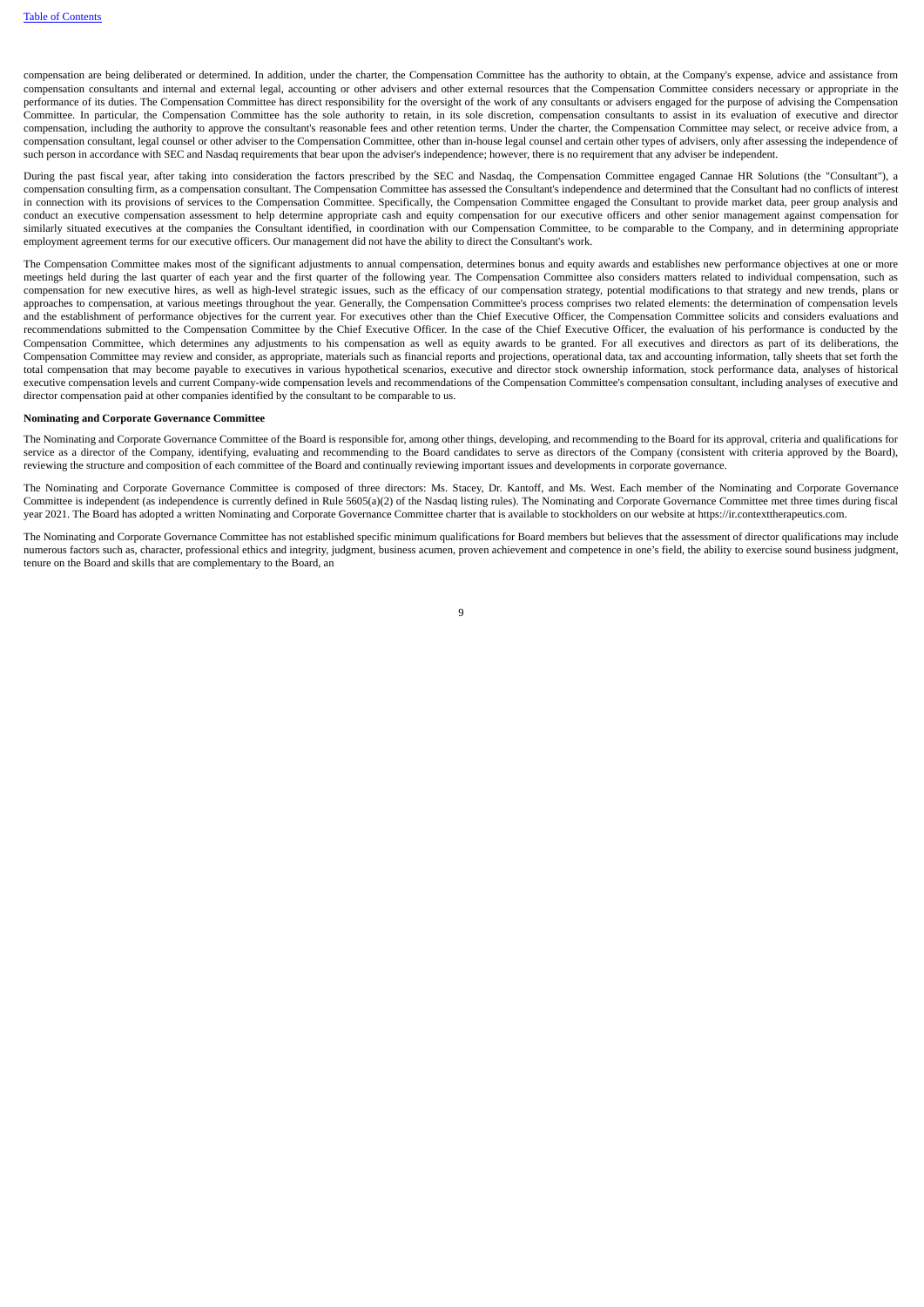understanding of the Company's business, an understanding of the responsibilities that are required of a member of the Board, other time commitments, diversity with respect to professional background, education, race, ethnicity, gender, age and geography, as well as other individual qualities and attributes that contribute to the total mix of viewpoints and experiences represented on the Board. Unless the Board determines that the carrying out of a director's responsibilities to the Company will not be adversely affected by the director's other directorships: an executive officerdirector will not serve on the board of more than two public companies; and directors who are not executive officers will not serve on more than four public company boards in addition to the Board of the Company.

The Nominating and Corporate Governance Committee and the Board evaluate each director in the context of the membership of the Board as a group, with the objective of maintaining a Board that can best perpetuate the success of the business and represent stockholder interests. In determining whether to recommend an incumbent director for re-election the the Nominating and Corporate Governance Committee considers the director's past attendance at meetings, participation in and contributions to the activities of the Board and the Company and other qualifications and<br>characteristics set forth above and also determines whether the nominee is independent for Nasdaq purposes, which determination is based upon applicable Nasdaq listing standards, applicable SEC rules and regulations and the advice of counsel, if necessary. The Nominating and Corporate Governance Committee may also engage, if it deems appropriate, a professional search firm.

The Nominating and Corporate Governance Committee will consider director candidates recommended by stockholders so long as such recommendations and nominations comply with the Company's charter and bylaws, all applicable Company policies and all applicable laws, rules and regulations, and in the same manner as candidates recommended to the Nominating and Corporate Governance Committee from other sources. Stockholders may recommend director nominees for consideration by the Nominating and Corporate Governance Committee by writing to the Secretary of the Company at Context Therapeutics Inc., 2001 Market Street, Suite 3915, Unit#15, Philadelphia, Pennsylvania 19103 in accordance with the procedures set forth in the Company's bylaws. Such recommendations must also include: the full name of the proposed nominee; the proposed nominee's home and business contact information; detailed biographical information; relevant qualifications; a signed letter from the candidate confirming the candidate's willingness to serve; information regarding any relationships between the candidate and the Company; evidence of the recommending stockholder's ownership of Company stock; and a statement from the recommending stockholder in support of the candidate.

#### **Stockholder Communications with the Board of Directors**

Stockholder communications will be reviewed by our Secretary, who will determine whether the communication should be presented to the Board. The purpose of this screening is to allow the Board to avoid having to consider irrelevant or inappropriate communications (such as advertisements, solicitations and hostile communications). All potential violations reported in accordance with our Code of Business Conduct and Ethics that relate to questionable accounting or auditing matters involving the Company will be immediately sent to our Chairperson of the Audit Committee and to our Chief Legal Officer, who will promptly notify the Audit Committee of all complaints that pertain to an accounting or audit matter and will determine the planned course of action. Communications regarding matters other than accounting or audit will be investigated by our Chief Legal Officer or another appropriate person designated by our Chief Legal Officer.

#### **Corporate Governance Guidelines**

We have adopted Corporate Governance Guidelines to assure that the Board will have the necessary authority and practices in place to review and evaluate our business operations as needed and to make decisions that are independent of our management. The guidelines are also intended to align the interests of directors and management with those of our stockholders. The Corporate Governance Guidelines set forth the practices the Board intends to follow with respect to, among other things, board composition and selection including diversity, board meetings and involvement of senior management, Chief Executive Officer performance evaluation and succession planning, and board committees and compensation. The Corporate Governance Guidelines are available on our website at https://ir.contexttherapeutics.com on the "Governance" page.

#### **Code of Business Conduct**

<span id="page-13-0"></span>We have adopted a Code of Business Conduct and Ethics (the "Code of Conduct"), applicable to all of our employees, executives, directors and independent contractors. The Code of Conduct is available on our website at https://ir.contexttherapeutics.com on the "Governance" page. Our Board is responsible for overseeing the Code of Conduct and must approve any waivers of the Code of Conduct for employees, executive officers and directors. If we make any substantive amendments to the Code of Conduct or we grant any waiver from a provision of the Code of Conduct to any conduct to any substantive amendme executive officer or director, we will promptly disclose the nature of the amendment or waiver on our website.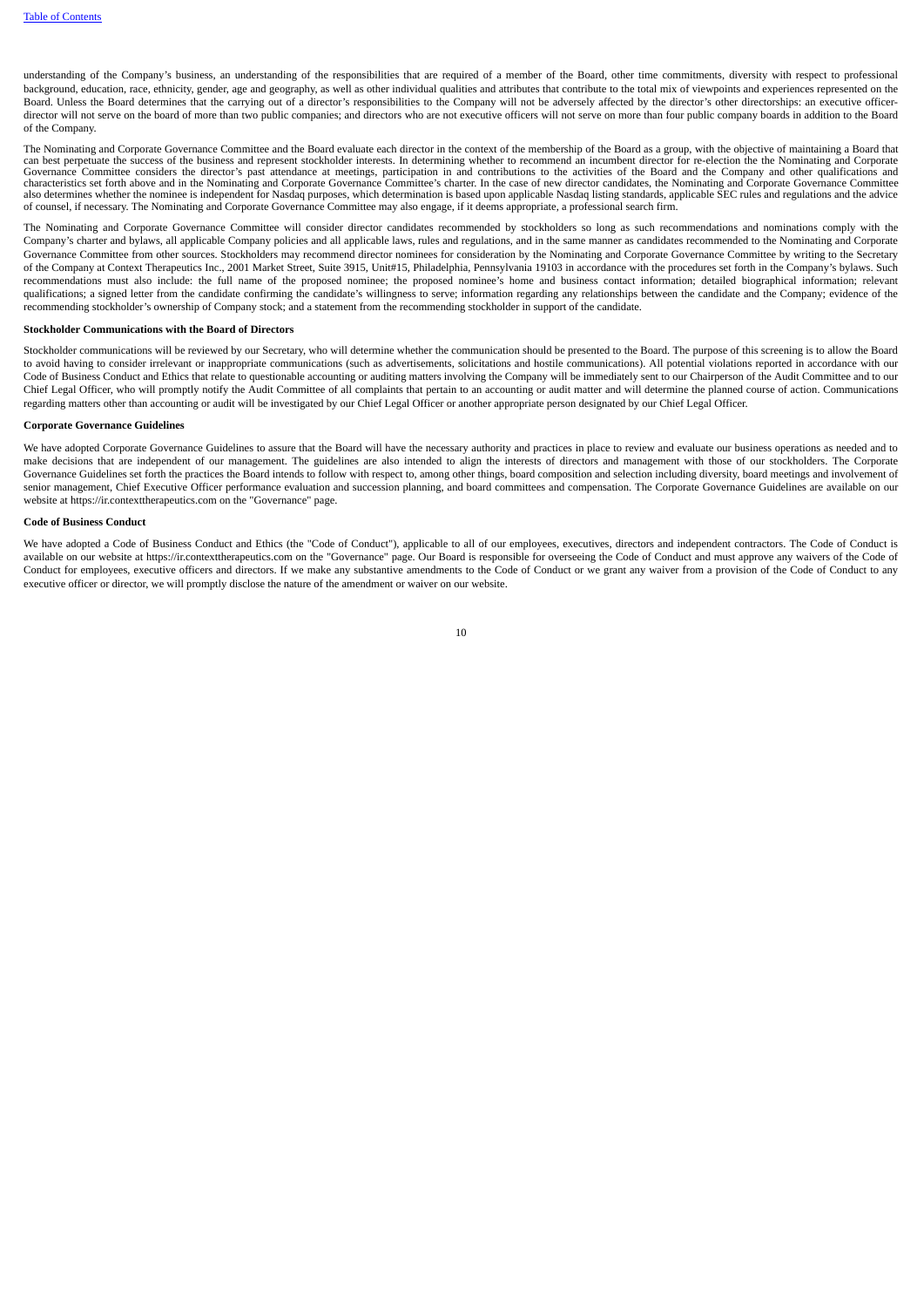# **INFORMATION REGARDING THE BOARD OF DIRECTORS AND CORPORATE GOVERNANCE**

The Board of Directors presently has one class containing five members. Pursuant to our Amended and Restated Certificate of Incorporation, the current slate of directors shall continue in office until their term expires at the third annual meeting of stockholders following the date of the Amended and Restated Certificate of Incorporation. Therefore, each member of the board shall serve until their term expires at our 2024 annual meeting of stockholders.

Set forth below is biographical information as of March 1, 2022, for each person whose term of office as a director will continue after the Annual Meeting, including the specific and particular experience, qualifications, attributes or skills that led the Nominating and Corporate Governance Committee to believe that each director or nominee should serve on our Board. There are no family relationships among our executive officers or directors.

| Name                        | Age | <b>Position(s) Held with Context</b>            | <b>Director Since</b> |
|-----------------------------|-----|-------------------------------------------------|-----------------------|
| Martin Lehr                 | 38  | Director, President and Chief Executive Officer | 2015                  |
| Richard Berman              | 79  | Chairman of the Board                           | March 2021            |
| Jennifer Evans Stacey, Esq. |     | <b>Director</b>                                 | March 2021            |
| Philip Kantoff, MD          | 67  | Director                                        | December 2018         |
| <b>Linda West</b>           | 62  | <b>Director</b>                                 | March 2021            |

# *Martin Lehr – Chief Executive Officer and Director*

Mr. Lehr is the Co-founder and Chief Executive Officer of Context Therapeutics and member of our board of directors since its founding in 2015. In addition, Mr. Lehr serves on the boards of Praesidia Biologics and CureDuchenne Ventures. Previously, Mr. Lehr was part of the founding team at Osage University Partners, a venture capital fund focused on academic spinouts from leading research institutions. Prior to Osage University Partners, Mr. Lehr conducted research at the Sloan Kettering Institute in DNA repair and at the Children's Hospital of Philadelphia in thrombosis and hemostasis. Mr. Lehr is a director of BioBreak, a biotech executive peer networking group with over 2,500 active members across the United States, and an advisory board member of Life Science Cares and Life Science Leader magazine. Mr. Lehr holds an M.A. in Biotechnology from Columbia University and a B.A. in Economics from the University of Pennsylvania. The Company has determined that Mr. Lehr's business experience and management background make him a qualified member of our management group and board of directors.

#### *Richard Berman – Chairman of the Board, Director*

Mr. Berman has served as a member of our board of directors since March 2021 and as Chairman of the board of directors since March 2021. Mr. Berman's business career spans over 35 years of venture capital, senior management and merger & acquisitions experience. In the past five years, Mr. Berman has served as a director and/or officer of over a dozen public and private companies. Currently, he is a director of four public companies: Advaxis, Inc., Cryoport, Inc., COMSovereign Holding Corp., and BioVie Inc. Over the last decade he has served on the board of five companies that have reached over \$1 billion in market capitalization - Cryoport, Advaxis, EXIDE, Internet Commerce Corporation and Ontrak (Catasys). Previously, Mr. Berman worked at Goldman Sachs; was Senior Vice President of Bankers Trust Company, where he started the M&A and Leveraged Buyout Departments. In the 1980s, he created one of the largest battery companies in the world by merging Prestolite, General Battery and Exide to form Exide Technologies (XIDE). He also helped create SoHo, the lower Manhattan neighborhood in NYC, by developing five buildings and he has advised on over \$4 billion M&A transactions, completing over 300 deals. Mr. Berman is a past director of the Stern School of Business of New York University where he obtained his B.S. and M.B.A. degrees. He also has U.S. and foreign law degrees from Boston College and the Hague Academy of International Law, respectively. The Company has determined that Mr. Berman's background and success in the life sciences industry, as well as in investment and finance in general, make him a qualified member of our board of directors.

# *Jennifer Evans Stacey, Esq. – Director*

Ms. Stacey has served as a member of our board of directors since March 2021. Ms. Stacey is currently Chief Legal and Compliance Officer of Galera Therapeutics Inc., a publicly traded clinicalstage biopharmaceutical company. Ms. Stacey has 25 years of global senior executive experience managing public, private and non-profit companies, ranging in size from 60 to 5,500 employees and primarily within the life sciences industry. Prior to Galera, Ms. Stacey served as Vice President, General Counsel, Secretary and Government Relations at The Wistar Institute, and before that as .<br>Senior Vice President, General Counsel, Human Resources and Secretary at Antares Pharma, Inc. Previously, Ms. Stacey served as Executive Vice President, General Counsel, human Resources, and Secretary at Auxilium Pharmaceuticals, Inc., and as Senior Vice

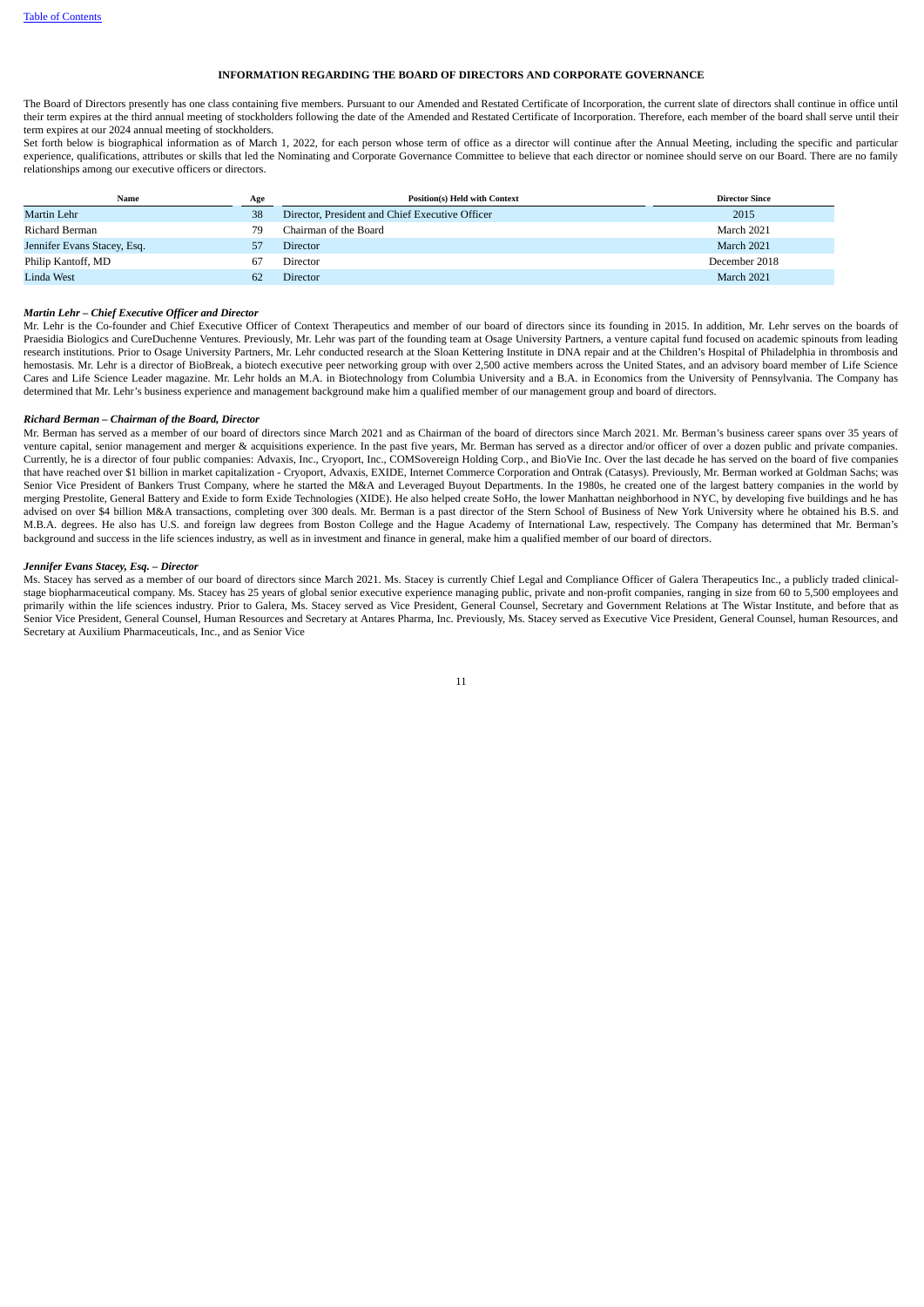President, Corporate Communications, General Counsel and Secretary at Aventis Behring, LLC. She began her career in life sciences at Rhone-Poulenc Rorer, including two years in their Paris office and prior to that began her legal career at King & Spalding in Washington, DC. Ms. Stacey graduated magna cum laude with an A.B. from Princeton University and earned her J.D. from the University of Pennsylvania Law School. The Company has determined that Ms. Stacey's business and legal background make her a qualified member of our board of directors.

#### *Philip Kantoff, MD. – Director*

Dr. Kantoff has served as a member of our board of directors since December of 2018. Dr. Kantoff is the Co-Founder and Chief Executive Officer of Convergent Therapeutics, a clinical stage pharmaceutical company focused on developing next generation radiopharmaceutical therapies for prostate and other cancers. Previously, Dr. Kantoff served as the Chairman of the Department of Medicine at Memorial Sloan Kettering Cancer Center in New York, which is the leading development and testing center for novel cancer therapies. He also served as Director of The Lank Center for Genitourinary Oncology, Chief of the Division of Solid Tumor Oncology, Vice Chair of the Department of Medical Oncology, and Chair of the Executive Committee on Clinical Research at the Dana-Farber Cancer Institute. He is the Jerome and Nancy Kohlberg Professor Emeritus at Harvard Medical School. He is a member of numerous professional societies and editorial boards. Dr. Kantoff has published more than 500 research articles on a variety of topics and has been cited over 76,000 times, written nearly 100 reviews and monographs on cancer and has edited numerous books, including Prostate Cancer, A Multi-Disciplinary Guide published by Blackwell, and Prostate Cancer: Principles and Practice, a definitive text on prostate cancer. The Company has determined that Dr. Kantoff's medical and business background make him a qualified member of our board of directors.

#### *Linda West – Director*

Ms. West has served as a member of our board of directors since March 2021. Ms. West served in multiple leadership roles of increasing responsibility for E. I. du Pont de Nemours and Company from 1981 until her retirement in November 2019. Ms. West most recently served as Vice President, Corporate Planning and Analyses, where she led the execution of transformational transactions from October 2009 until her retirement including major divestitures, spins, acquisitions, and the merger with The Dow Company followed by simultaneous spins into three independent companies.<br>Throughout her career with DuPo Microcircuit Materials, and DuPont Industrial Imaging. In addition, Ms. West was the Chief Financial Officer of multiple DuPont businesses and was the Vice President, General Auditor and Chief Ethics and Compliance Officer for five years during the initial implementation of the Sarbanes-Oxley Act of 2002. Ms. West services on the board of directors of Galera Therapeutics, Inc. Ms. West<br>holds a B.S. in Accounting qualified member of our board of directors.

#### **Independence of the Board of Directors**

As required under Nasdaq Stock Market ("Nasdaq") listing rules, a majority of the members of a listed company's board of directors must qualify as "independent," as affirmatively determined by the company's board. The Board consults with the Company's counsel to ensure that the Board's determinations are consistent with relevant securities and other laws and regulations regarding the definition of "independent," including those set forth in pertinent listing standards of Nasdaq, as in effect from time to time.

Our Board has undertaken a review of the independence of the directors and considered whether any director has a material relationship with us that could compromise his or her ability to exercise independent judgment in carrying out his or her responsibilities. Based upon information requested from and provided by each director concerning such director's background, employment and affiliations, including family relationships, our Board determined that all of the directors, other than Mr. Lehr, are "independent directors" as defined under current rules and regulations of the SEC and the listing standards of Nasdaq. In making these determinations, our Board considered the current and prior relationships that each non-employee director has with our company and all other facts and circumstances that our Board deemed relevant in determining their independence, including the beneficial ownership of our capital stock by each non-employee director and the transactions involving them described above.

#### **Board Leadership Structure**

The Board has an independent Chair, Richard Berman, who has authority, among other things, to call and preside over Board meetings, including meetings of the independent directors, to set meeting agendas and to determine materials to be distributed to the Board. Accordingly, the Chair has substantial ability to shape the work of the Board. We believe that separation of the positions of Chair and Chief Executive Officer reinforces the independence of the Board in its oversight of our business and affairs. In addition, we believe that having an independent Chair creates an environment that is more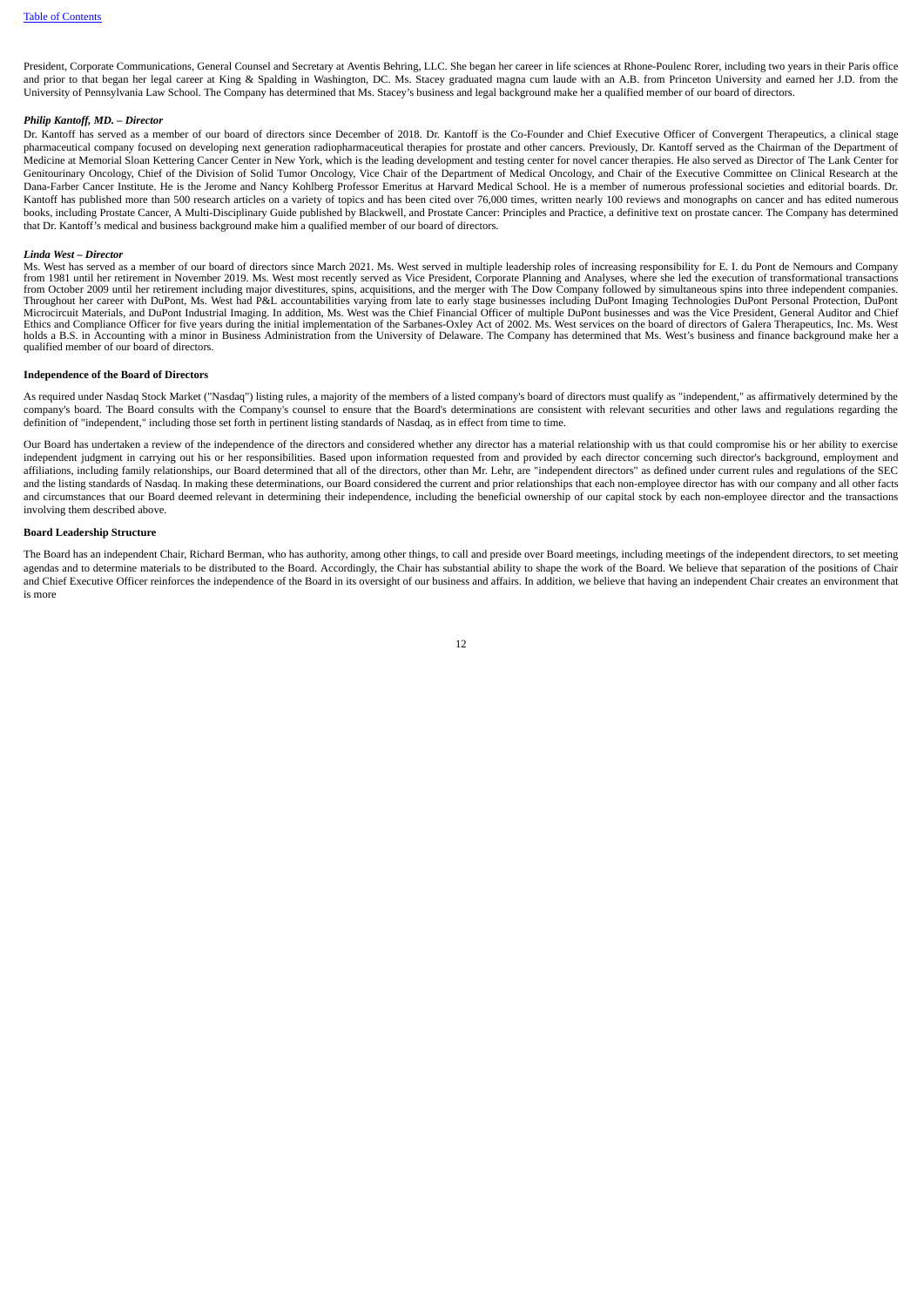conducive to objective evaluation and oversight of management's performance, increasing management accountability and improving the ability of the Board to monitor whether management's actions are in the best interests of the Company and our stockholders. As a result, we believe that having an independent Chair can enhance the effectiveness of the Board as a whole.

# **Role of the Board in Risk Oversight**

One of the Board's key functions is informed oversight of our risk management process. The Board does not have a standing risk management committee, but rather administers this oversight function directly through the Board as a whole, as well as through various Board standing committees that address risks inherent in their respective areas of oversight. In particular, our Board is responsible for monitoring and assessing strategic risk exposure, including a determination of the nature and level of risk appropriate for our Company. Our Audit Committee has the responsibility to consider and discuss our major financial risk exposures and the steps our management has taken to monitor and control these exposures, including guidelines and policies to govern the process by which risk assessment and risk management is undertaken. The Audit Committee also monitors compliance with legal and regulatory requirements. Our Nominating and Corporate Governance Committee monitors the effectiveness of our Corporate Governance Guidelines, including whether they are successful in preventing illegal or improper liability-creating conduct. Our Compensation Committee assesses and monitors whether any of our compensation policies and programs has the potential to encourage excessive risk-taking. It is the responsibility of the chairperson of each committee of the Board to report findings regarding material risk exposures to the Board as quickly as possible.

## **Meetings of the Board of Directors**

The Board of Directors met 14 times during 2021. Each Board member attended 75% or more of the aggregate number of meetings of the Board and of the committees on which he or she served, held during the portion of the last fiscal year for which he or she was a director or committee member.

Each member of the Board is expected to attend the annual meeting of stockholders of the Company.

#### **Diversity**

It is our goal to have a work force that reasonably reflects the diversity of qualified talent that is available in relevant labor markets. We seek to recruit, develop and retain the most talented people from a diverse candidate pool.

As described in our Code of Business Conduct and Ethics, we base employment decisions, including selection, development and compensation decisions, on an individual's qualifications, skills and performance.

We do not base these decisions on personal characteristics or status, such as race, color, sex, pregnancy, national origin, citizenship, religion, age, disability, veteran status, sexual orientation, gender<br>identity, marit and non-discrimination laws in the countries in which we do business.

<span id="page-16-0"></span>

| The | below                             | chart | illustrates | the                      | diversity | of               | the | Board                    | -of | Directors | and    | executive                 | officers | as   | of | March | <b>1,</b> | 2022: |
|-----|-----------------------------------|-------|-------------|--------------------------|-----------|------------------|-----|--------------------------|-----|-----------|--------|---------------------------|----------|------|----|-------|-----------|-------|
|     |                                   |       |             |                          |           |                  |     | Diversity Matrix         |     |           |        |                           |          |      |    |       |           |       |
|     |                                   |       |             |                          |           | <b>Directors</b> |     |                          |     |           |        | <b>Executive Officers</b> |          |      |    |       |           |       |
|     |                                   |       |             | Female                   |           |                  |     | Male                     |     |           | Female |                           |          | Male |    |       |           |       |
|     | Gender Identity                   |       |             |                          |           |                  |     |                          |     |           |        |                           |          |      |    |       |           |       |
|     | Demographic Background            |       |             | $\overline{\phantom{0}}$ |           |                  |     | $\overline{\phantom{0}}$ |     |           |        |                           |          | -    |    |       |           |       |
|     | Middle-Eastern / North<br>African |       |             |                          |           |                  |     | $\overline{\phantom{0}}$ |     |           |        |                           |          |      |    |       |           |       |
|     | White                             |       |             |                          |           |                  |     |                          |     |           |        |                           |          |      |    |       |           |       |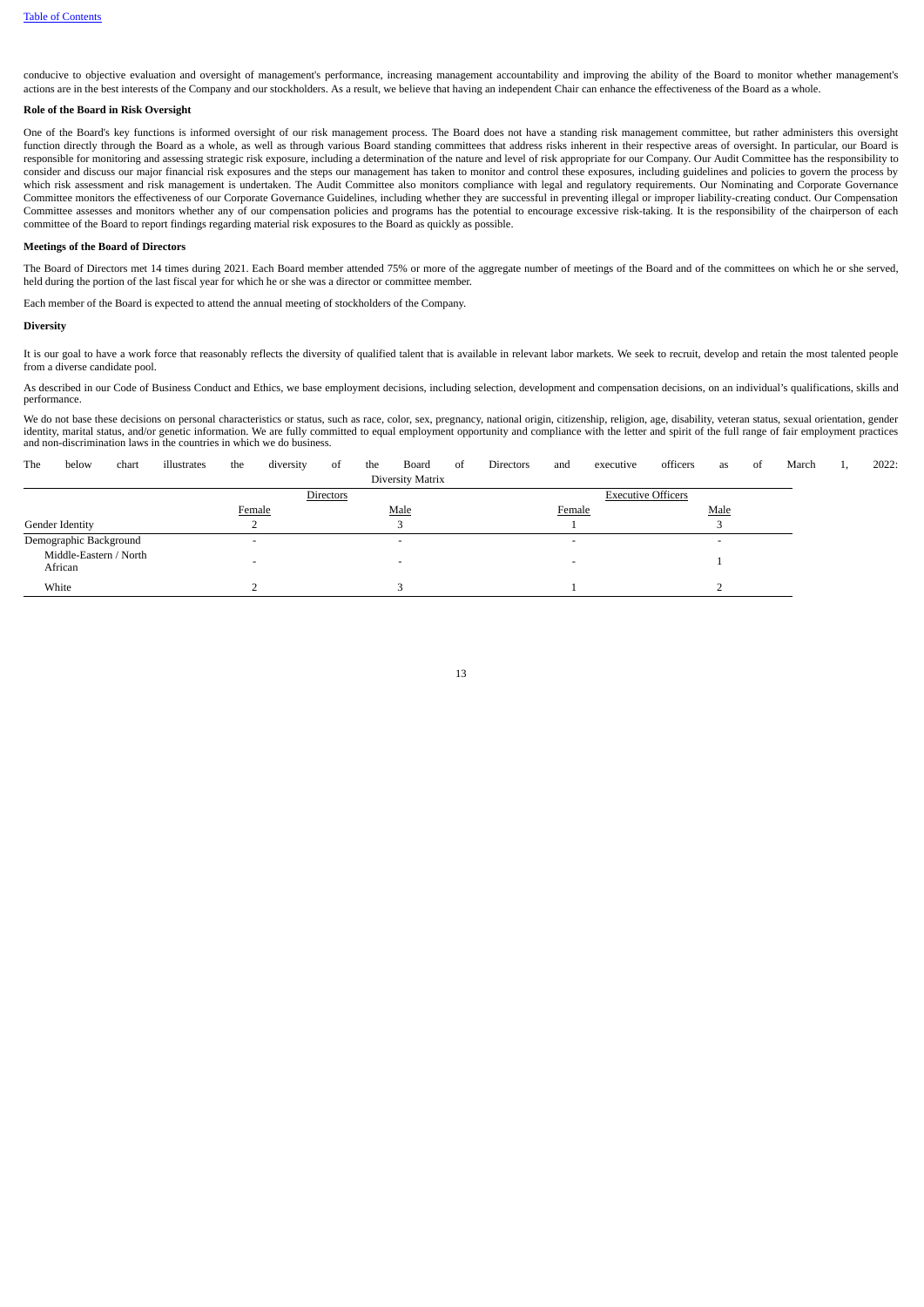# **PROPOSAL 1**

# **RATIFICATION OF SELECTION OF INDEPENDENT REGISTERED PUBLIC ACCOUNTING FIRM**

The Audit Committee of the Board has selected CohnReznick LLP as our independent registered public accounting firm for the fiscal year ending December 31, 2022 and has further directed that management submit the selection of our independent registered public accounting firm for ratification by the stockholders at the Annual Meeting. CohnReznick LLP has audited the Company's financial statements since January 2021.

Representatives of CohnReznick LLP are expected to be present at the Annual Meeting. They will have an opportunity to make a statement if they so desire and will be available to respond to appropriate questions.

Neither our bylaws nor other governing documents or law require stockholder ratification of the selection of CohnReznick LLP as our independent registered public accounting firm. However, the Audit Committee of the Board is submitting the selection of CohnReznick LLP to the stockholders for ratification as a matter of good corporate practice. If the stockholders fail to ratify the selection, the Audit Committee of the Board will reconsider whether or not to retain that firm. Even if the selection is ratified, the Audit Committee of the Board, in its discretion, may direct the appointment of a different independent registered public accounting firm at any time during the year if they determine that such a change would be in the best interests of the Company and our stockholders.

The affirmative vote of a majority of the votes cast affirmatively or negatively on this matter will be required to ratify the selection of CohnReznick LLP.

#### **Principal Accountant Fees and Services**

The following table represents aggregate fees billed to us for the fiscal years ended December 31, 2021 and 2020 by CohnReznick LLP:

| Year Ended December 31, |         |  |                          |
|-------------------------|---------|--|--------------------------|
|                         | 2021    |  | 2020                     |
| хB                      | 378,000 |  | 146,900                  |
|                         | __      |  | __                       |
|                         | _       |  | __                       |
|                         | --      |  | $\overline{\phantom{a}}$ |
|                         | 378,000 |  | 146,900                  |
|                         |         |  |                          |

Audit fees for the fiscal year ended December 31, 2021 include fees for professional services related to financial procedures performed in connection with our initial public offering, fees for professional services rendered for the audit and quarterly review of our financial statements filed with the SEC on Form 10-K and 10-Q, and services provided in connection with SEC filings, including consents. Audit fees for the fiscal year ended December 31, 2020 include combined fees for services rendered for the audit of our 2020 and 2019 financial statements. (1)

The Audit Committee has adopted a pre-approval policy under which the Audit Committee approves in advance all audit and permissible non-audit services to be performed by the independent accountants. These services may include audit services, audit-related services, tax services, and other non-audit services. As part of its pre-approval policy, the Audit Committee considers whether the provision of any proposed non-audit services is consistent with the SEC's rules on auditor independence. In accordance with its pre-approval policy, the Audit Committee has pre-approved certain specified audit and non-audit services to be provided by our independent auditor. If there are any additional services to be provided, a request for pre-approval must be submitted to the Audit Committee for its consideration under the policy. The Audit Committee generally pre-approves particular services or categories of services on a case-by-case basis. Finally, in accordance with the pre-approval policy, the Audit Committee has delegated pre-approval authority to the chair of the Audit Committee. The chair must report any pre-approval decisions to the Audit Committee at its next meeting.

<span id="page-17-0"></span>All of the services provided by CohnReznick LLP for 2020 and 2021 described above were in accordance with the Audit Committee pre-approval policy, to the extent required by applicable law.

# **THE BOARD OF DIRECTORS RECOMMENDS A VOTE "FOR" PROPOSAL 1.**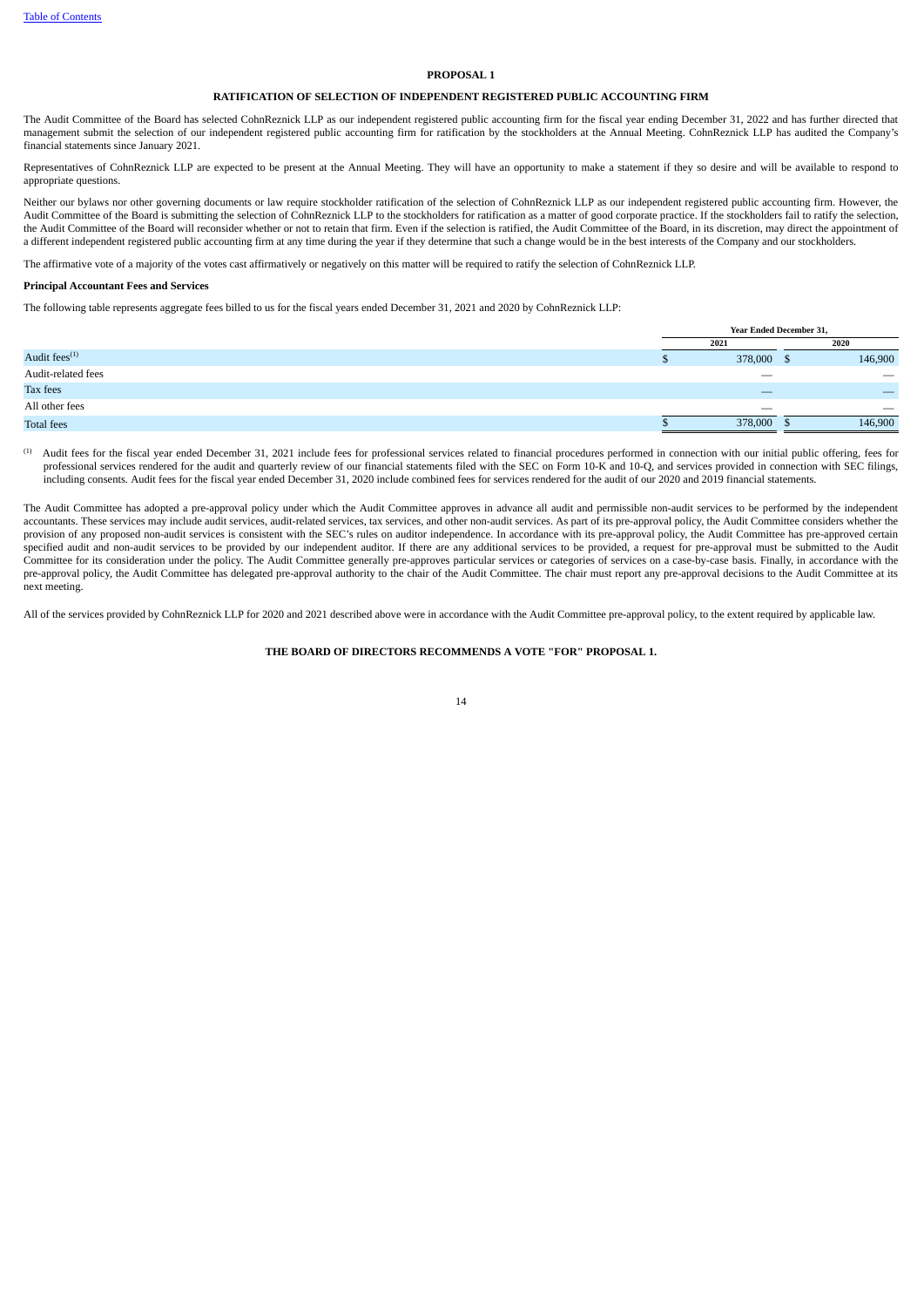# **EXECUTIVE OFFICERS**

The following table sets forth information concerning our executive officers as of the date of this proxy statement.

| Name                   | Age | Title                                              |
|------------------------|-----|----------------------------------------------------|
| Martin Lehr            |     | 38 Director, President and Chief Executive Officer |
| Alex Levit             |     | 43 Chief Legal Officer and Corporate Secretary     |
| Jennifer Minai-Azary   |     | 44 Chief Financial Officer and Treasurer           |
| Tarek Sahmoud, MD, PhD |     | 61 Chief Medical Officer                           |

*Martin Lehr* Biographical information for Mr. Lehr is included above with the director biographies under the caption "Information Regarding the Board of Directors and Corporate Governance."

Alex Levit Mr. Levit joined Context in April 2021 as Chief Legal Officer and serves as Corporate Secretary. Prior to joining the Company, Mr. Levit served as Vice President, Deputy General Counsel and Assistant Corporate Secretary of OptiNose, a publicly-traded specialty pharmaceutical company. Prior to OptiNose, Mr. Levit served as Associate General Counsel of Teva Pharmaceuticals, a global pharmaceuticals company, from 2010 until 2017. During his tenures at OptiNose and Teva, Mr. Levit negotiated various in-bound and out-bound licenses, collaborations, mergers and acquisitions, and supply agreements. While at OptiNose, Mr. Levit also handled various public and private financing transactions. Before joining Teva, Mr. Levit was a corporate and life sciences attorney at the law firm of Reed Smith LLP. Mr. Levit also serves as a member of the board of directors of Strados Labs, a medical device company. Mr. Levit holds a JD from Temple University Beasley School of Law and a Bachelor of Arts in Labor & Industrial Relations from Pennsylvania State University, where he is a graduate of the Schreyer Honors College.

Jennifer Minai-Azary Ms. Minai-Azary joined Context in November 2021 as Chief Financial Officer. She brings more than 20 years of finance and accounting experience and has spent the past several years leading finance teams within the life sciences industry. Prior to joining the Company, Ms. Minai-Azary served as Chief Financial Officer of Millendo Therapeutics, a publicly-traded biopharmaceutical company. She also served as Vice President, Finance, as well as in other finance roles, at Millendo where she was responsible for the financial reporting, accounting, treasury, tax, and risk management functions. While at Millendo, she played a key role in several financing transactions and company mergers. Before that, she served as Director, Technical Accounting at PAREXEL International. Ms. Minai-Azary began her career at Ernst & Young and held positions of increasing responsibility where she managed financial statement audits for publicly-traded and privately-held clients within a variety of industries. Ms. Minai-Azary holds a Master of Accounting and a B.B.A. from the University of Michigan and is a certified public accountant.

<span id="page-18-0"></span>*Tarek Sahmoud, MD, PhD.* Dr. Sahmoud is currently President of OncoStrategy, a boutique clinical development consultancy, and is acting as consulting Chief Medical Officer to Context Therapeutics. Dr. Sahmoud has more than 25 years of experience in oncology drug development and medical affairs, most recently as Chief Medical Officer of H3 Biomedicines. Dr. Sahmoud also held senior clinical development positions at Celgene, Novartis and AstraZeneca. During his career, Dr. Sahmoud has either led or supported global drug development programs for several novel oncology drugs in multiple indications, including adjuvant breast cancer (Arimidex) and hormone receptor positive breast cancer (Kisqali and Afinitor), resulting in successful global registrations. His experience also includes the development and leading of global and U.S. medical affairs teams, multi-disciplinary teams of physicians and clinical scientists, as well as serving on the protocol review committee of a number of companies. Dr. Sahmoud received his medical degree from Cairo University Medical School, Egypt and a Ph.D. in biostatistics from University Bordeaux II, France.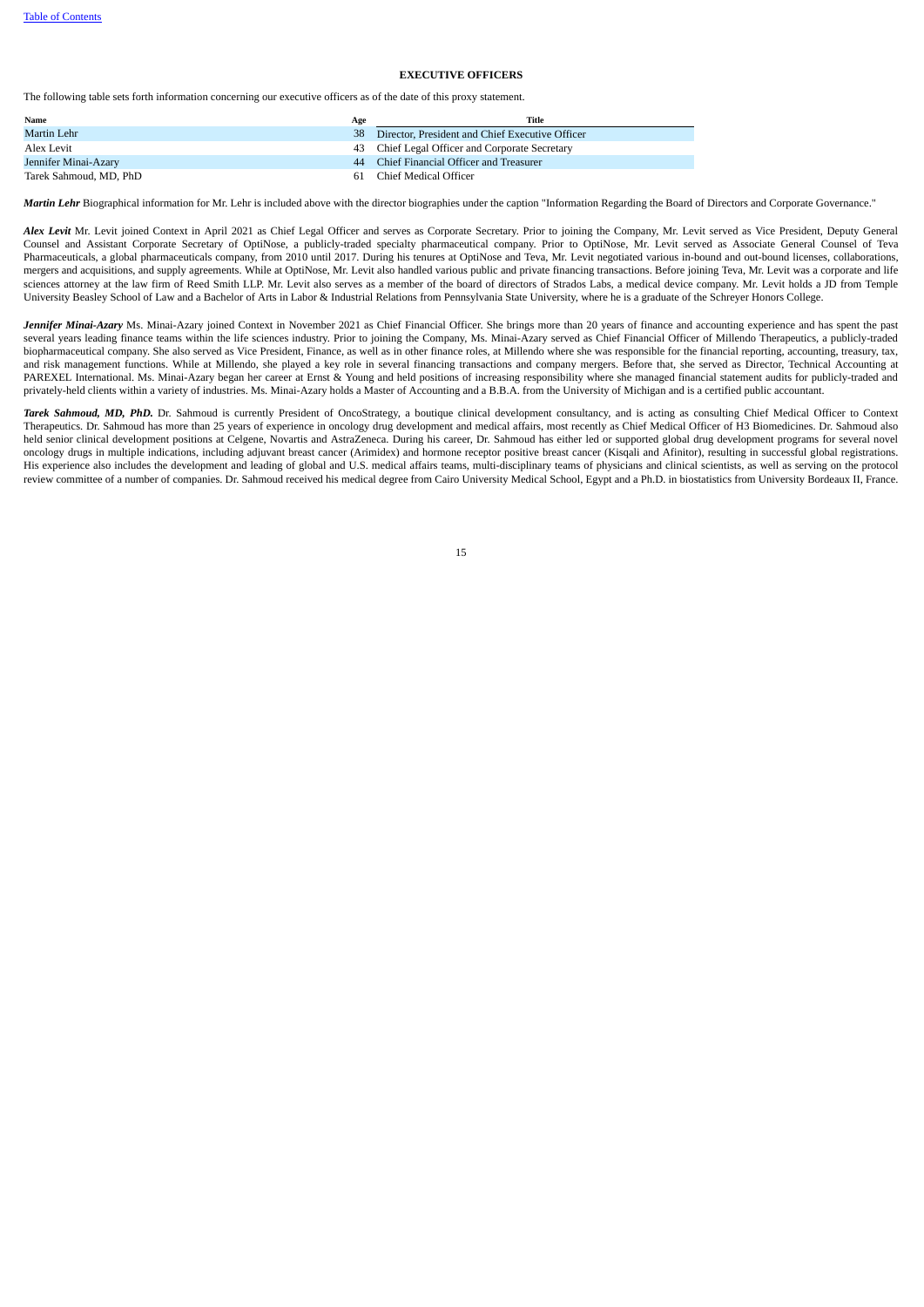# **SECURITY OWNERSHIP OF CERTAIN BENEFICIAL OWNERS AND MANAGEMENT**

The following table sets forth the beneficial ownership of our common stock as of March 1, 2022 for:

- each person, or group of affiliated persons, who is known by us to beneficially own more than 5% of our common stock;
- each of our named executive officers:
- each of our directors; and
- all of our executive officers and directors as a group.

The percentage ownership information shown in the table below is based upon 15,966,053 shares of common stock outstanding as of March 1, 2022.

We have determined beneficial ownership in accordance with the rules of the SEC. These rules generally attribute beneficial ownership of securities to persons who possess sole or shared voting power or investment power with respect to those securities. In addition, these rules require that we include shares of common stock issuable pursuant to the vesting of restricted stock units and the exercise of stock options and warrants that are either immediately exercisable or exercisable within 60 days of March 1, 2022. These shares are deemed to be outstanding and beneficially owned by the person holding those options or warrants for the purpose of computing the percentage ownership of that person, but they are not treated as outstanding for the purpose of computing the percentage ownership of any other person. Unless otherwise indicated, the persons or entities identified in this table have sole voting and investment power with respect to all shares shown as beneficially owned by them, subject to applicable community property laws.

Except as otherwise noted below, the address for persons listed in the table is c/o Context Therapeutics Inc., 2001 Market Street, Suite 3915, Unit#15, Philadelphia, Pennsylvania 19103.

|                                                             | <b>Beneficial Ownership</b> |        |
|-------------------------------------------------------------|-----------------------------|--------|
|                                                             | <b>Common Stock</b>         |        |
|                                                             | <b>Shares</b>               | %      |
| <b>Executive Officers and Directors</b>                     |                             |        |
| Martin Lehr <sup>(1)</sup>                                  | 1,011,373                   | 6.29 % |
| Jennifer Minai-Azary <sup>(2)</sup>                         | 8,792                       |        |
| Alex Levit <sup>(3)</sup>                                   | 22,883                      |        |
| Tarek Sahmoud, MD, PhD                                      | __                          |        |
| Richard Berman <sup>(4)</sup>                               | 10,833                      |        |
| Jenifer Evans Stacey, Esq. (5)                              | 5,417                       |        |
| Philip Kantoff <sup>(6)</sup>                               | 8,948                       |        |
| Linda West $(7)$                                            | 5,417                       |        |
| All executive officers and directors as a group (8 persons) | 1,073,663                   | 6.66 % |
| <b>Greater than 5% Holders</b>                              |                             |        |
| Altium Growth Fund, L.P. <sup>(8)</sup>                     | 1,000,000                   | 6.26 % |
| Hudson Bay Master Fund Ltd. <sup>(9)</sup>                  | 1,000,000                   | 5.89 % |
| Kepos Alpha Master Fund L.P.(10)                            | 1,000,000                   | 6.26%  |
| Sabby Volatility Warrant Master Fund, Ltd. <sup>(11)</sup>  | 1,230,830                   | 7.71 % |
| Empery Asset Management, LP <sup>(12)</sup>                 | 1,000,000                   | 6.26%  |

\* Represents beneficial ownership of less than 1%.

(1) Consists of (i) 909,773 shares of common stock; and (ii) 101,600 shares of common stock issuable upon exercise of stock options that are exercisable within 60 days of March 1, 2022.

(2) Consists of 8,792 shares of common stock issuable upon exercise of stock options that are exercisable within 60 days of March 1, 2022.<br>(3) Consists of (i) 3,000 shares of common stock; and (ii) 19,833 shares of common

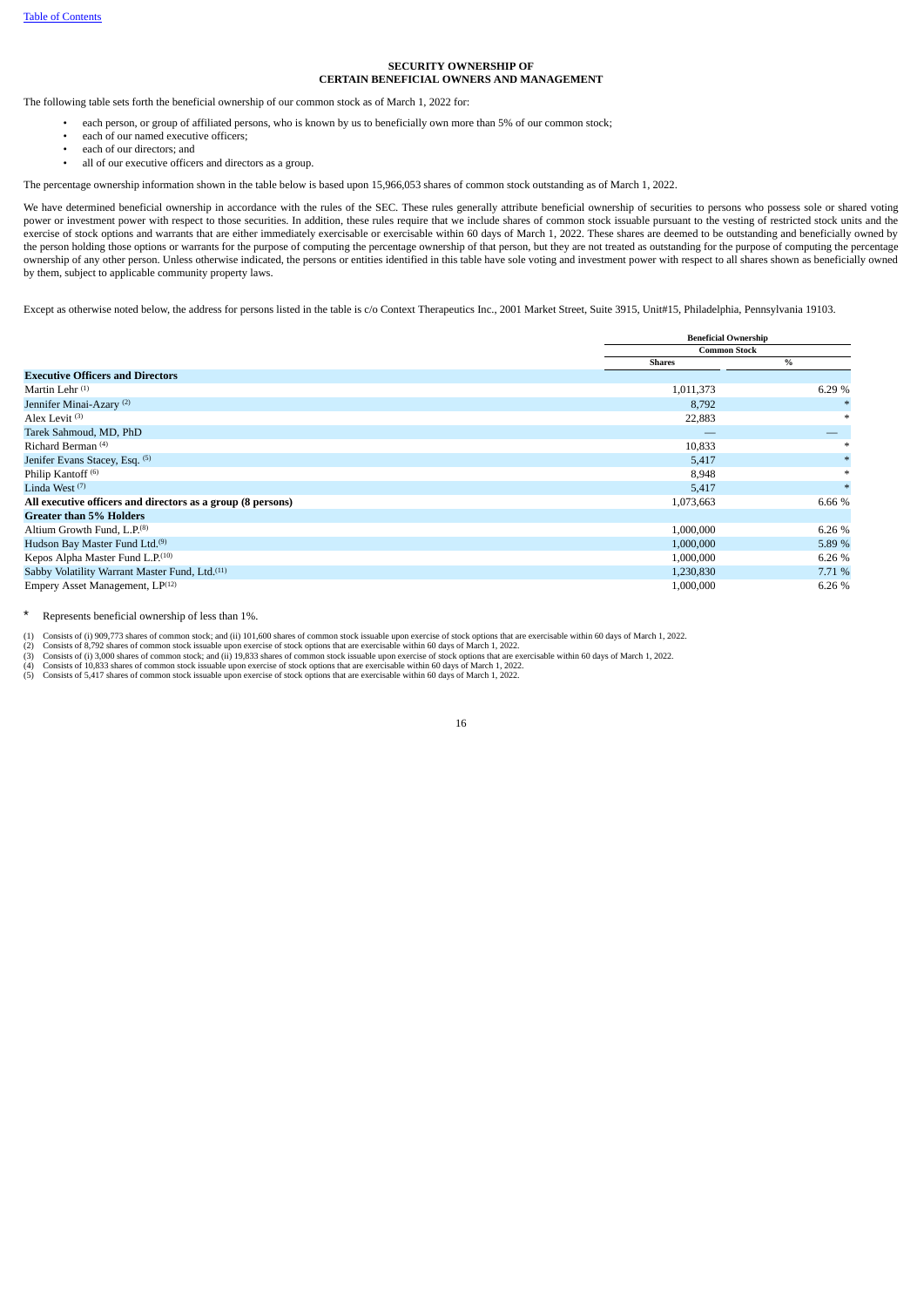- 
- 
- (6) Consists of (i) 3,531 shares of common stock; and (ii) 5,417 shares of common stock issuable upon exercise of stock options that are exercisable within 60 days of March 1, 2022.<br>(8) Consists of 5,417 ones for common st
- 
- with respect to no shares of common stock, shared voting power with respect to 1,230,830 shares of common stock, sole dispositive power with respect to no shares of common stock and shared dispositive power with respect to
- <span id="page-20-0"></span>(12) Consists of (i) 589,311 shares of common stock directly held by Empery Asset Master, LTD purchased in the Private Placement; and (ii) 410,689 shares of common stock directly held by Empery Tax Efficient, LP. purchased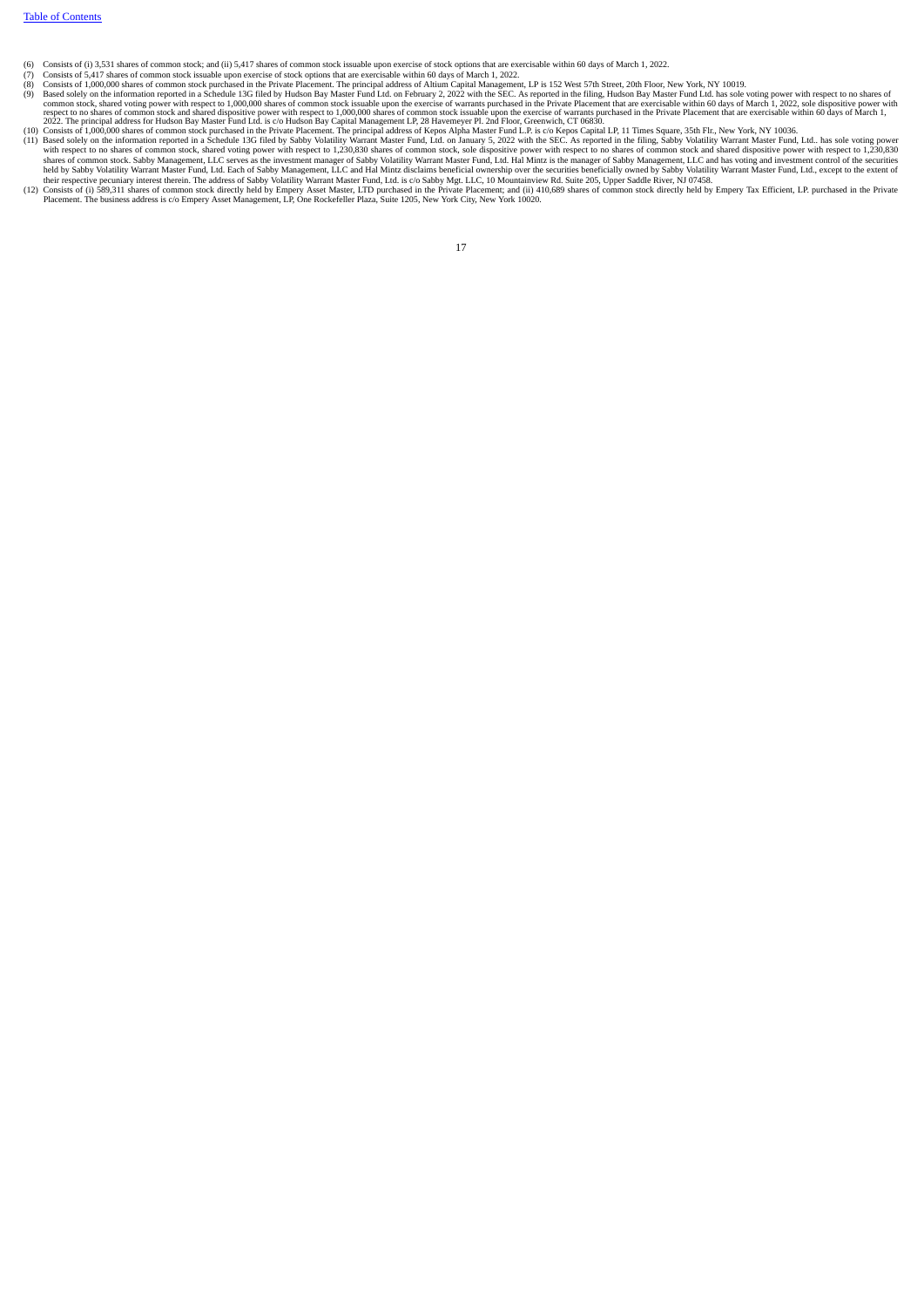# **EXECUTIVE COMPENSATION**

# **Summary Compensation Table**

\_\_\_\_\_\_\_\_\_\_\_\_\_\_\_\_\_\_\_\_\_\_\_\_\_\_\_\_\_\_\_

The following table sets forth information regarding compensation earned with respect to the years ended December 31, 2021 and 2020 by our named executive officers, which include our principal executive officer and the next two most highly compensated executive officers in 2021.

| Name and<br>Principal<br>Position                              | Year | Salary<br>$($ \$) | <b>Bonus</b><br>$(S)^{(1)}$ | Option<br>Awards<br>$(5)^{(2)}$ | <b>Non-Equity</b><br><b>Incentive Plan</b><br>Compensation<br>$(5)^{(3)}$ | All Other<br>Compensation<br>(S) | <b>Total</b><br>$($ \$ $)$ |
|----------------------------------------------------------------|------|-------------------|-----------------------------|---------------------------------|---------------------------------------------------------------------------|----------------------------------|----------------------------|
| Martin Lehr                                                    | 2021 | 291,208           |                             | 1,064,083                       | 232,500                                                                   |                                  | 1,587,791                  |
| Chief Executive Officer                                        | 2020 | 250,000           | $\overline{\phantom{a}}$    | $\sim$                          | $\overline{\phantom{a}}$                                                  | $\overline{\phantom{a}}$         | 250,000                    |
| Alex Levit                                                     | 2021 | 257,197           | $\overline{\phantom{a}}$    | 199,512                         | 140,000                                                                   |                                  | 596,709                    |
| Chief Legal Officer <sup>(4)</sup>                             |      |                   |                             |                                 |                                                                           |                                  |                            |
| Jennifer Minai-Azary<br>Chief Financial Officer <sup>(5)</sup> | 2021 | 60,833            | 15,000                      | 222,009                         | 24,333                                                                    |                                  | 322,175                    |

(1) Amounts reflect discretionary bonuses for all named executive officers.

(2) In accordance with SEC rules, this column reflects the aggregate grant date fair value of the option awards granted during the applicable year computed in accordance with Financial Accounting (2) In accordance with Fin Standard Board Accounting Standards Codification Topic 718 for stock-based compensation transactions ("ASC 718"). Assumptions used in the calculation of these amounts are included in Note 8 to our audited financial statements included in our Annual Report on Form 10-K for the fiscal year ended December 31, 2021. These amounts do not reflect the actual economic value that may be realized by the named executive officer upon the vesting of the stock options, the exercise of the stock options, or the sale of the common stock underlying such stock options.

(3) See "—Employment arrangements—2021 Bonus Opportunity" below for a description of the material terms of the programs pursuant to which this compensation to our named executive officers was awarded.

(4) Mr. Levit's employment as Chief Legal Officer commenced on April 7, 2021.

(5) Ms. Minai-Azary's employment as Chief Financial Officer commenced on November 1, 2021.

# **Outstanding Equity Awards at Fiscal Year-End**

 $\mathcal{L}=\mathcal{L}$ 

The following table sets forth certain information about equity awards granted to our named executive officers that remained outstanding as of December 31, 2021.

|                                       |     |                   |     |                                                                                                          | <b>Option Awards</b>                                                                                   |                                            |                                     |
|---------------------------------------|-----|-------------------|-----|----------------------------------------------------------------------------------------------------------|--------------------------------------------------------------------------------------------------------|--------------------------------------------|-------------------------------------|
| Name and<br><b>Principal Position</b> |     | <b>Grant Date</b> |     | Number of<br><b>Securities</b><br>Underlying<br>Unexercised<br><b>Options</b><br>Exercisable<br>$^{(#)}$ | Number of<br><b>Securities</b><br>Underlying<br>Unexercised<br><b>Options</b><br>Unexercisable<br>(# ) | Option<br><b>Exercise</b><br>Price<br>(\$) | <b>Option</b><br>Expiration<br>Date |
| Martin Lehr                           | (2) | 4/30/2021         | (3) | 70,338                                                                                                   | 211,016                                                                                                | 4.94                                       | 4/30/2031                           |
| Chief Executive Officer               |     |                   |     |                                                                                                          |                                                                                                        |                                            |                                     |
| Alex Levit                            | (1) | 5/2/2020          |     | 833                                                                                                      | $\overline{\phantom{a}}$                                                                               | 5.70                                       | 5/2/2030                            |
| Chief Legal Officer                   | (2) | 4/30/2021         | (3) | 13,188                                                                                                   | 39,566                                                                                                 | 4.94                                       | 4/30/2031                           |
| Jennifer Minai-Azary                  | (2) | 11/1/2021         | (4) | 2,930                                                                                                    | 49,823                                                                                                 | 5.59                                       | 11/1/2031                           |
| <b>Chief Financial Officer</b>        |     |                   |     |                                                                                                          |                                                                                                        |                                            |                                     |

 $\overline{\phantom{a}}$  , where  $\overline{\phantom{a}}$  , where  $\overline{\phantom{a}}$  ,  $\overline{\phantom{a}}$  ,  $\overline{\phantom{a}}$  ,  $\overline{\phantom{a}}$  ,  $\overline{\phantom{a}}$  ,  $\overline{\phantom{a}}$  ,  $\overline{\phantom{a}}$  ,  $\overline{\phantom{a}}$  ,  $\overline{\phantom{a}}$  ,  $\overline{\phantom{a}}$  ,  $\overline{\phantom{a}}$  ,  $\overline{\phantom{a}}$  ,  $\overline{\phantom{a}}$  ,

(2) Granted under the Context Therapeutics Inc. 2021 Long-Term Performance Incentive Plan.

(3) The shares of common stock underlying this option vest and become exercisable in equal monthly installments over 36 months from the date of grant on April 30, 2021, subject to the recipient's continued service through each vesting date.

<sup>(1)</sup> Previously granted under the Context Therapeutics LLC 2015 Stock Option Plan; now governed by the Context Therapeutics Inc. 2021 Long-Term Performance Incentive Plan.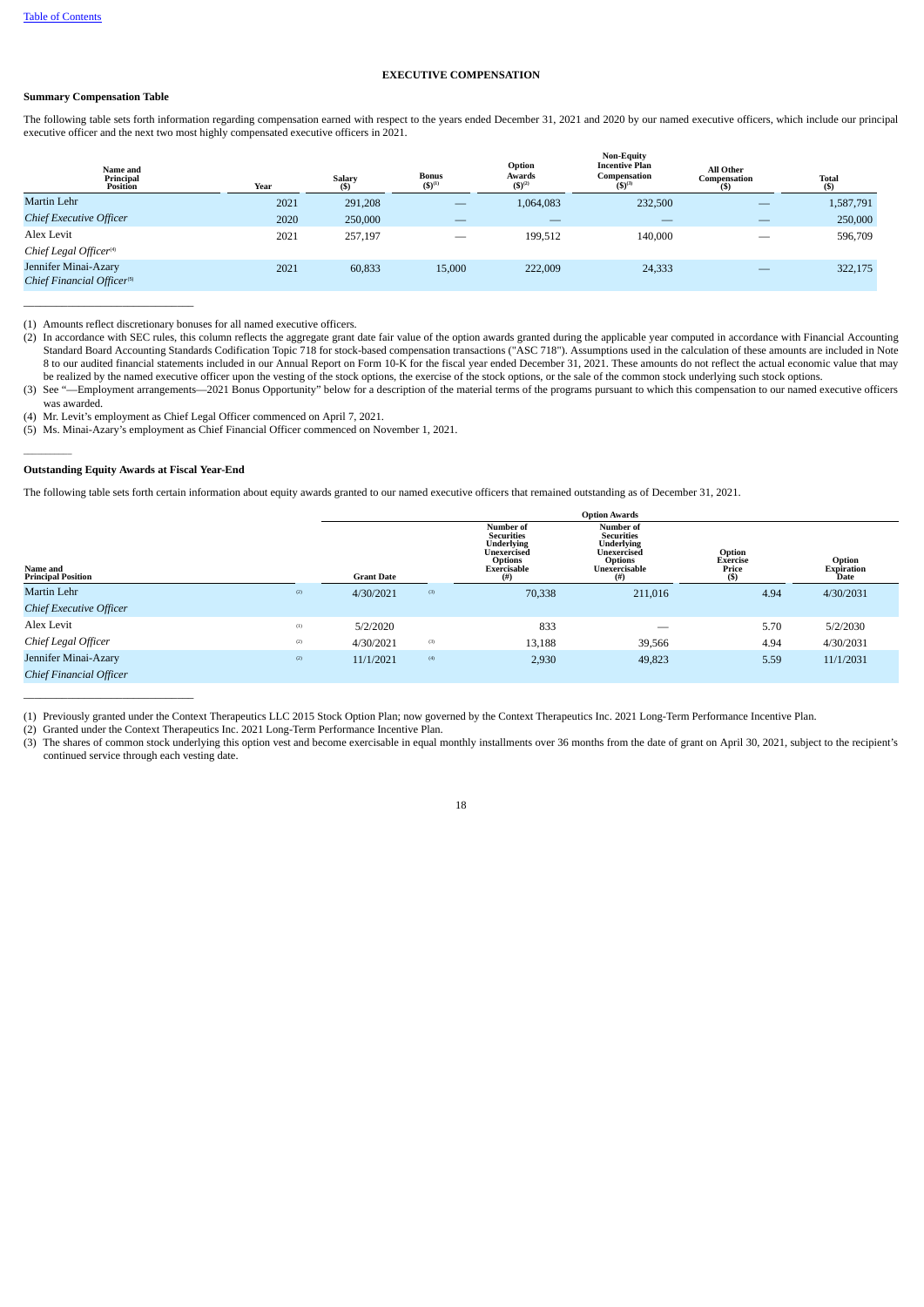(4) The shares of common stock underlying this option vest and become exercisable in equal monthly installments over 36 months from the date of grant on November 1, 2021, subject to the recipient's continued service through each vesting date.

See "—Potential Payments upon Termination or Change of Control" for a description of vesting acceleration applicable to stock options held by our named executive officers.

We may in the future, on an annual basis or otherwise, grant additional equity awards to our executive officers pursuant to the Context Therapeutics Inc. 2021 Long-Term Performance Incentive Plan.

# *Employment, Severance and Change in Control Agreements*

#### *Employment Arrangements*

Each of our named executive officers' employment is "at will" and may be terminated at any time. Below is a description of our employment agreements with each of our named executive officers, for the fiscal year ended December 31, 2021.

*Martin Lehr* We entered into an amended and restated employment agreement with Mr. Lehr in October 2021, setting forth the terms of his employment. Under the terms of the employment agreement, Mr. Lehr was entitled to an initial annual base salary of \$465,000, which was subsequently increased to \$478,950 as of March 1, 2022. The employment agreement also provides that Mr. Lehr is eligible to receive a discretionary annual performance-based cash bonus, with a target bonus amount equal to 50% of his base salary. The actual amount of any such bonus is to be determined at the sole discretion of our Board based upon its assessment of Mr. Lehr's performance and Company performance. In addition, Mr. Lehr's employment agreement provides for certain severance and change in control-related payments and benefits, the terms of which are described below under "—Potential Payments upon Termination or Change of Control."

*Alex Levit* We entered into an employment agreement with Mr. Levit in October 2021, setting forth the terms of his employment. Under the terms of the employment agreement, Mr. Levit was entitled to an initial annual base salary of \$350,000, which was subsequently increased to \$360,500 as of March 1, 2022. The employment agreement also provides that Mr. Levit is eligible to receive a discretionary annual performance-based cash bonus, with a target bonus amount equal to 40% of his base salary. The actual amount of any such bonus is to be determined at the sole discretion of our Board based upon its assessment of Mr. Levit's performance and Company performance. In addition, Mr. Levit's employment agreement provides for certain severance and change in controlrelated payments and benefits, the terms of which are described below under "—Potential Payments upon Termination or Change of Control."

*Jennifer Minai-Azary* We entered into an employment agreement with Ms. Minai-Azary in November 2021, setting forth the terms of her employment. Under the terms of the employment agreement, Ms. Minai-Azary was entitled to an initial annual base salary of \$365,000, which was subsequently increased to \$375,950 as of March 1, 2022. The employment agreement also provides that Ms. Minai-Azary is eligible to receive a discretionary annual performance-based cash bonus, with a target bonus amount equal to 40% of her base salary, which target bonus shall be prorated on a per diem basis for 2021. The actual amount of any such bonus is to be determined at the sole discretion of our Board based upon its assessment of Ms. Minai-Azary's performance and Company performance. In addition, Ms. Minai-Azary's employment agreement provides for certain severance and change in control-related payments and benefits, the terms of which are described below under "—Potential Payments upon Termination or Change of Control."

# *2021 Bonus Opportunity*

Mr. Lehr and each of our other named executive officers were eligible to receive a bonus in 2021. The bonus opportunity was designed to motivate and reward our named executive officers for the attainment of company-wide performance goals. The 2021 target bonus amounts were set as a percentage of the named executive officer's annual base salary for 2021 as follows: (1) Mr. Lehr's target bonus percentage was set at 50%, (2) Mr. Levit's target bonus percentage was set at 40%, and (3) Ms. Minai-Azary's target bonus percentage was set at 40%, to be prorated on a per diem basis for the duration of her employment by the Company in 2021. Payment of 100% of the target bonus amount was subject to the achievement of company objectives as determined by our Board. Our named executive officers for 2021 were eligible to receive more than 100% of their target bonuses in the discretion of our Board. In addition, to remain eligible to receive a bonus, the named executive officers were required to remain employees in good standing on the date bonuses were paid. Bonuses were measured as of December 31, 2021, and the Compensation Committee determined that performance goals under the 2021 bonus plan were achieved at a 95% level, but that the successful completion of other Company activities supported paying bonuses at the 100% level. The bonuses were paid in the first quarter of 2022. For 2021, Mr. Lehr's actual bonus amount was \$232,500, Mr. Levit's actual bonus amount was \$140,000, and Ms. Minai-Azary's actual bonus amount was \$39,333 (which included a special discretionary bonus of \$15,000).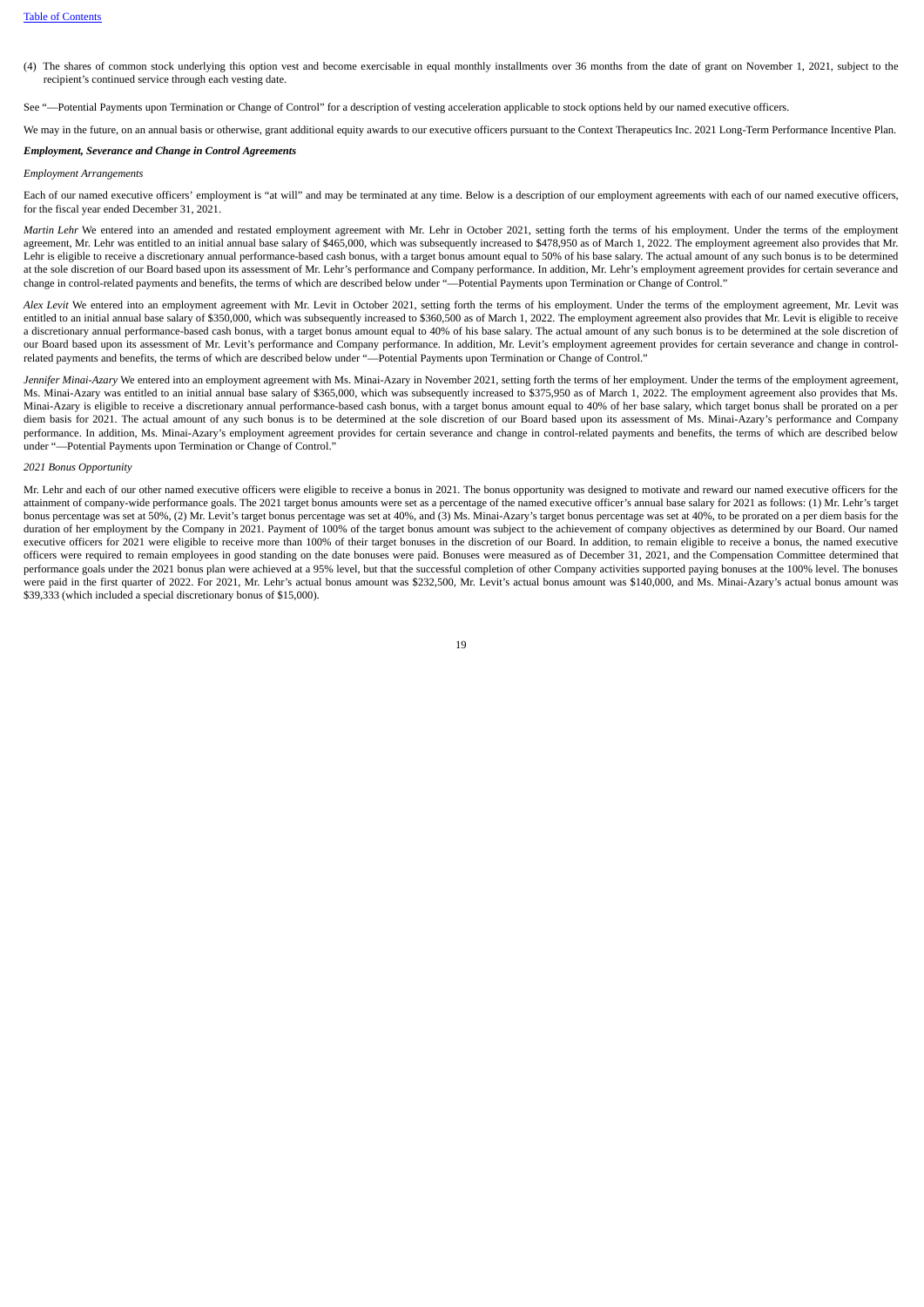#### *2022 Bonus Opportunity*

In 2022, Mr. Lehr, Mr. Levit and Ms. Minai-Azary are eligible to receive a bonus. The bonus opportunity is designed to motivate and reward our named executive officers for the attainment of company-wide and individual performance goals. Consistent with prior years, the 2022 performance bonus amounts were set as a percentage of each named executive officer's annual base salary for 2022 as follows: (1) Mr. Lehr's target bonus percentage remained unchanged from 2021 and is set at 50% and (2) the target bonus percentage for each of Mr. Levit and Ms. Minai-Azary remained unchanged from 2021 and is set at 40%. The named executive officers are eligible to receive more than 100% of their target bonuses in the discretion of our Board. For 2022, target-level compensation is equally dependent upon our company-wide objectives, including the achievement of clinical development, financial, business development and other corporate goals, and upon individual objectives of each respective executive officer of the Company. In addition, to remain eligible to receive a bonus, the named executive officers must remain employees in good standing on the date bonuses are paid.

# *Potential Payments upon Termination or Change of Control*

*Mr. Lehr.* Pursuant to Mr. Lehr's employment agreement, Mr. Lehr will be entitled to receive the following severance benefits if Mr. Lehr's employment is terminated by the Company without "cause" or by Mr. Lehr for "good reason" (each as defined in the amended and restated employment agreement between the Company and Mr. Lehr (the "Lehr Employment Agreement")), subject to his execution and non-revocation of a release of claims and compliance with the restrictive covenants set forth in the Lehr Employment Agreement: (i) twelve months of base salary continuation, (ii) up to twelve months of continued participation by Mr. Lehr and his eligible dependents in the Company's standard group medical, vision and dental plans on substantially the same terms as such benefits are provided to active employees, and (iii) all unvested options and any other unvested incentive equity awards granted to him by the Company that are scheduled to vest within eighteen months after such termination shall immediately vest; and; provided that if such termination of employment occurs within twelve months after a "change in control," (as defined in the Lehr Employment Agreement), then Mr. Lehr shall be entitled to receive: (i) an amount equal to 150% of his annual base salary at the rate in effect on his date of termination, payable ratably over an eighteen month period, (ii) an amount equal to 100% of his Lehr Target Bonus for the fiscal year in which the Termination Date (as defined in the Lehr Employment Agreement) occurs, payable ratably over a twelve month period, (ii) up to twelve months of continued participation by Mr. Lehr and his eligible dependents in the Company's standard group medical, vision and dental plans on substantially the same terms as such benefits are provided to active employees, and (iii) all of Mr. Lehr's then-outstanding equity awards granted to him by the Company will become immediately vested.

*Mr. Levit* Pursuant to Mr. Levit's employment agreement, Mr. Levit will be entitled to receive the following severance benefits if Mr. Levit's employment is terminated by the Company without "cause" or by Mr. Levit for "good reason" (each as defined in the employment agreement between the Company and Mr. Levit (the "Levit Employment Agreement")), subject to his execution and non-revocation of a release of claims and compliance with the restrictive covenants set forth in the Levit Employment Agreement: (i) nine months of base salary continuation, (ii) up to twelve months of continued participation by Mr. Levit and his eligible dependents in the Company's standard group medical, vision and dental plans on substantially the same terms as such benefits are provided to active employees, and (iii) all unvested options and any other unvested incentive equity awards granted to him by the Company that are scheduled to vest within twelve months after such termination shall immediately vest; and; provided that if such termination of employment occurs within twelve months after a "change in control," (as defined in the Levit Employment Agreement), then Mr. Levit shall be entitled to receive: (i) an amount equal to 100% of his annual base salary at the rate in effect on his date of termination, payable ratably over an twelve month period, (ii) an amount equal to 100% of his Levit Target Bonus for the fiscal year in which the Termination Date (as defined in the Levit Employment Agreement) occurs, payable ratably over a twelve month period, (iii) up to twelve months of continued participation by Mr. Levit and his eligible dependents in the Company's standard group medical, vision and dental plans on substantially the same terms as such benefits are provided to active employees, and (iv) all of Mr. Levit's then-outstanding equity awards granted to his by the Company will become immediately vested.

*Ms. Minai-Azary* Pursuant to Ms. Minai-Azary's employment agreement, Ms. Minai-Azary will be entitled to receive the following severance benefits if Ms. Minai-Azary's employment is terminated by the Company without "cause" or by Ms. Minai-Azary for "good reason" (each as defined in the employment agreement between the Company and Ms. Minai-Azary (the "Minai-Azary Employment Agreement")), subject to her execution and non-revocation of a release of claims and compliance with the restrictive covenants set forth in the Minai-Azary Employment Agreement: (i) nine months of base salary continuation, (ii) up to twelve months of continued participation by Ms. Minai-Azary and her eligible dependents in the Company's standard group medical, vision and dental plans on substantially the same terms as such benefits are provided to active employees, and (iii) all unvested options and any other unvested incentive equity awards granted to her by the Company that are scheduled to vest within twelve months after such termination shall immediately vest; and; provided that if such termination of employment occurs within twelve months after a "change in control," (as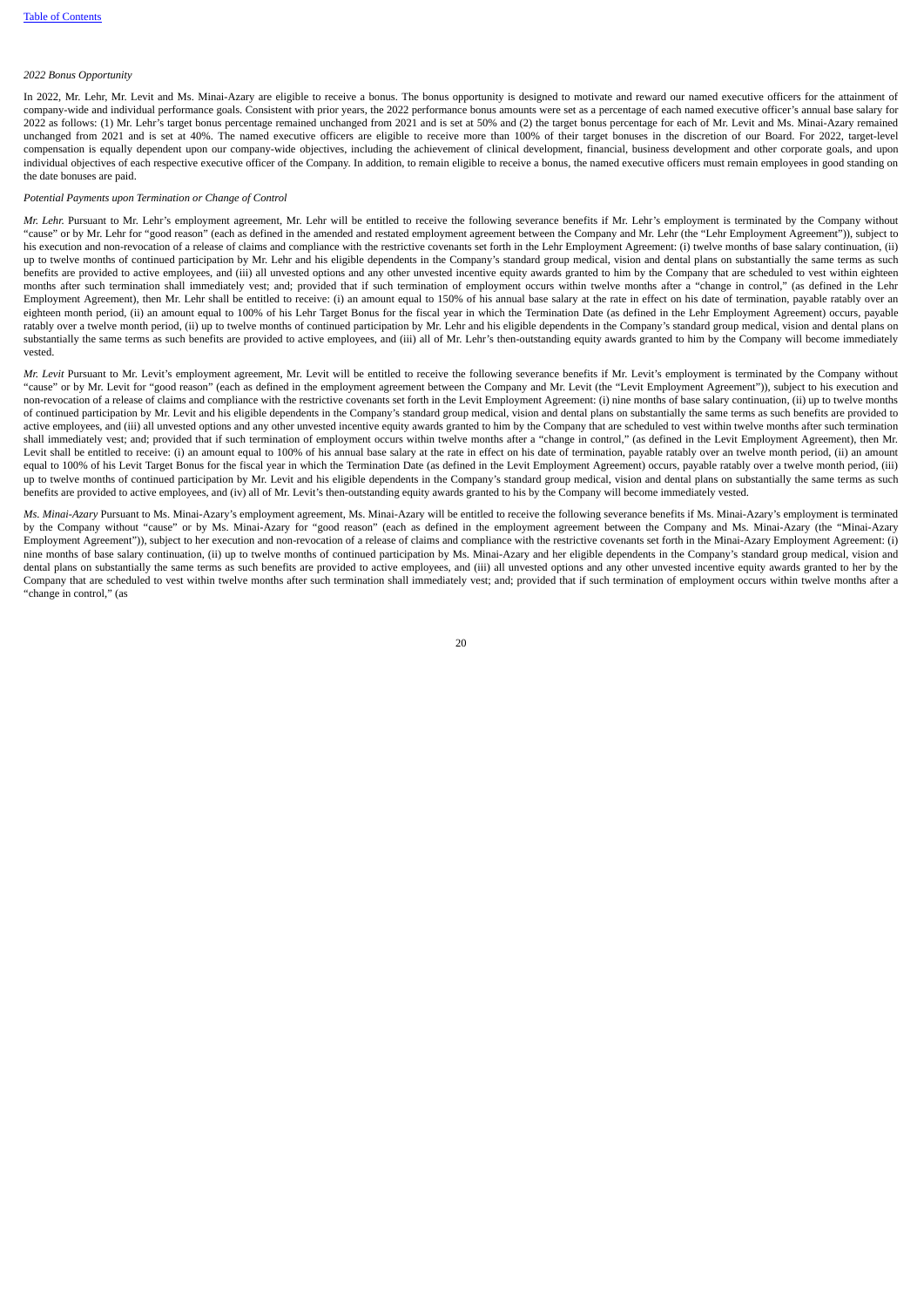defined in the Minai-Azary Employment Agreement), then Ms. Minai-Azary shall be entitled to receive: (i) an amount equal to 100% of her annual base salary at the rate in effect on her date of termination, payable ratably over an twelve month period, (ii) an amount equal to 100% of her Minai-Azary Target Bonus for the fiscal year in which the Termination Date (as defined in the Minai-Azary Employment Agreement) occurs, payable ratably over a twelve month period, (iii) up to twelve months of continued participation by Ms. Minai-Azary and her eligible dependents in the Company's standard group medical, vision and dental plans on substantially the same terms as such benefits are provided to active employees, and (iv) all of Ms. Minai-Azary's then-outstanding equity awards granted to her by the Company will become immediately vested.

### *401(k) Plan*

<span id="page-24-0"></span>Effective January 1, 2022, we maintain a defined contribution retirement plan (the "401(k) plan"), that provides eligible U.S. employees with an opportunity to save for retirement on a tax advantaged basis. Eligible employees may defer eligible compensation on a pre-tax basis, up to the statutorily prescribed annual limits on contributions under the Internal Revenue Code of 1986, as amended (the "Code"). Contributions are allocated to each participant's individual account and are then invested in selected investment alternatives according to the participants' directions. We contribute a safe harbor minimum contribution equivalent to 3% of employees' eligible compensation. Employees are immediately and fully vested in their contributions. The 401(k) plan is intended to be qualified under Section 401(a) of the Code with the 401(k) plan's related trust intended to be tax exempt under Section 501(a) of the Code. As a tax-qualified retirement plan, contributions to the 401(k) plan and earnings on those contributions are not taxable to the employees until distributed from the 401(k) plan.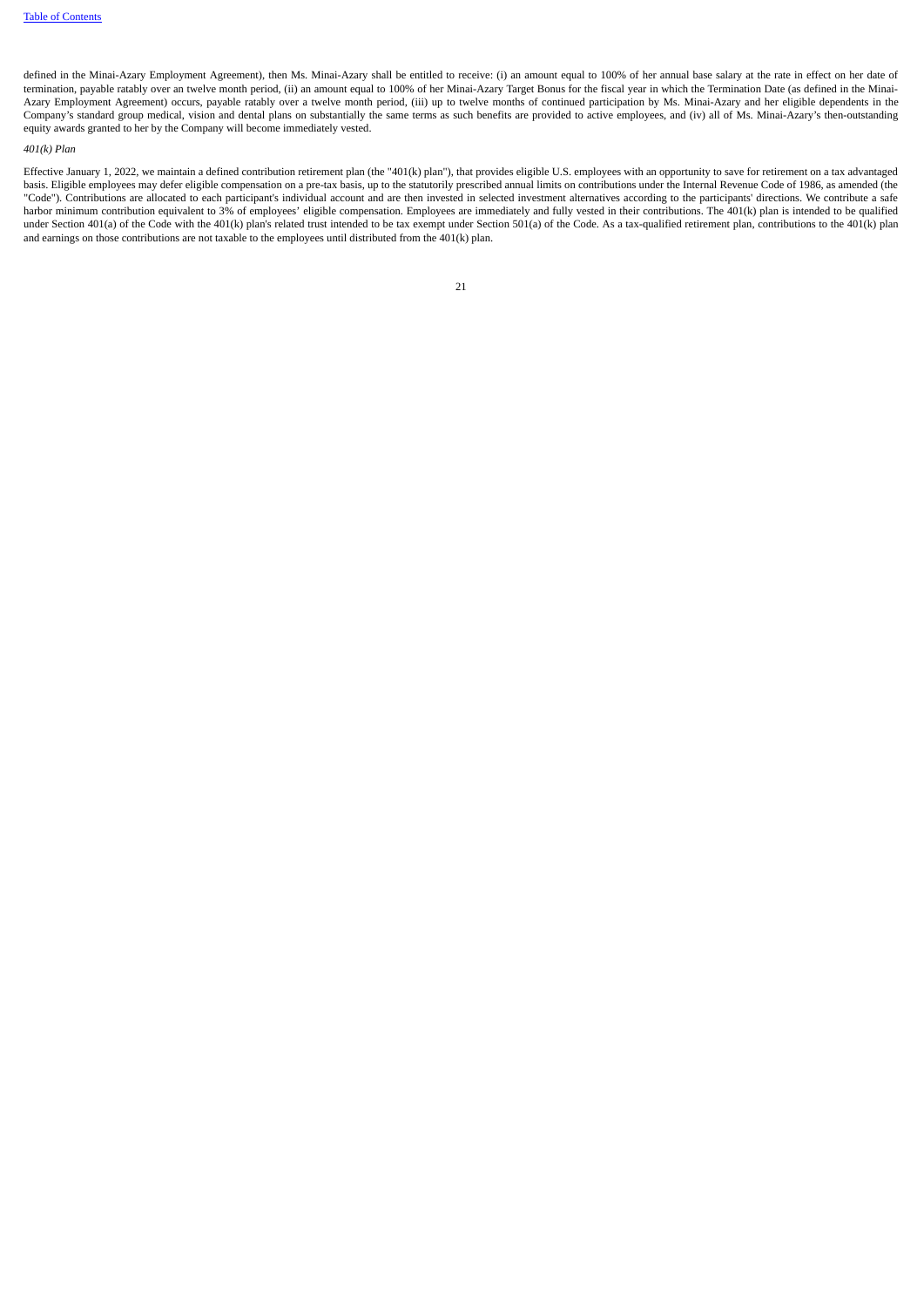#### **DIRECTOR COMPENSATION**

The following table sets forth information regarding the compensation earned for service on our Board during the year ended December 31, 2021 by our directors who were not also our employees. Martin Lehr, our President and Chief Executive Officer, is also a member of our Board, but did not receive any additional compensation for service as a director. The compensation for Mr. Lehr as an executive officer is set forth above under "Executive Compensation- Summary Compensation Table."

| Name                            | <b>Fees Earned or</b><br>Paid in Cash<br>(S) | Option<br>Awards <sup>(1)(2)</sup><br>$($)$ | <b>All Other Compensation</b> | <b>Total</b><br>(S) |
|---------------------------------|----------------------------------------------|---------------------------------------------|-------------------------------|---------------------|
| Richard Berman <sup>(3)</sup>   | 55,433                                       | 113,460                                     | $\overline{\phantom{a}}$      | 168,893             |
| Jennifer Evans Stacey, Esq. (4) | 45,168                                       | 56,730                                      | $\overline{\phantom{m}}$      | 101,898             |
| Philip Kantoff, MD ®            | 31,617                                       | 56,730                                      | 8,750                         | 97,097              |
| Linda West (6)                  | 48,042                                       | 56,730                                      | $\overline{\phantom{0}}$      | 104,772             |

 $^{(1)}$  In accordance with SEC rules, this column reflects the aggregate grant date fair value of the option awards granted during 2021 computed in accordance with FASB ASC Topic 718. The assumptions we used in valuing the option awards are described in Note 8 to our consolidated financial statements included in our Annual Report on Form 10-K for the fiscal year ended December 31, 2021. The aggregate grant date fair value does not take into account any estimated forfeitures related to service-vesting conditions. These amounts do not reflect the actual economic value that will be realized by director upon the vesting of the stock options, the exercise of the stock options or the sale of the common stock underlying such stock options.

The table below shows the aggregate number of option awards and stock awards outstanding for each of our non-employee directors as of December 31, 2021.  $(2)$ 

Mr. Berman's compensation as a director commenced on March 6, 2021. (3)

Ms. Stacey's compensation as a director commenced on March 6, 2021. (4)

Dr. Kantoff's compensation as a director commenced on March 6, 2021. Prior to March 6, 2021, Dr. Kantoff received compensation for advisory services as noted in "All Other Compensation" in this chart. (5)

Ms. West's compensation as a director commenced on March 6, 2021. (6)

| Name                        | Option<br>Awards<br>(#) | <b>Stock Awards</b><br>(#)      |
|-----------------------------|-------------------------|---------------------------------|
| Richard Berman              | 30,000                  | $\overline{\phantom{a}}$        |
| Jennifer Evans Stacey, Esq. | 15,000                  | $\hspace{0.1mm}-\hspace{0.1mm}$ |
| Philip Kantoff, MD          | 15,000                  | $\qquad \qquad \longleftarrow$  |
| Linda West                  | 15,000                  |                                 |

#### *Non-Employee Director Compensation*

 $\frac{1}{2}$  ,  $\frac{1}{2}$  ,  $\frac{1}{2}$  ,  $\frac{1}{2}$  ,  $\frac{1}{2}$  ,  $\frac{1}{2}$  ,  $\frac{1}{2}$  ,  $\frac{1}{2}$  ,  $\frac{1}{2}$  ,  $\frac{1}{2}$  ,  $\frac{1}{2}$  ,  $\frac{1}{2}$  ,  $\frac{1}{2}$  ,  $\frac{1}{2}$  ,  $\frac{1}{2}$  ,  $\frac{1}{2}$  ,  $\frac{1}{2}$  ,  $\frac{1}{2}$  ,  $\frac{1$ 

We have entered into Board of Director Services Agreements (the "Director Agreements") with each of our independent directors. The Director Agreements are each for a term of three years and<br>grant to each director the right granted an option to purchase an additional 15,000 shares of common stock of the Company. The Chairs of the Audit, Compensation and Nominating and Corporate Governance Committees are<br>entitled to receive additional annual c Committees receive additional annual cash retainers of \$7,500, \$5,000 and \$3,500, respectively.

The annual cash compensation amounts set forth above are payable in equal quarterly installments, payable in arrears following the end of each calendar quarter in which the board service occurs, prorated for any partial years of service. We also reimburse all reasonable out-of-pocket travel expenses incurred by non-employee directors in attending meetings of our Board or any committee thereof.

In March 2022, the Board of Directors approved an amended director compensation plan and agreed to terminate the Board of Directors Services Agreements (the "Director Agreements") effective as of March 21, 2022. Under the new plan, effective as of June 1, 2022, each non-employee director's cash compensation will be increased from \$35,000 to \$40,000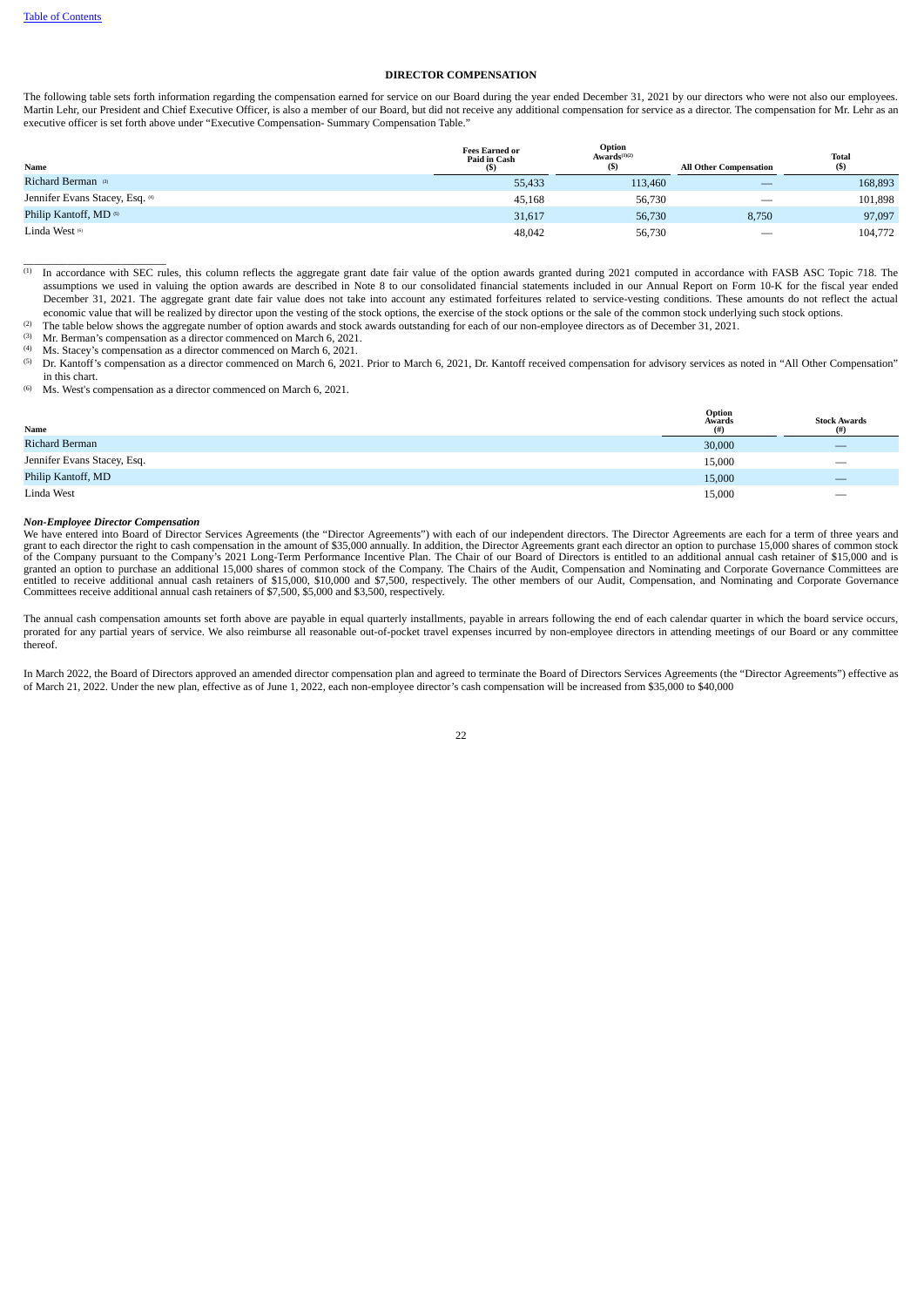annually and at each Annual Meeting, starting as of the June 2, 2022 meeting, each non-employee director will be granted 25,000 options to purchase the Company's common stock pursuant to the Company's 2021 Long-Term Performance Incentive Plan, with the Chairperson of our Board of Directors granted an option to purchase an additional 25,000 shares of common stock of the Company. Such options shall vest annually on the earlier of the one-year anniversary of the grant date or the next Annual Meeting. The remainder of the Board of Directors' compensation is unchanged from the terms of the Director Agreements.

# *Director Independence*

Our Board has undertaken a review of the independence of the directors and considered whether any director has a material relationship with us that could compromise his or her ability to exercise independent judgment in carrying out his or her responsibilities. Based upon information requested from and provided by each director concerning such director's background, employment and affiliations, including family relationships, our Board determined that all of the directors, other than Mr. Lehr, are "independent directors" as defined under current rules and regulations of the SEC and the listing standards of the Nasdaq Stock Market. In making these determinations, our Board considered the current and prior relationships that each non-employee director has with our company and all other facts and circumstances that our Board deemed relevant in determining their independence, including the beneficial ownership of our capital stock by each non-employee director and the transactions involving them described above.

# **EQUITY COMPENSATION PLAN INFORMATION**

<span id="page-26-0"></span>The following table provides certain information with respect to our equity compensation plans in effect as of December 31, 2021:

| Name                                                                  | Number of<br><b>Securities to be</b><br><b>Issued upon</b><br><b>Exercise of</b><br>Outstanding<br><b>Options, Warrants and</b><br>Rights $(a)(#)$ | Weighted-<br>Average<br><b>Exercise Price</b><br>of Outstanding<br>Options,<br><b>Warrants and</b><br>Rights $(b)(\$)$ | <b>Number of Securities</b><br><b>Remaining Available</b><br>for Future Issuance<br><b>Under Equity</b><br><b>Compensation Plans</b><br>(Excluding Securities<br><b>Reflected in</b><br>Column (a)) $(c)(#)$ |  |
|-----------------------------------------------------------------------|----------------------------------------------------------------------------------------------------------------------------------------------------|------------------------------------------------------------------------------------------------------------------------|--------------------------------------------------------------------------------------------------------------------------------------------------------------------------------------------------------------|--|
| <b>Plan Category</b>                                                  |                                                                                                                                                    |                                                                                                                        |                                                                                                                                                                                                              |  |
| Equity compensation plans approved by security holders <sup>(1)</sup> | 506.691                                                                                                                                            | 5.68                                                                                                                   | 742,706 @                                                                                                                                                                                                    |  |
| Equity compensation plans not approved by security holders            |                                                                                                                                                    |                                                                                                                        |                                                                                                                                                                                                              |  |
| Total                                                                 | 506.691                                                                                                                                            |                                                                                                                        | 742.706                                                                                                                                                                                                      |  |

 $(1)$  Includes the Context Therapeutics 2021 Long-Term Performance Incentive Plan.

 $\overline{\phantom{a}}$  ,  $\overline{\phantom{a}}$  ,  $\overline{\phantom{a}}$  ,  $\overline{\phantom{a}}$  ,  $\overline{\phantom{a}}$  ,  $\overline{\phantom{a}}$  ,  $\overline{\phantom{a}}$  ,  $\overline{\phantom{a}}$  ,  $\overline{\phantom{a}}$  ,  $\overline{\phantom{a}}$  ,  $\overline{\phantom{a}}$  ,  $\overline{\phantom{a}}$  ,  $\overline{\phantom{a}}$  ,  $\overline{\phantom{a}}$  ,  $\overline{\phantom{a}}$  ,  $\overline{\phantom{a}}$ 

Includes 742,706 shares reserved for issuance under the 2021 Long-Term Performance Incentive Plan as of December 31, 2021. The number of shares of common stock reserved for issuance under the 2021 Long-Term Performance Incentive Plan will automatically increase on January 1 of each year, beginning on January 1, 2022 and continuing through and including January 1, 2031, by 4% of the total number of shares of our capital stock outstanding on December 31 of the preceding calendar year, or a lesser number of shares determined by our Board. Pursuant to the terms of the 2021 Long-Term Performance Incentive Plan, an additional 638,642 shares were added to the number of available shares effective January 1, 2022. (2)

# **DELINQUENT SECTION 16(a) REPORTS**

<span id="page-26-1"></span>Section 16(a) of the Exchange Act requires the Company's officers and directors, and persons who beneficially own more than ten percent of a registered class of the Company's equity securities, to file reports of ownership and changes in ownership on Forms 3, 4 and 5 with the SEC.

<span id="page-26-2"></span>To our knowledge, based solely on a review of the Section 16(a) reports filed electronically with the SEC during the year ended December 31, 2021 and written representations that no other reports were required, all Section 16(a) filing requirements were timely met with respect to the year ended December 31, 2021, except that, as a result of administrative errors, one Form 3 reporting a total of two transactions was not timely filed on behalf of each of William Rencher and Evan Dick, one Form 4 reporting a total of two transactions was not timely filed on behalf of Evan Dick, and one Form 4 reporting a total of eight transactions and holdings was not timely filed on behalf of Martin Lehr.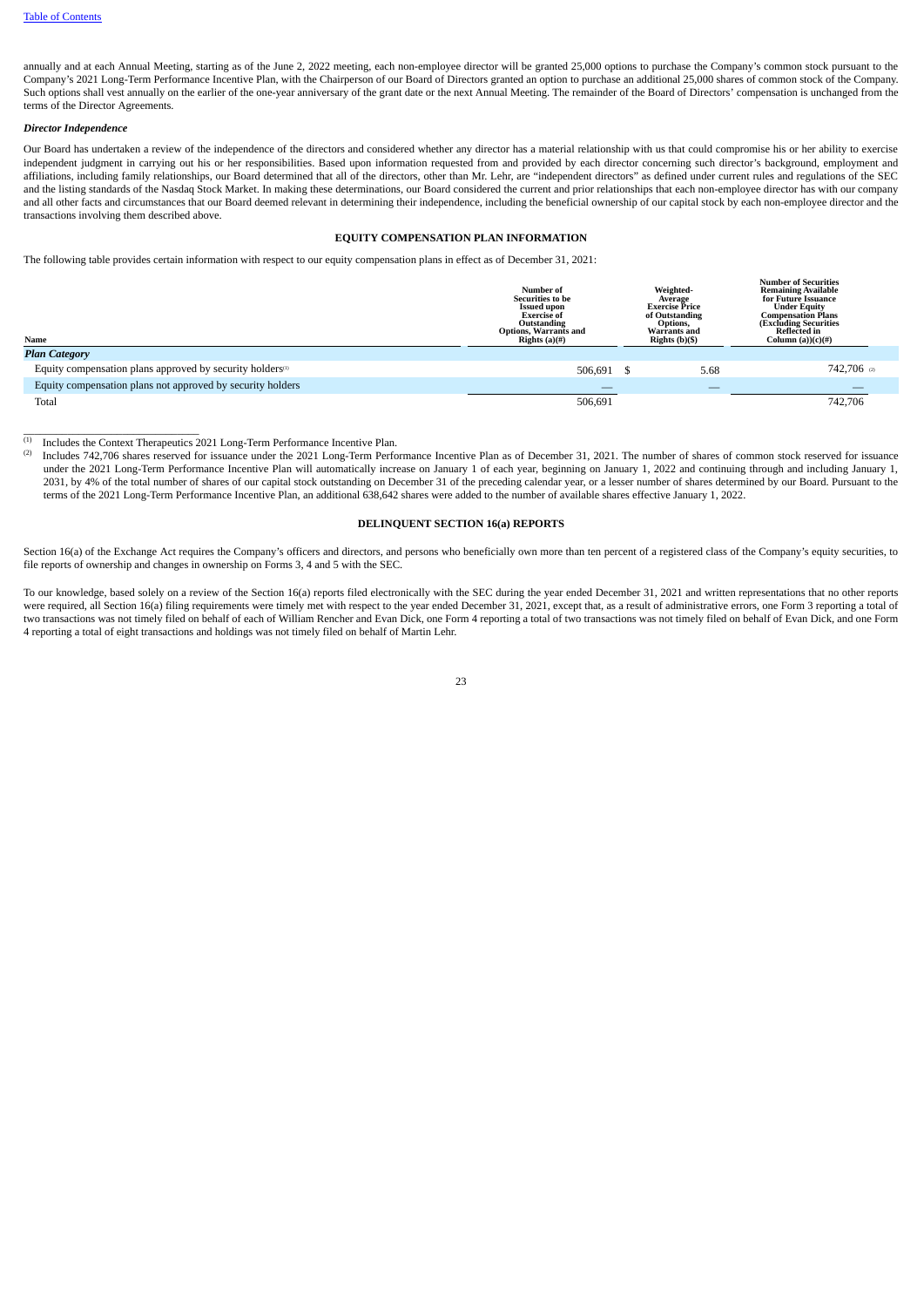# **TRANSACTIONS WITH RELATED PERSONS**

The following is a summary of transactions since January 1, 2020 to which we have been a participant in which the amount involved exceeded or will exceed the lesser of \$120,000 or 1% of the average of our total assets at year end for the last two completed fiscal years, and in which any of our then directors, executive officers or holders of more than 5% of any class of our capital stock at the time of such transaction, or any members of their immediate family, had or will have a direct or indirect material interest, other than compensation arrangements which are described in "Executive Compensation" and "Director Compensation Table."

#### *Convertible Bridge Notes*

From October 2019 to March 2020, the Company issued convertible bridge notes (the "Convertible Bridge Notes") to the Company's Chief Executive Officer and an immediate family member of the Company's Chief Executive Officer (the "Related Party") in the amount of \$0.5 million. The Convertible Bridge Notes bore interest at a rate of 6.0% per annum and on December 22, 2020, the outstanding principal and accrued interest of \$35,000 converted into 78,178 Series A Units that were issued to the Related Party.

## *Senior Convertible Note*

In April 2020, \$5.1 million of principal and \$0.6 million of accrued interest related to certain Junior Convertible Notes were converted into Senior Convertible Notes. Of the Senior Convertible Notes issued in April 2020, \$2.5 million of principal and \$0.4 million of accrued interest were issued to the Related Party. On February 18, 2021, the outstanding principal and interest of the Senior Convertible Notes was automatically converted into 844,824 Series A Units, of which 430,467 Series A Units were issued to the Related Party, at a price per share of \$7.168 pursuant to the terms of a Qualified Financing as described below. Prior to such conversion, however, the Senior Convertible Notes accrued interest at a rate of 6.0% per year and had an anticipated maturity date of December 31, 2021. Under the terms of the Senior Convertible Notes, in the event of a qualified financing, whereby the Company issued and sold its Series A Preferred Units ("Series A Units") and raised capital of at least \$2.5 million of total gross proceeds in cash (a "Qualified Financing"), the outstanding principal and interest of the Senior Convertible Notes would automatically convert into Series A Units at a price equal to the issue price per share of the units issued in the Qualified Financing and on the same terms and conditions of such Qualified Financing.

# *Series A Preferred Units and Series Seed Preferred Units*

In May 2020, the Company converted \$11.7 million of principal and interest related to certain Junior Convertible Notes into 2,615,553 Series Seed Units at prices ranging from \$4.28 to \$4.56 per unit. In May 2020, the Related Party purchased 8,771 Series Seed Units at a price of \$5.70 per unit for \$50,000.

Throughout 2020 the Company sold 132,537 Series A Units to the Related Party for \$7.168 per unit for proceeds of \$1.0 million. The Company also issued 52,673 warrants to purchase common<br>member units (the "Common Member Uni

The following is a summary of certain terms of the Series A Units and Series Seed Units (collectively, "Convertible Preferred Units"):

#### *Distribution*

Holders of Series A Units received a non-cumulative distribution of 6% per year of the original capital contribution, which was payable upon the event of any voluntary or involuntary liquidation, dissolution or winding up of the Company ("Dissolution Event"), or the redemption or repurchase of any Series A Units. Series Seed Units did not receive a distribution right.

#### *Liquidation*

Upon a Dissolution Event, the holders of Series A Units would have received the greater of 1.5 times the original issuance price plus any accrued distributions or the amount that such holders of Series A Units would receive if the Series

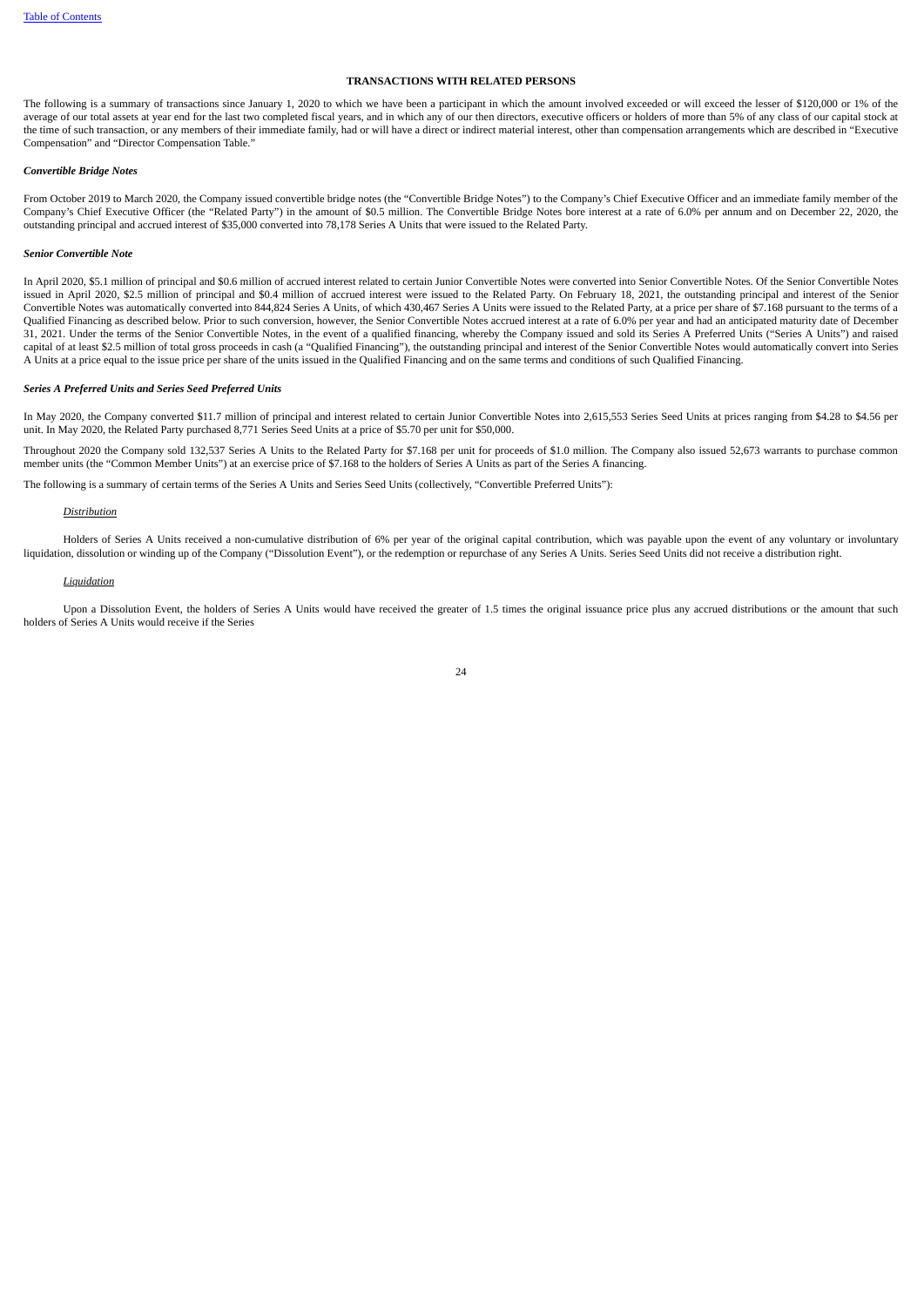A Units were converted to Common Member Units, prior to any distribution with respect to Series Seed Units or Common Member Units.

After amounts paid out to the Series A Units upon a Dissolution Event, the Series Seed Units then outstanding would have been entitled to be paid out in accordance with the positive balance in their capital accounts with respect to their Series Seed Units, after giving effect to all contributions, distributions and allocations with respect to such Series Seed Units for all periods, before any payment shall be made to the holders of Common Member Units.

# *Conversion rights*

Each Convertible Preferred Unit was convertible, at the option of the holder thereof, at any time, and without the payment of additional consideration, into a number of fully paid and nonassessable common member units as determined by dividing the original issue price for the Convertible Preferred Unit by the conversion price for the Convertible Preferred Unit in effect at the time of conversion, except as otherwise defined in the Operating Agreement (the "Operating Agreement"). Notwithstanding the foregoing, in the event of a liquidation, dissolution, or winding up of the Company or acquisition of the majority of the Company's assets, the Series Seed Unit conversion right would have terminated at the close of business on the last full day preceding the date fixed for the first payment of any funds and assets distributable on such event to the Members holding Series Seed Units. No fractional Common Member Units would have been issued upon conversion of the Convertible Preferred Unit. In lieu of any fractional units, the Company would have paid cash equal to such fraction multiplied by the fair market value of a Common Member Unit as determined in good faith by the Management Committee of the Company.

#### *Warrants for Common Member Units*

Since inception, the Company has granted warrants to the Related Party to purchase Common Member Units at various dates. At December 31, 2020, the Company had the following warrants outstanding to acquire Common Member Units:

| <b>Issue Date</b> | Outstanding | <b>Exercise Price</b> | <b>Expiration Dates</b> |
|-------------------|-------------|-----------------------|-------------------------|
| 2020              | 52,680      | A<br>$J \cdot 1$      | December 2025           |
| 2019              | 13,281      | \$4.5                 | April 2039              |

For more information regarding the Senior Convertible Notes, Junior Convertible Notes, Convertible Bridge Notes, Series A Units and Series Seed Units, see Notes 6 and 7 to our consolidated financial statements included in our most recently filed Form 10-K.

# *Integral Transaction*

In April 2021, we entered into a collaboration and licensing agreement with Integral Molecular, Inc. ("Integral") for the development of CLDN6xCD3 bsAb. Under the terms of the agreement, we will conduct preclinical and all clinical development, as well as regulatory and commercial activities through exclusive worldwide rights to develop and commercialize the novel CLDN6xCD3 bsAb candidates. We paid an upfront license fee of \$0.3 million and granted Integral 418,559 Series A Units with a fair market value of approximately \$2.8 million. As a part of the agreement, Integral will be eligible to receive development and regulatory milestone payments totaling up to \$55.3 million, sales milestone payments totaling up to \$130 million, and tiered royalties of up to 12% of net sales of certain products developed under this agreement. Prior to our initial public offering, Integral held, but currently does not hold, more than 5% of our equity.

### *Series Seed Units Sales*

On May 1, 2020, Laura Spain was granted 29,125 Series Seed Units at a per unit price of \$4.28 and 23,858 Series Seed Units at a per unit price of \$4.56, in exchange for her Junior Convertible Notes. Ms. Spain is the spouse of our Chief Legal Officer.

Further, on May 1, 2020, PCL Investments was granted 57,781 Series Seed Units at a per unit price of \$4.28 and 72,094 Series Seed Units at a per unit price of \$4.56, in exchange for its Junior Convertible Notes. PCL Investments is jointly owned by Ms. Spain, who is the spouse of our Chief Legal Officer, and Peter Spain and Craig Spain, who are the brothers-in-law of our Chief Legal Officer.

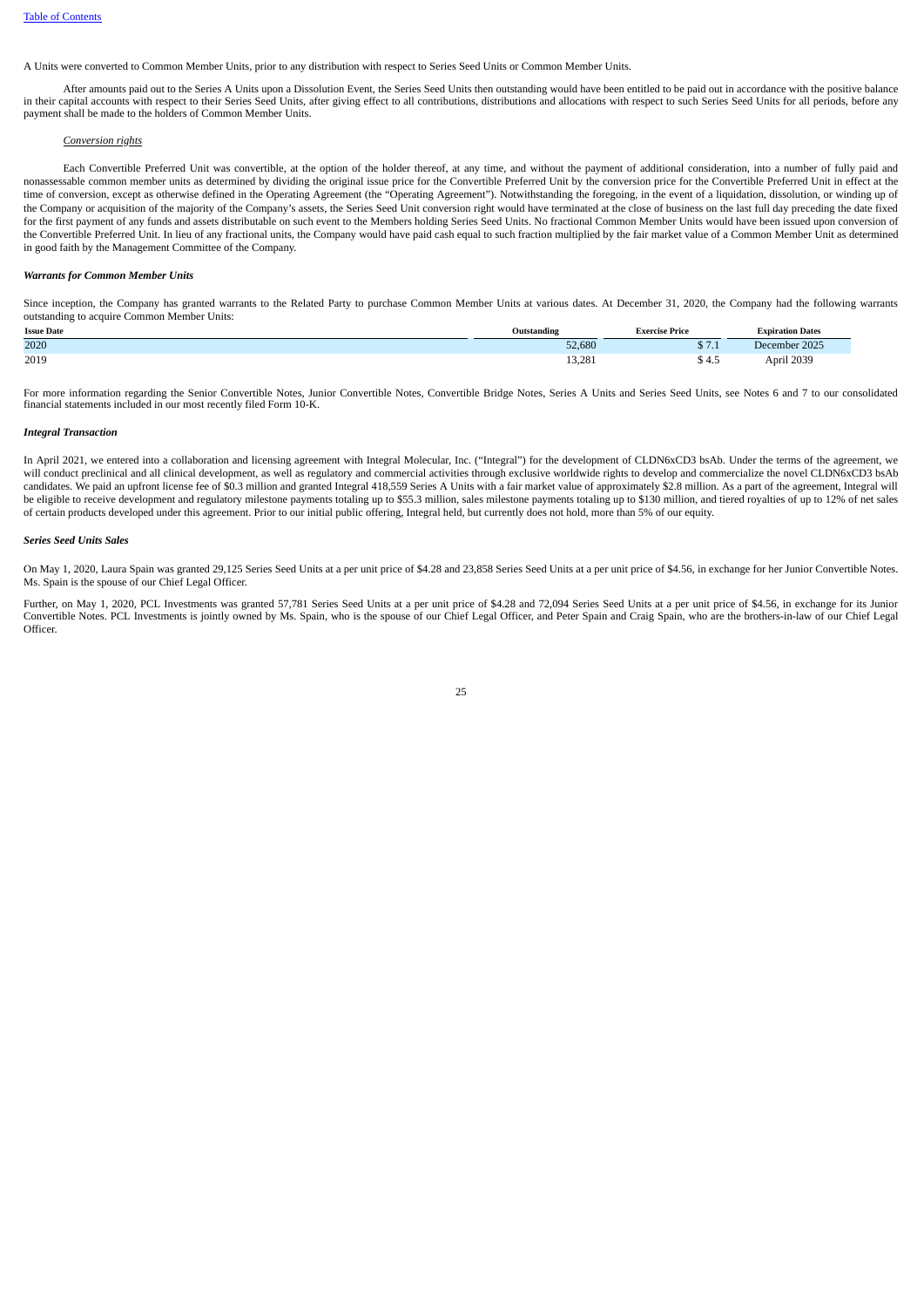# *Indemnification Agreements*

<span id="page-29-0"></span>We have entered into indemnification agreements with each of our directors and executive officers. The indemnification agreements and our amended and restated certificate of incorporation and amended and restated bylaws require us to indemnify our directors and executive officers to the fullest extent permitted by Delaware law.

# **HOUSEHOLDING OF PROXY MATERIALS**

The SEC has adopted rules that permit companies and intermediaries (e.g., brokers) to satisfy the delivery requirements for Notices of Internet Availability of Proxy Materials or other annual meeting materials with respect to two or more stockholders sharing the same address by delivering a single Notice of Internet Availability of Proxy Materials or other annual meeting materials addressed to those stockholders. This process, which is commonly referred to as "householding", potentially means extra convenience for stockholders and cost savings for companies.

<span id="page-29-1"></span>This year, a number of brokers with account holders who are our stockholders will be "householding" our proxy materials. A single Notice of Internet Availability of Proxy Materials will be delivered to multiple stockholders sharing an address unless contrary instructions have been received from the affected stockholders. Once you have received notice from your broker that they will be "householding" communications to your address, "householding" will continue until you are notified otherwise or until you revoke your consent. If, at any time, you no longer wish to participate in "householding" and would prefer to receive a separate Notice of Internet Availability of Proxy Materials, please notify your broker or Context Therapeutics Inc. Direct your written request to Context Therapeutics Inc., Attn: Corporate Secretary, 2001 Market Street, Suite 3915, Unit#15, Philadelphia, Pennsylvania 19103. Stockholders who currently receive multiple copies of the Notices of Internet Availability of Proxy Materials at their addresses and would like to request "householding" of their communications should contact their brokers.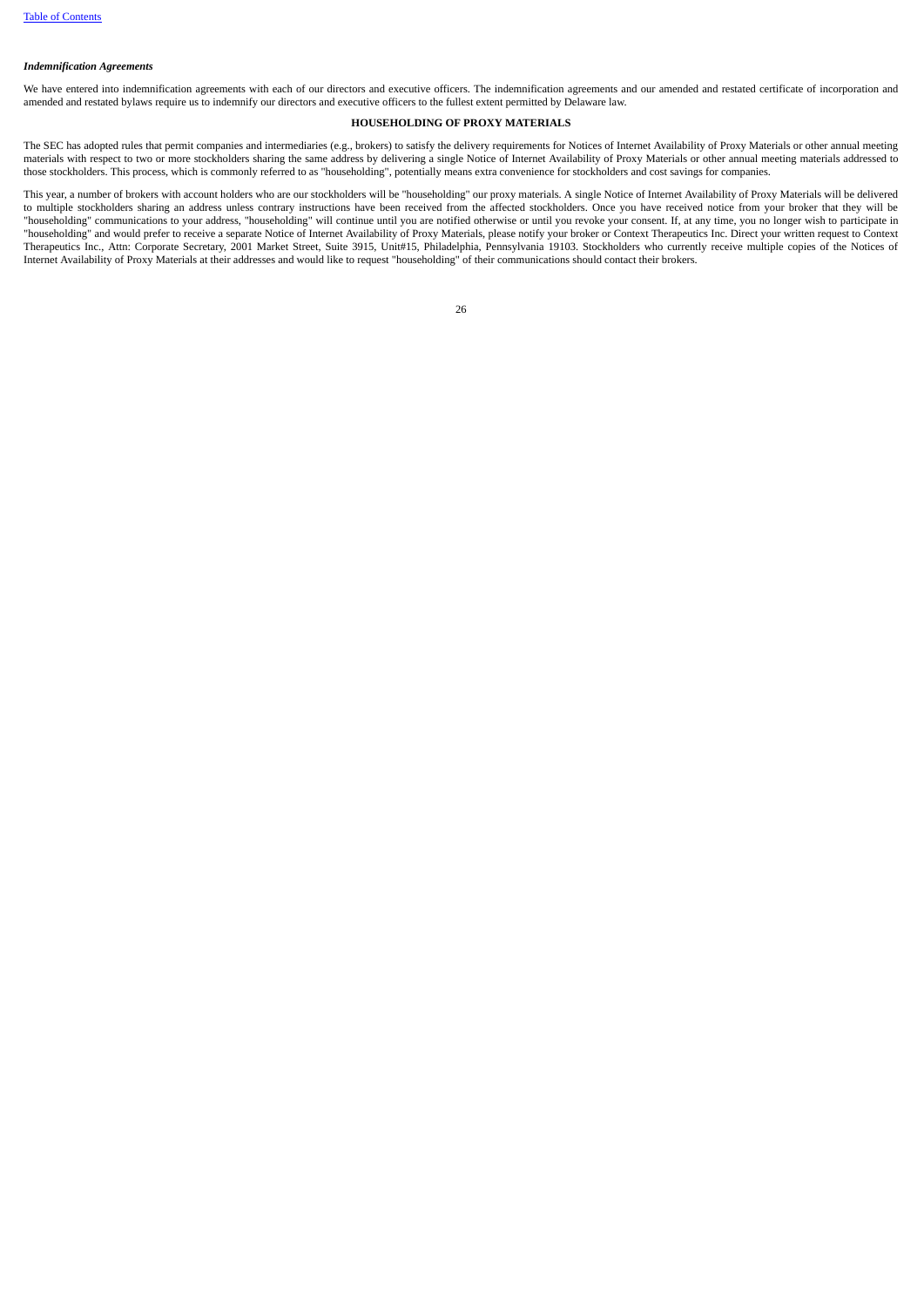# **OTHER MATTERS**

The Board of Directors knows of no other matters that will be presented for consideration at the Annual Meeting. If any other matters are properly brought before the Annual Meeting, it is the intention of the persons named in the accompanying proxy to vote on such matters in accordance with their best judgment.

By Order of the Board of Directors, /s/ ALEX LEVIT Alex Levit Corporate Secretary April 4, 2022

A copy of our Annual Report on Form 10-K for the fiscal year ended December 31, 2021, as filed with the Securities and Exchange Commission, is available without charge upon written **request to: Context Therapeutics Inc., 2001 Market Street, Suite 3915, Unit#15, Philadelphia, Pennsylvania 19103**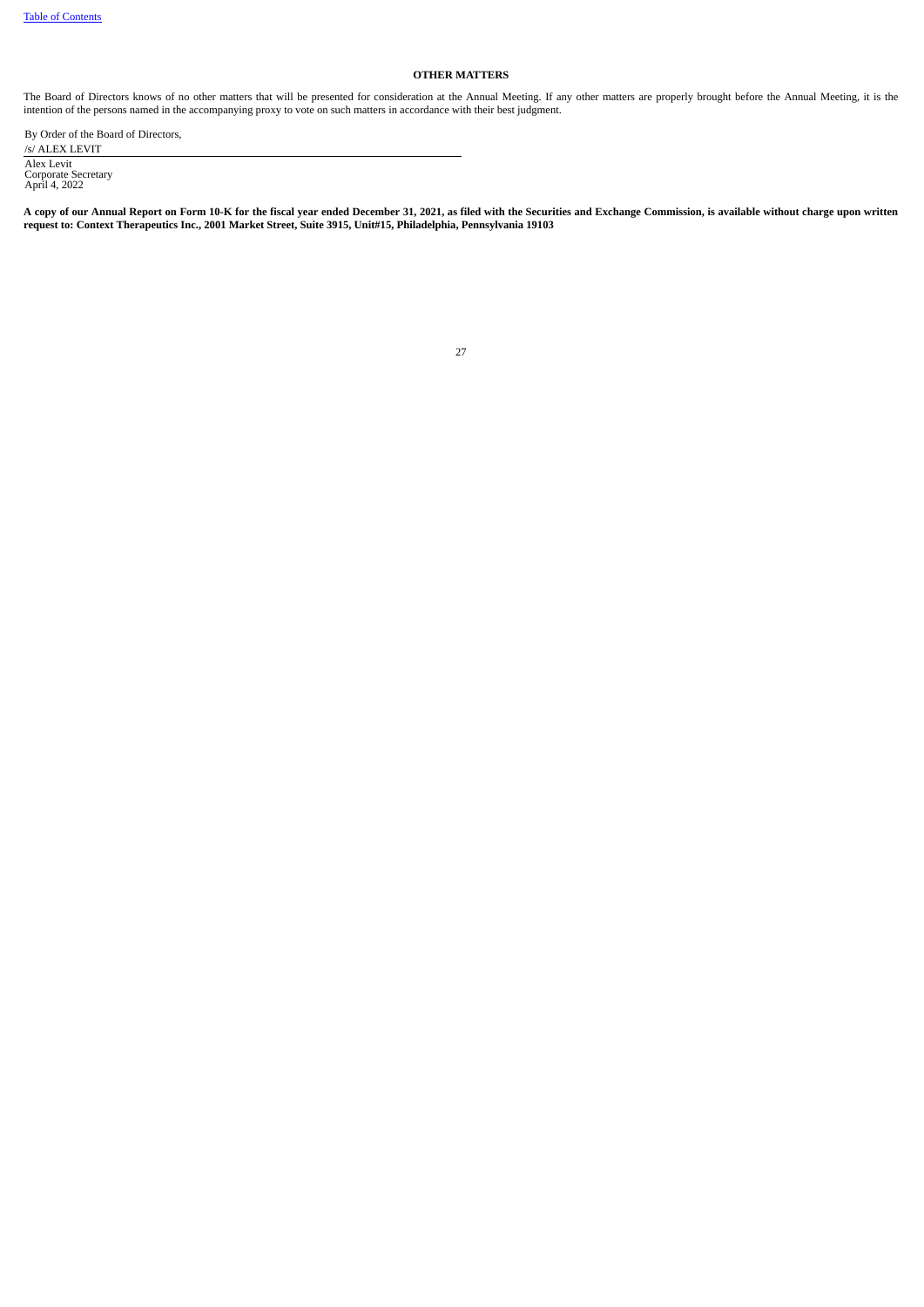

TO VOTE MARK BLOCKS BELOW IN BLUE OR BLACK INK AS FOLLOWS:

مواسيس المساريب

CONTEXT THERAPEUTICS INC.<br>2001 MARKET STREET, SUITE 3915, UNIT#15 PHILADELPHIA, PENNSYLVANIA 19103



VOTE BY INTERNET<br>Before The Meeting - Go to www.proxyvote.com or scan the QR Barcode above

Use the Internet to transmit your voting instructions and for electronic delivery of information.<br>Vote by 11:59 P.M. Eastern Time on June 1, 2022. Have your proxy card in hand when you<br>access the web site and follow the in

During The Meeting - Go to www.virtualshareholdermeeting.com/CNTX2022

You may attend the meeting via the Internet and vote during the meeting. Have the information<br>that is printed in the box marked by the arrow available and follow the instructions.

# VOTE BY PHONE - 1-800-690-6903

D73716-P70855

Voir B or Friedrich Change of the State and State and State and The State and The Lastern Time on June 1, 2022. Have your proxy card in hand when you call and then follow<br>the instructions.

#### **VOTE BY MAIL**

VOTE BY MAIL<br>Mark, sign and date your proxy card and return it in the postage-paid envelope we<br>have provided or return it to Vote Processing, c/o Broadridge, 51 Mercedes Way,<br>Edgewood, NY 11717.

KEEP THIS PORTION FOR YOUR RECORDS

For Against Abstain

0

 $\Box$ 

DETACH AND RETURN THIS PORTION ONLY

О

THIS PROXY CARD IS VALID ONLY WHEN SIGNED AND DATED. **CONTEXT THERAPEUTICS INC.** The Board of Directors recommends you vote FOR the following proposal: To ratify the selection of the Audit Committee of the Board of Directors of CohnReznick LLP as the independent registered public accounting firm of<br>the Company for its fiscal year ending December 31, 2022.  $\mathbb{1}$ NOTE: To transact any other business as may properly come before the meeting or any adjournments or postponements thereof.

Please sign exactly as your name(s) appear(s) hereon. When signing as attorney, executor, administrator, or other fiduciary, please give full title as such. Joint owners should each sign personally. All holders must sign. or partnership name by authorized officer.

| Signature [PLEASE SIGN WITHIN BOX] | Date | Signature (Joint Owners) | Date |
|------------------------------------|------|--------------------------|------|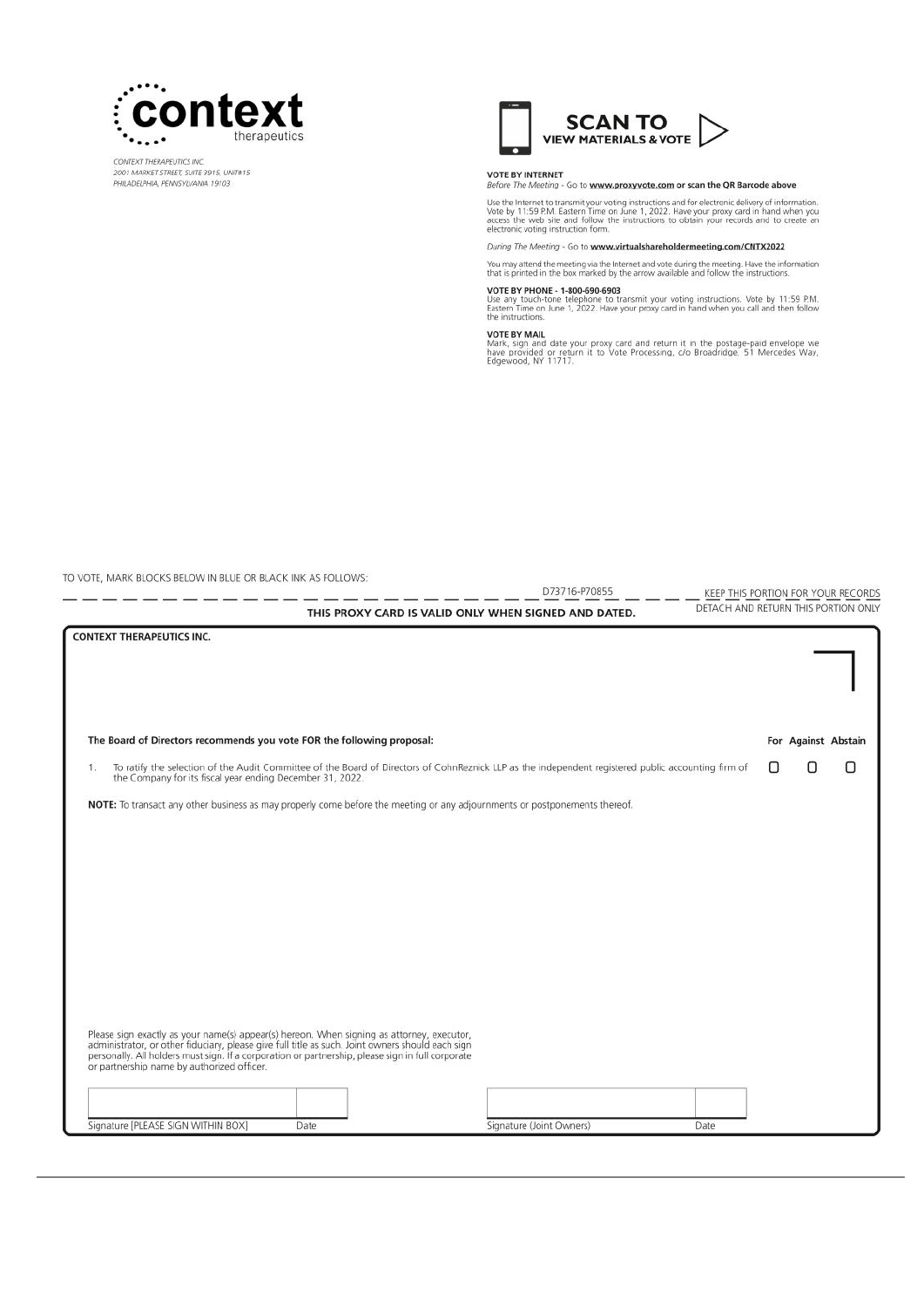Important Notice Regarding the Availability of Proxy Materials for the Annual Meeting: The Notice and Proxy Statement and Annual Report on Form 10-K are available at www.proxyvote.com.

D73717-P70855

# **CONTEXT THERAPEUTICS INC.** THIS PROXY IS SOLICITED ON BEHALF OF THE BOARD OF DIRECTORS ANNUAL MEETING OF STOCKHOLDERS JUNE 2, 2022 8:30 AM EDT

The stockholder(s) hereby appoint(s) Martin Lehr and Jennifer Minai-Azary, or either of them, as proxies, each with the power to appoint his/her substitute, and hereby authorize(s) them to represent and to vote, as designated on the reverse side of this ballot, all of the shares of Common Stock of CONTEXT THERAPEUTICS INC. that the stockholder(s) is/are entitled to vote at the Annual Meeting of Stockholders to be held at 8:30 AM, EDT on Thursday, June 2, 2022, virtually at www.virtualshareholdermeeting.com/CNTX2022, and any adjournment or postponement thereof.

THIS PROXY, WHEN PROPERLY EXECUTED, WILL BE VOTED AS DIRECTED BY THE STOCKHOLDER(S). IF NO SUCH DIRECTIONS ARE MADE, THIS PROXY WILL BE VOTED IN ACCORDANCE WITH THE BOARD OF DIRECTORS' **RECOMMENDATIONS.** 

PLEASE MARK, SIGN, DATE AND RETURN THIS PROXY CARD PROMPTLY USING THE ENCLOSED REPLY ENVELOPE

Continued and to be signed on reverse side